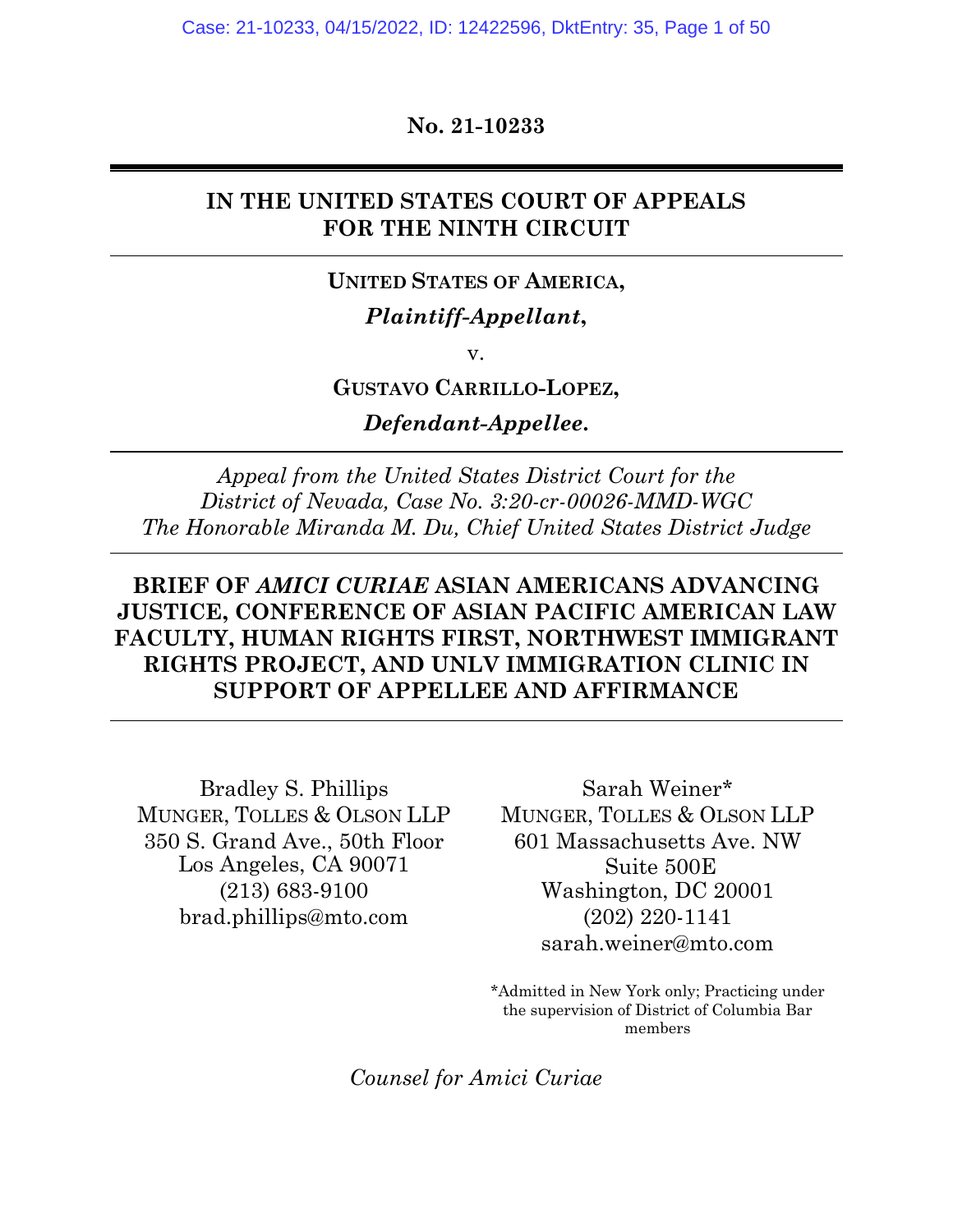## **CORPORATE DISCLOSURE STATEMENT**

Pursuant to Federal Rules of Appellate Procedure 26.1 and 29(a)(4)(A), amici curiae state that none of the amici curiae has a parent corporation and no publicly held corporation owns 10% or more of the stock of any of the amici curiae.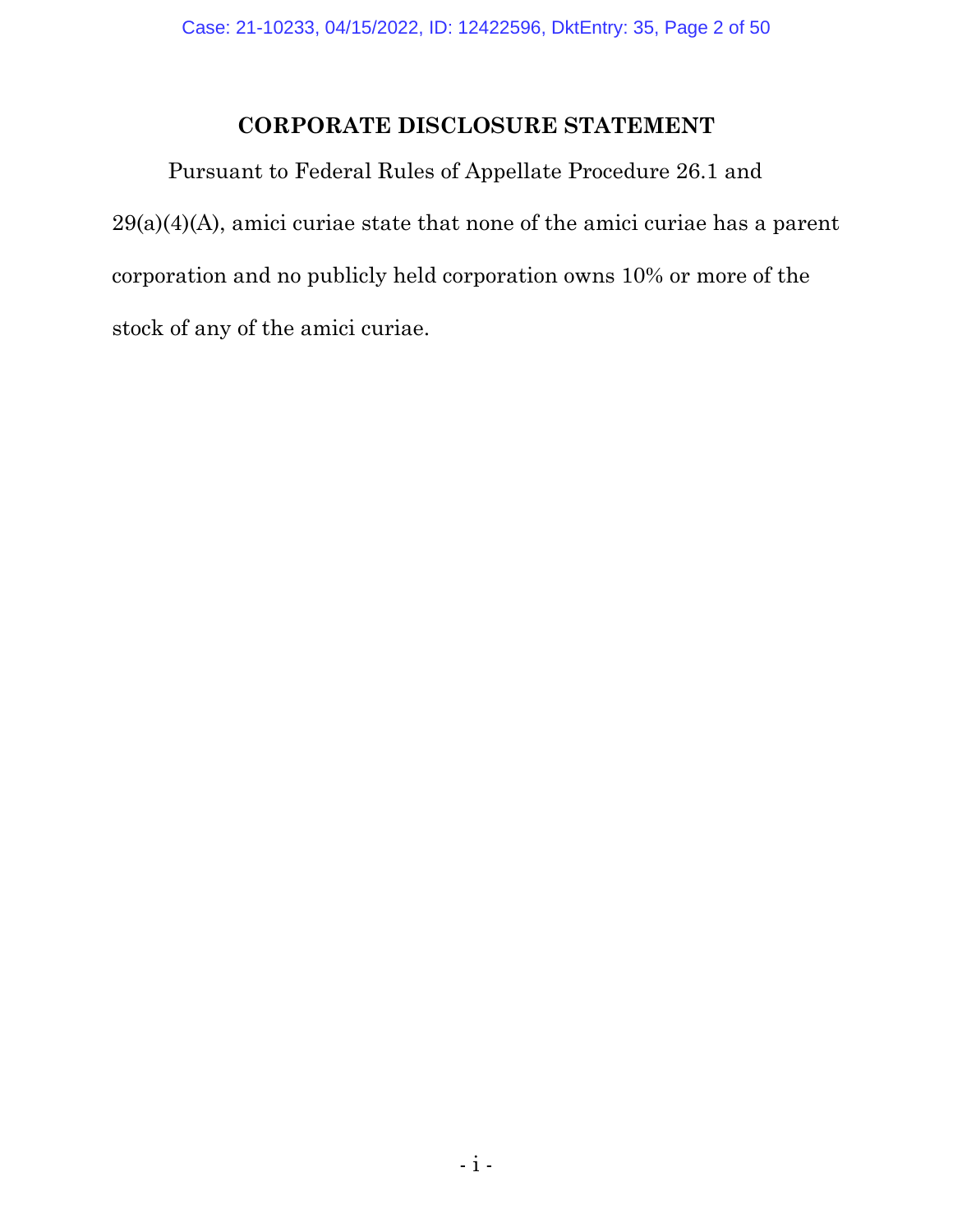#### **RULE 29 STATEMENTS**

Pursuant to Federal Rule of Appellate Procedure 29(a)(2), amici curiae state that all parties have consented to the filing of this brief.

Pursuant to Federal Rule of Appellate Procedure 29(a)(4)(E), amici curiae state that: (1) no party's counsel has authored this brief in whole or in part; (2) no party or party's counsel has contributed money intended to fund the preparation or submission of the brief; and (3) no person other than amici has contributed money intended to fund the preparation or submission of this brief.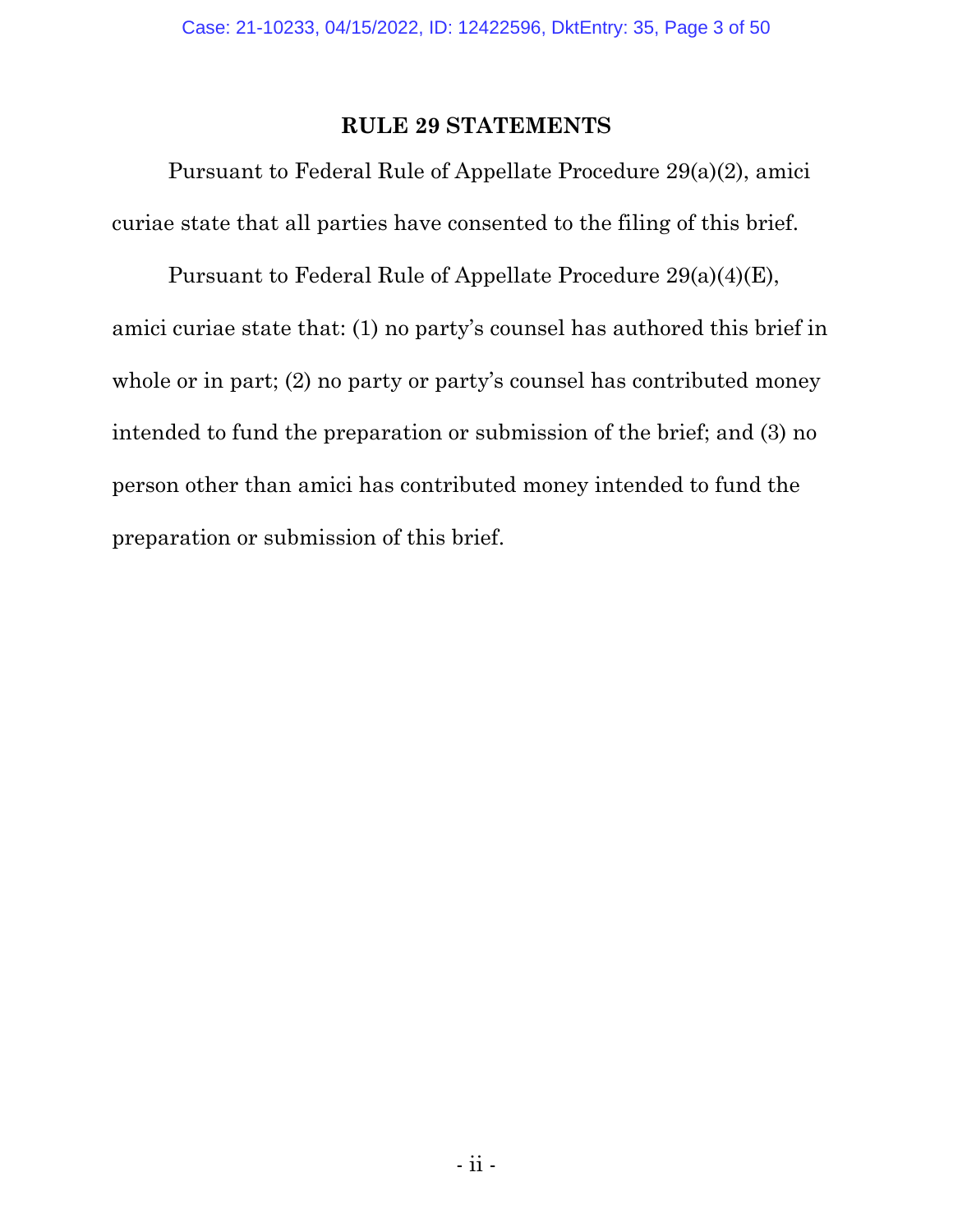# **TABLE OF CONTENTS**

# **Page**

| Ι.   | The Plenary Power Doctrine Is Rooted in Racism Against                                                                |                                                                                                |  |  |  |
|------|-----------------------------------------------------------------------------------------------------------------------|------------------------------------------------------------------------------------------------|--|--|--|
|      | Α.                                                                                                                    | Early Federal Immigration Restrictions Were                                                    |  |  |  |
|      | <b>B.</b>                                                                                                             | The Plenary Power Doctrine Justified and Perpetuated                                           |  |  |  |
|      | $C_{\cdot}$                                                                                                           | The Plenary Power Doctrine Remains Rooted in<br>Racism and Should Be Limited, If Not Discarded |  |  |  |
| II.  | The Plenary Power Doctrine Should Not Be Used To Shield<br>Criminal Laws from Ordinary Constitutional Scrutiny25      |                                                                                                |  |  |  |
| III. | The Plenary Power Doctrine Should Not Be Used To Limit<br>Judicial Review of Race-Based Equal Protection Challenges31 |                                                                                                |  |  |  |
|      | <b>CONCLUSION</b>                                                                                                     |                                                                                                |  |  |  |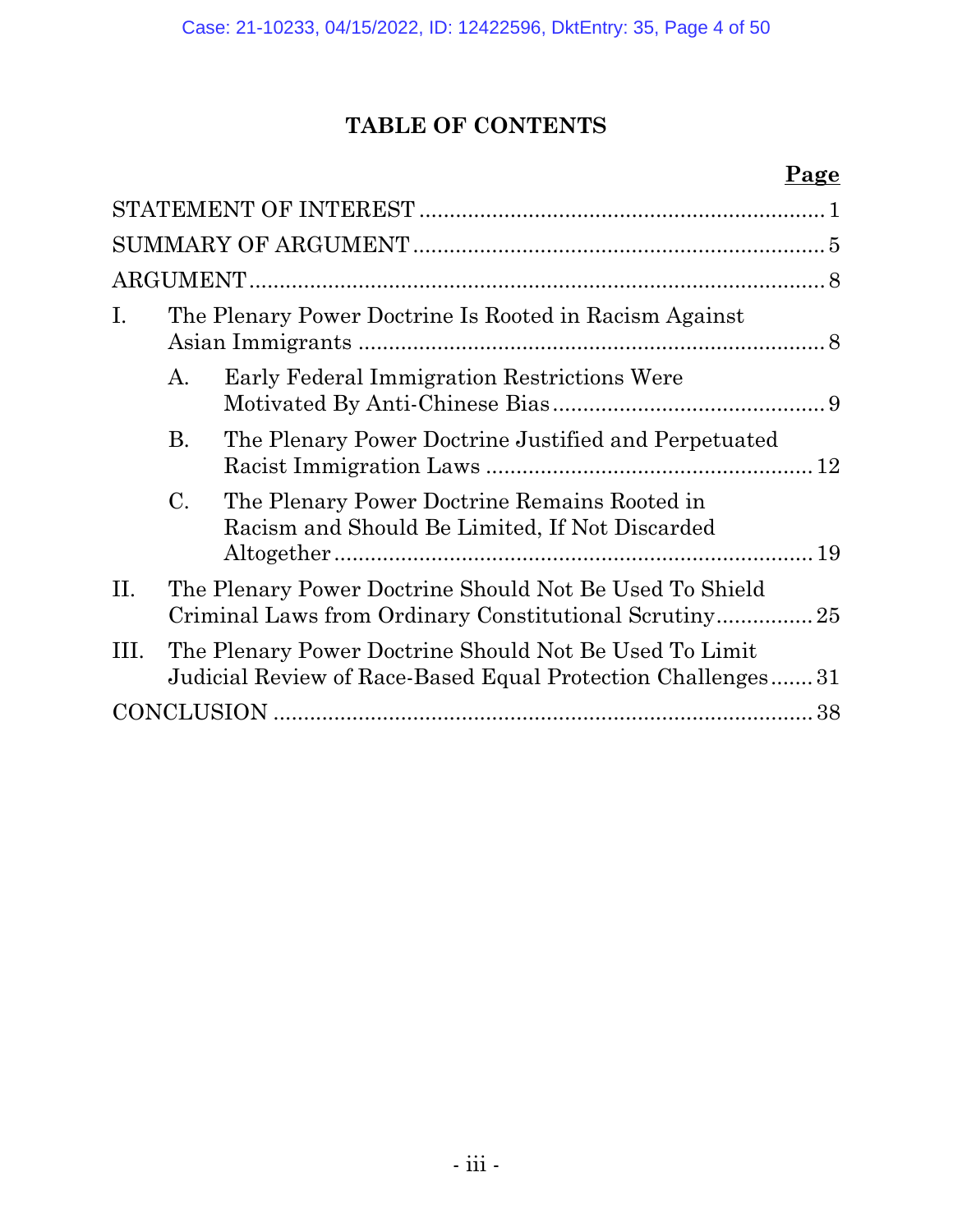# **TABLE OF AUTHORITIES**

# **Page**

### **CASES**

| Carlson v. Landon,                                        |
|-----------------------------------------------------------|
| Chae Chan Ping v. United States (Chinese Exclusion Case), |
| Dep't of Homeland Sec. v. Regents of Univ. of Cal.,       |
| Fiallo v. Bell,                                           |
| Fong Yue Ting v. United States,                           |
| Foucha v. Louisiana,                                      |
| Galvan v. Press,                                          |
| Griffin v. Illinois,                                      |
| Harisiades v. Shaughnessy,                                |
| Johnson v. California,                                    |
| Kleindienst v. Mandel,                                    |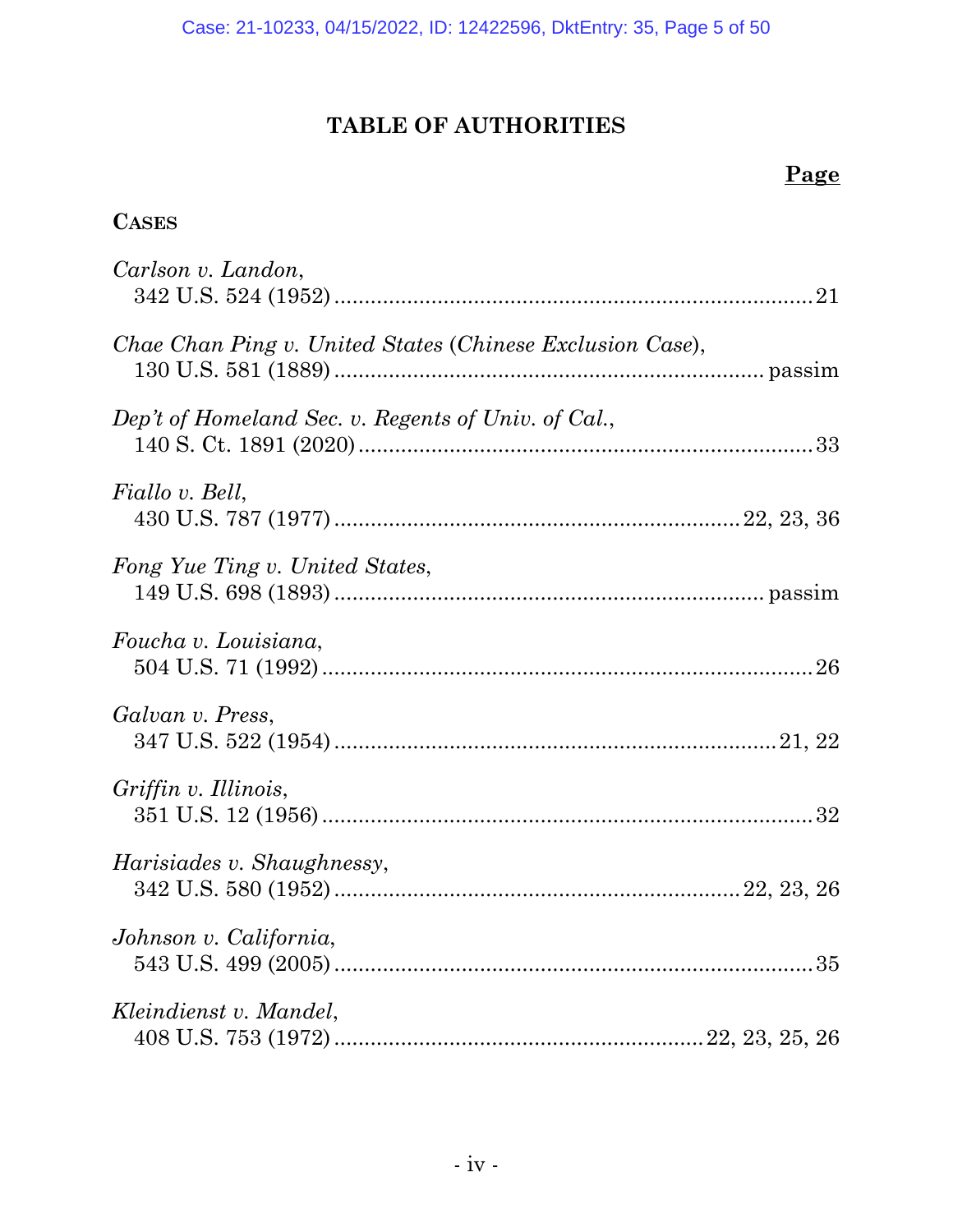| <u>Page</u>                                                                                                                                              |
|----------------------------------------------------------------------------------------------------------------------------------------------------------|
| Ledezma-Cosino v. Sessions,                                                                                                                              |
| Lopez-Valenzuela v. Arpaio,                                                                                                                              |
| Lynch v. Cannatella,                                                                                                                                     |
| Mathews v. Diaz,                                                                                                                                         |
| Ng Fung Ho v. White,                                                                                                                                     |
| Nishimura Ekiu v. United States,                                                                                                                         |
| Plessy v. Ferguson,                                                                                                                                      |
| Plyler v. Doe,                                                                                                                                           |
| Ramos v. Wolf,                                                                                                                                           |
| Regents of Univ. of Cal. v. Dep't of Homeland Security,<br>908 F.3d 476 (9th Cir. 2018),<br>rev'd in part, vacated in part, 140 S. Ct. 1891 (2020)33, 34 |
| Rose v. Mitchell,                                                                                                                                        |
| Shaughnessy v. United States ex rel. Mezei,                                                                                                              |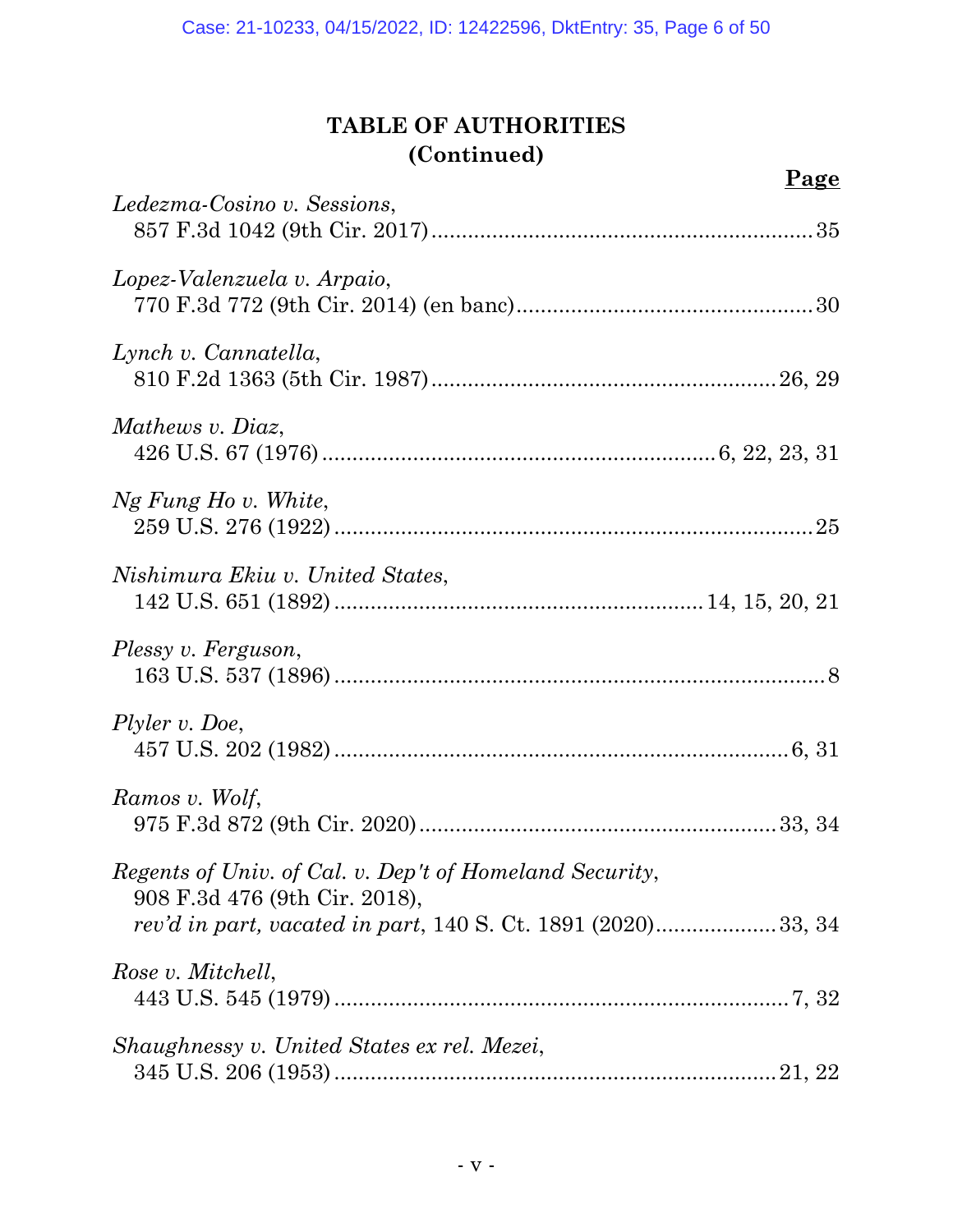| Trump v. Hawaii,                             |  |
|----------------------------------------------|--|
| United States ex rel. Knauff v. Shaughnessy, |  |
| United States ex rel. Turner v. Williams,    |  |
| United States v. Ayala-Bello,                |  |
| United States v. Barajas-Guillen,            |  |
| United States v. Casimiro-Benitez,           |  |
| United States v. Chen,                       |  |
| United States v. FNU LNU,                    |  |
| United States v. Henry,                      |  |
| United States v. Hernandez-Guerrero,         |  |
| United States v. Lopez-Flores,               |  |
| United States v. Mendoza-Lopez,              |  |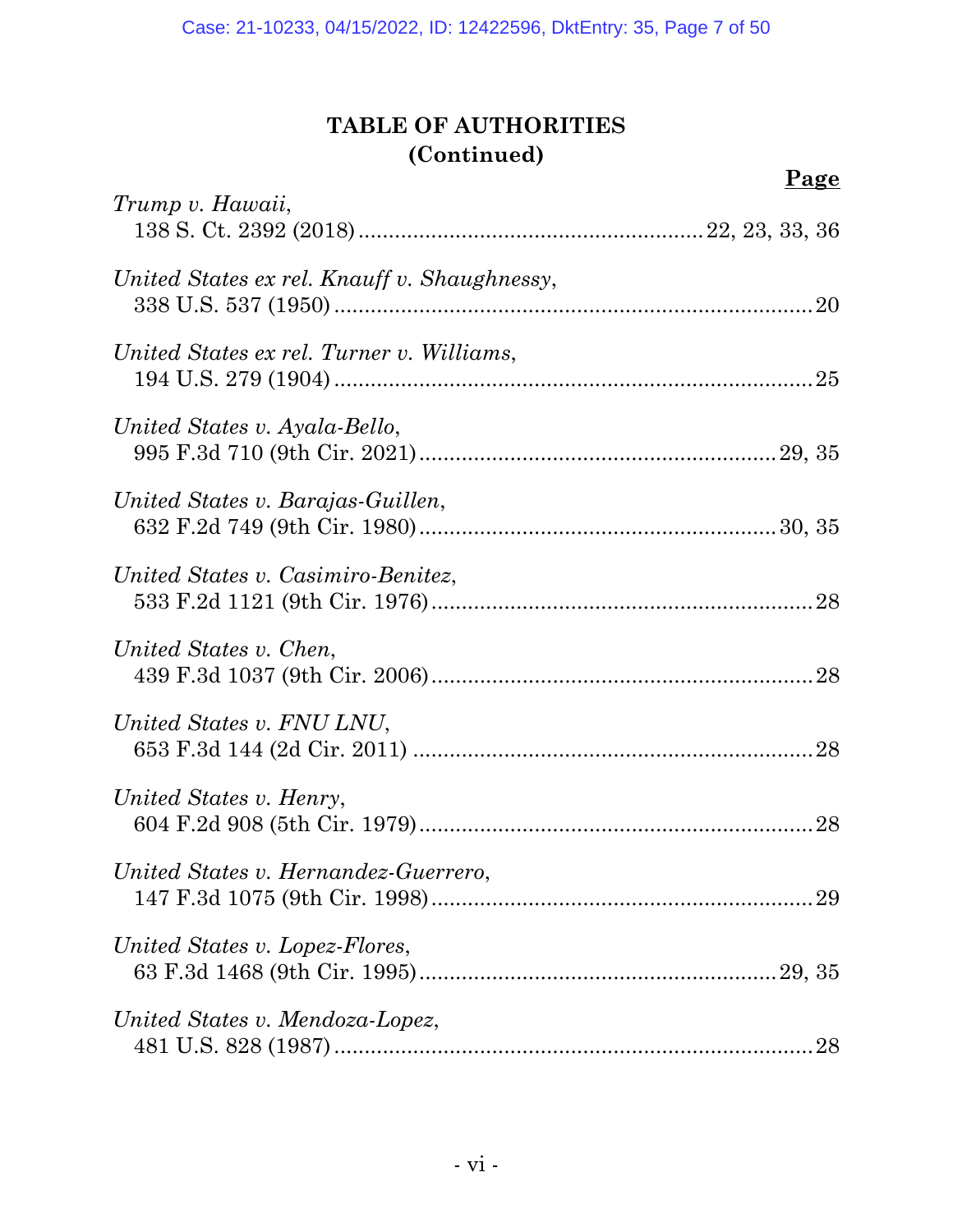| Page                                                   |
|--------------------------------------------------------|
| United States v. Moya,                                 |
| United States v. Ruiz-Chairez.                         |
| Vill. of Arlington Heights v. Metro. Hous. Dev. Corp., |
| <i>Washington v. Davis,</i>                            |
| Wong Wing v. United States,                            |
| Yamataya v. Fisher,                                    |
| Yick Wo v. Hopkins,                                    |
| Zadvydas v. Davis,                                     |
| <b>STATUTES</b>                                        |
|                                                        |
| Act of Dec. 17, 1943,                                  |
| Act of Feb. 5, 1917,                                   |
| Act of March 3, 1875 (Page Act),                       |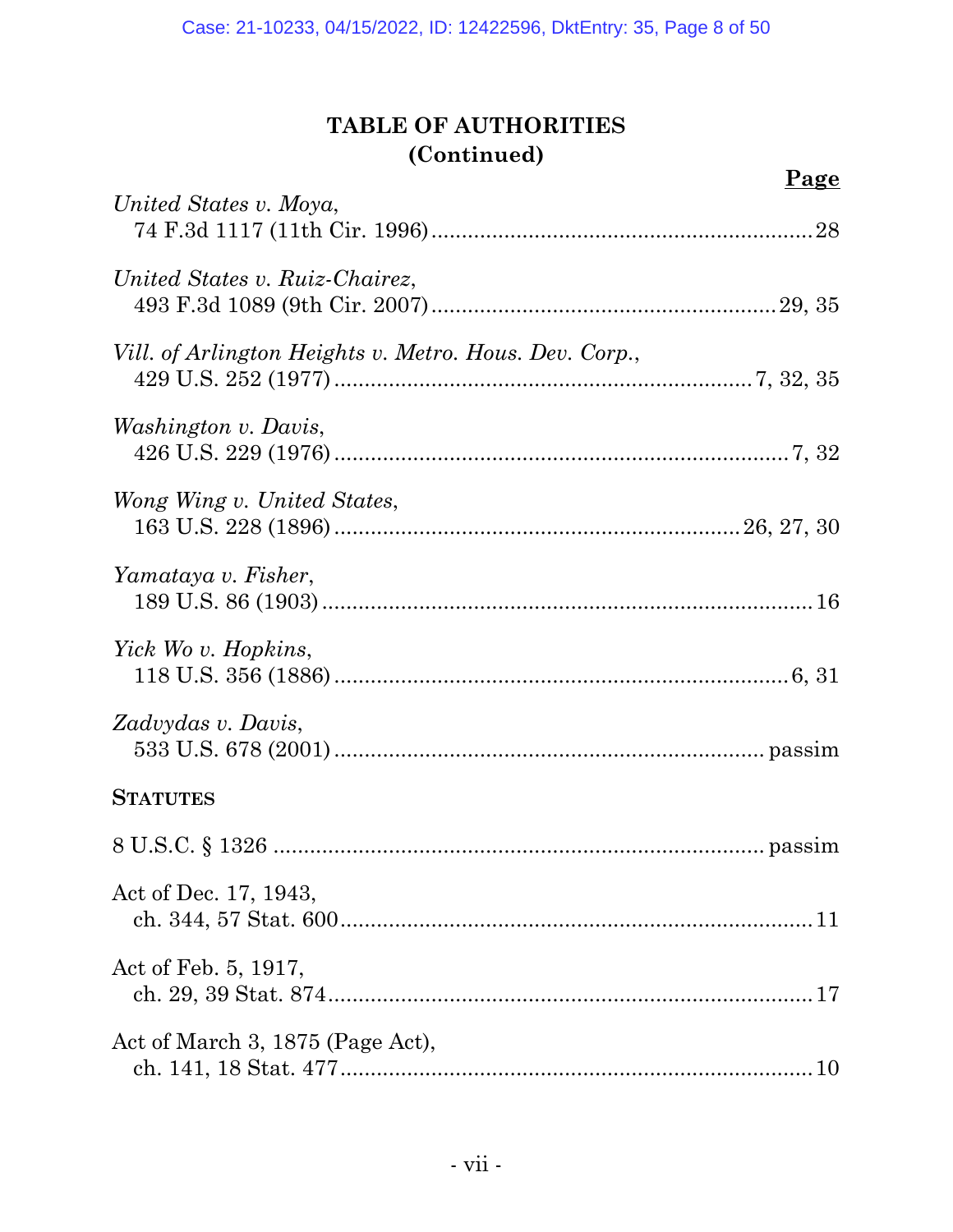| Page                                                                                                                                                                                                                                                  |
|-------------------------------------------------------------------------------------------------------------------------------------------------------------------------------------------------------------------------------------------------------|
| Act of May 5, 1892 (Geary Act),                                                                                                                                                                                                                       |
| Act of May 6, 1882 (Chinese Exclusion Act),                                                                                                                                                                                                           |
| Act of October 1, 1888 (Scott Act),                                                                                                                                                                                                                   |
| Immigration Act of 1924,                                                                                                                                                                                                                              |
| <b>LEGISLATIVE MATERIALS</b>                                                                                                                                                                                                                          |
| Chinese Exclusion Act,                                                                                                                                                                                                                                |
| Scott Act,                                                                                                                                                                                                                                            |
| <b>OTHER AUTHORITIES</b>                                                                                                                                                                                                                              |
| Alina Das,<br>Inclusive Immigrant Justice: Racial Animus and the Origins of<br>Crime-Based Deportation,                                                                                                                                               |
| Asian Americans Advancing Justice - Asian Law Caucus,<br>Community-Led Solutions to Anti-Asian Hate Violence (Sept. 20,<br>2021),<br>https://www.advancingjustice-alc.org/news-<br>resources/perspectives/community-led-solutions-to-anti-asian-hate- |
| Asian Americans Advancing Justice – Los Angeles,<br>AAPIs Behind Bars: Exposing the School to Prison to Deportation<br>Pipeline,                                                                                                                      |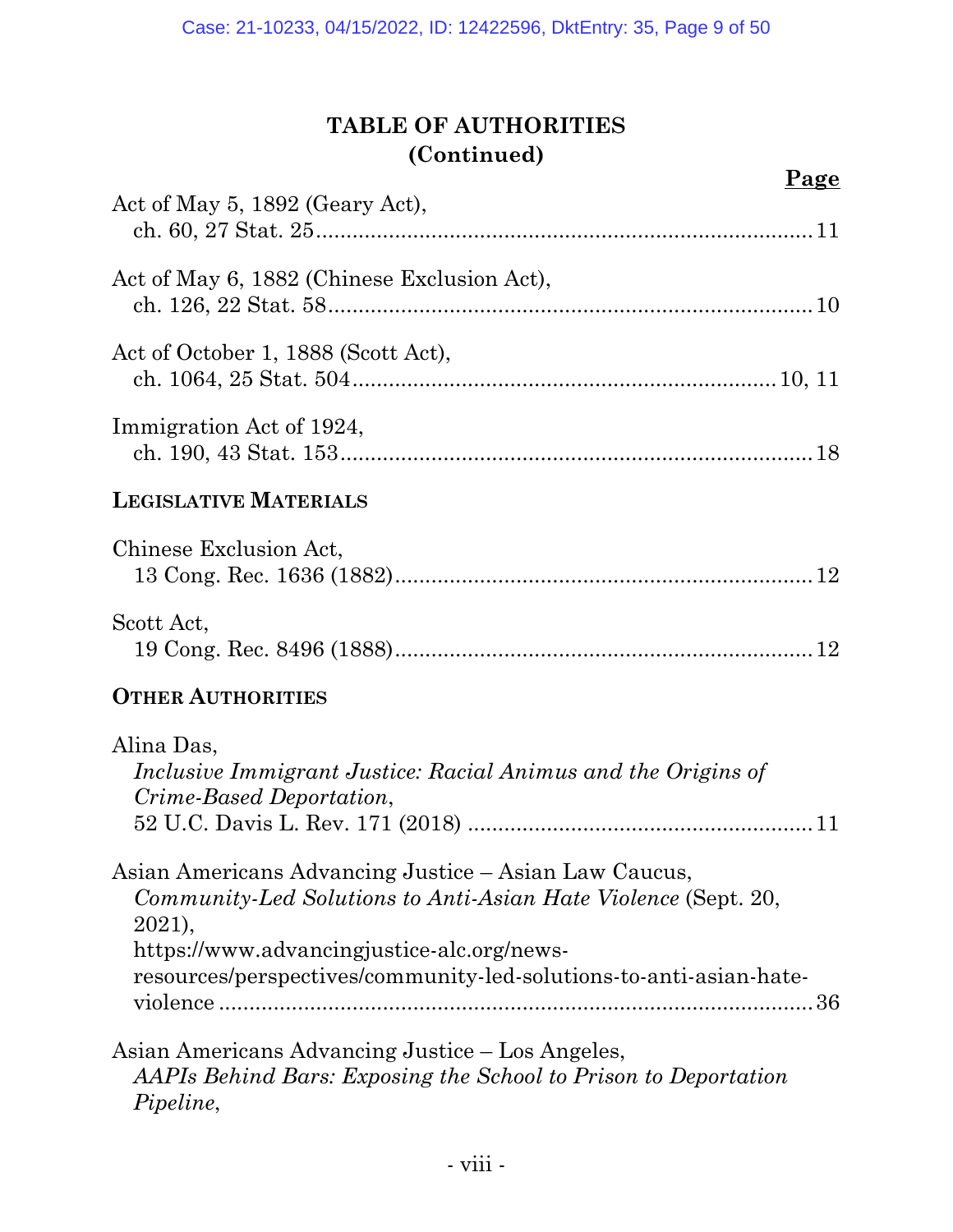| <u>Page</u>                                                                                                                                                           |
|-----------------------------------------------------------------------------------------------------------------------------------------------------------------------|
| https://archive.advancingjustice-la.org/media-and-<br>publications/publications/aapis-behind-bars-exposing-school-prison-                                             |
| Beth Lew-Williams,<br>The Chinese Must Go: Violence, Exclusion, and the Making of the                                                                                 |
| Gabriel Chin,<br>Segregation's Last Stronghold: Race Discrimination and the<br>Constitutional Law of Immigration,                                                     |
| Hiroshi Motomura,<br>Immigration Law After a Century of Plenary Power: Phantom<br>Constitutional Norms and Statutory Interpretation,                                  |
| Jan Ting,<br>"Other Than a Chinaman": How U.S. Immigration Law Resulted<br>From and Still Reflects a Policy of Excluding and Restricting Asian<br><i>Immigration,</i> |
| Kerry Abrams,<br>Polygamy, Prostitution, and the Federalization of Immigration Law,                                                                                   |
| Louis Henkin,<br><i>The Constitution and United States Sovereignty: A Century of Chinese</i><br>Exclusion and Its Progeny,                                            |
| Rose Cuison Villazor & Kevin Johnson,<br>The Trump Administration and the War on Immigration Diversity,                                                               |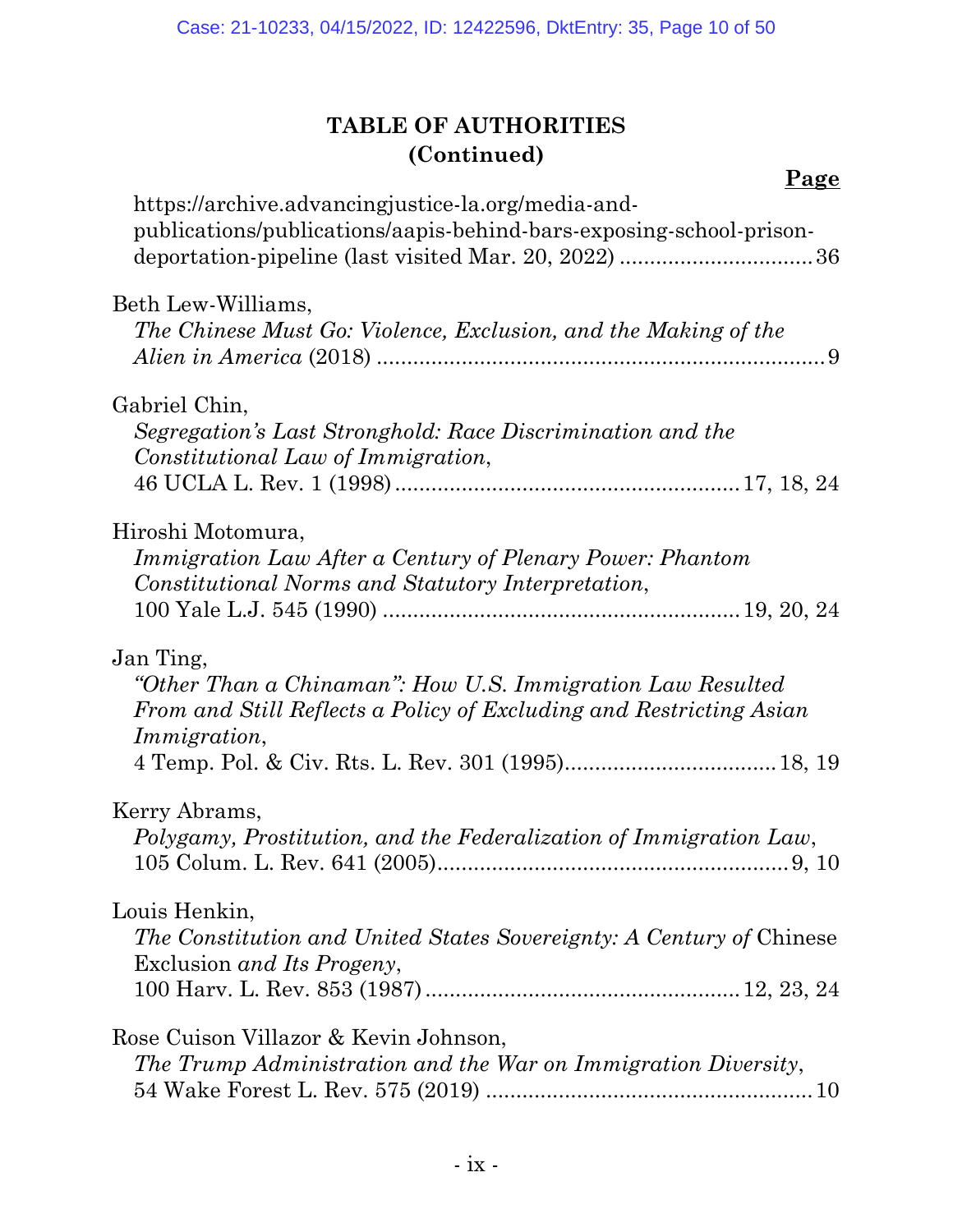## **Page**

Stephen Legomsky,

|  | Immigration Law and the Principle of Plenary Congressional Power, |  |  |  |
|--|-------------------------------------------------------------------|--|--|--|
|  |                                                                   |  |  |  |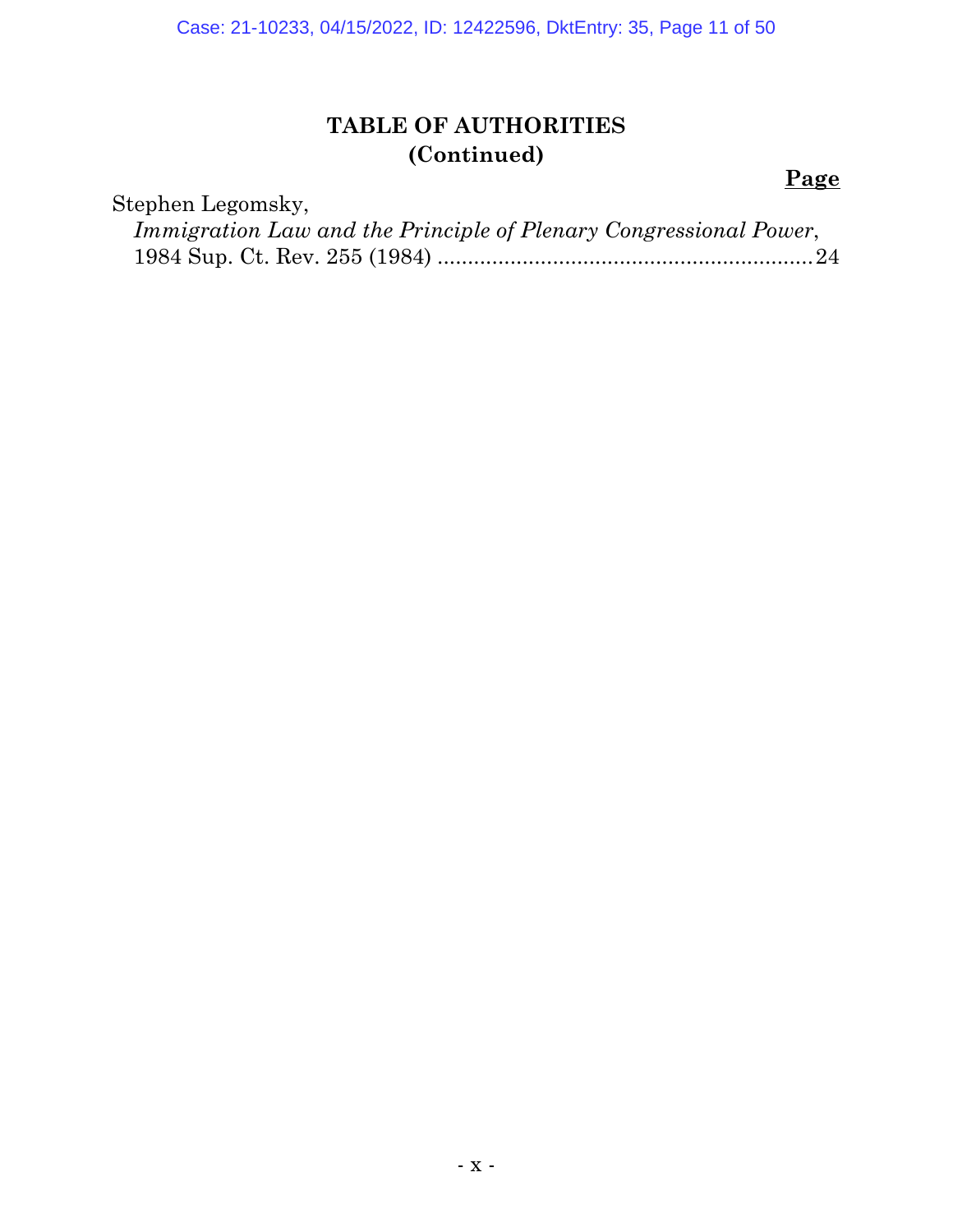#### **STATEMENT OF INTEREST**

This brief is submitted by all members of **Asian Americans Advancing Justice (Advancing Justice)**, the national affiliation of five nonprofit organizations: Asian Americans Advancing Justice – AAJC, Asian Americans Advancing Justice – Asian Law Caucus, Asian Americans Advancing Justice – Atlanta, Asian Americans Advancing Justice – Chicago, and Asian Americans Advancing Justice – Los Angeles. The Advancing Justice affiliates are leading civil rights organizations representing the interests of Asian Americans, Native Hawaiians, Pacific Islanders, and other underserved communities, including immigrant members of those communities. Through community outreach, advocacy, and litigation, Advancing Justice works to advance civil and human rights that empower those communities and to promote a fair and equitable society for all. The Advancing Justice organizations routinely file briefs as amici curiae on behalf of the communities they represent.

Much of modern immigration law is rooted in racism against Asian immigrants. Many members of the Asian American community the same community served by the Advancing Justice organizations—

 $-1$  -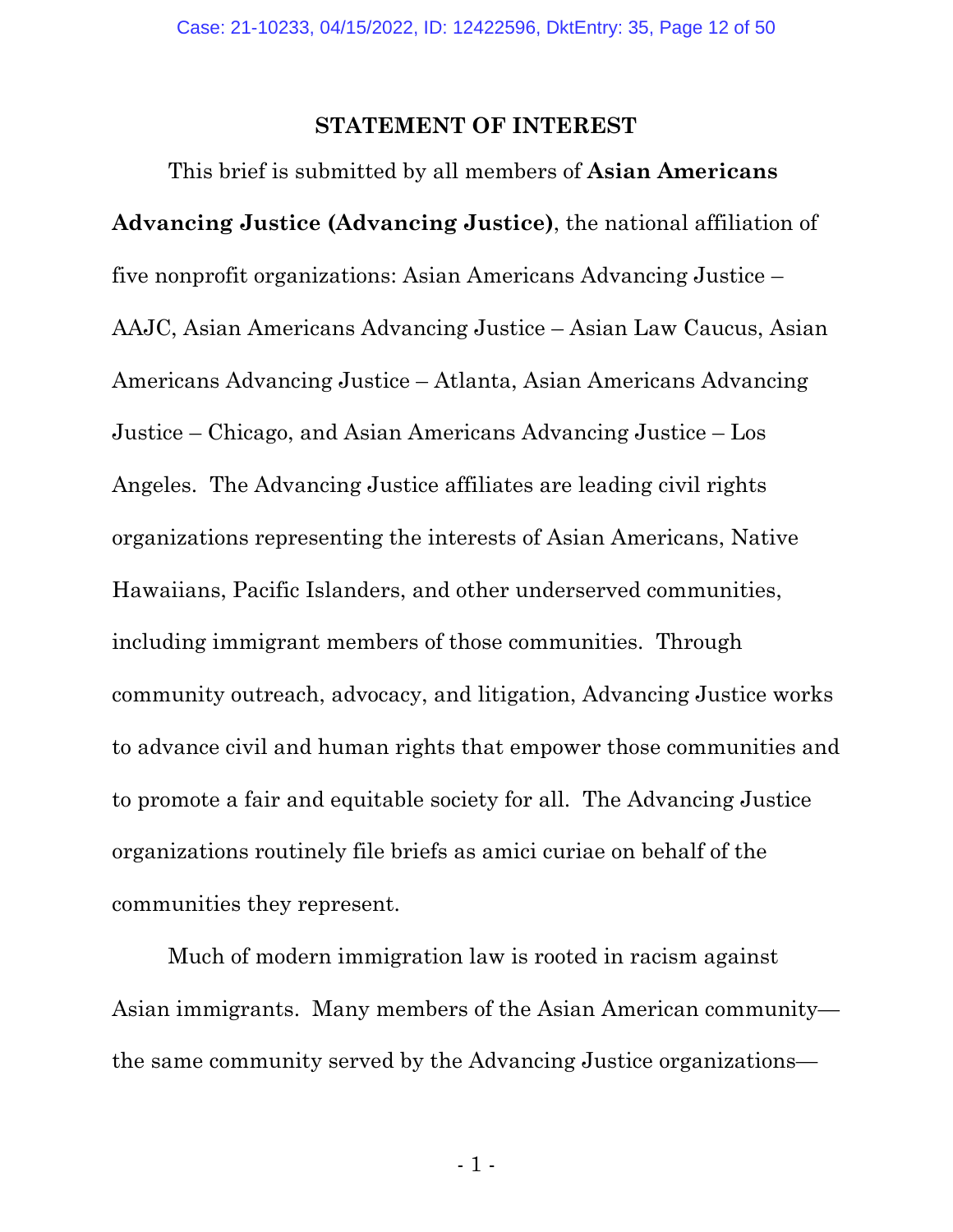are affected and harmed by immigration-related incarceration and detention today, including for violations of the illegal reentry law at issue here. In light of these experiences, Advancing Justice has a strong interest in providing historical and contemporary context for the arguments in this case.

The **Conference of Asian Pacific American Law Faculty (CAPALF)** is a national organization that provides Asian Pacific American law faculty with scholarship support and various networking and professional development opportunities. CAPALF strives to empower its members by providing resources to help members succeed in their careers. CAPALF hosts an annual conference that connects Asian Pacific American law faculty through networking events, gives members an opportunity to share their scholarship ideas and receive feedback on their works in progress, and creates an inclusive environment to discuss current affairs impacting society on the local, national, and international levels.

**Human Rights First** is a non-governmental organization established in 1978 that works to ensure the United States' leadership on human rights globally, and compliance domestically with its human

 $-2$  -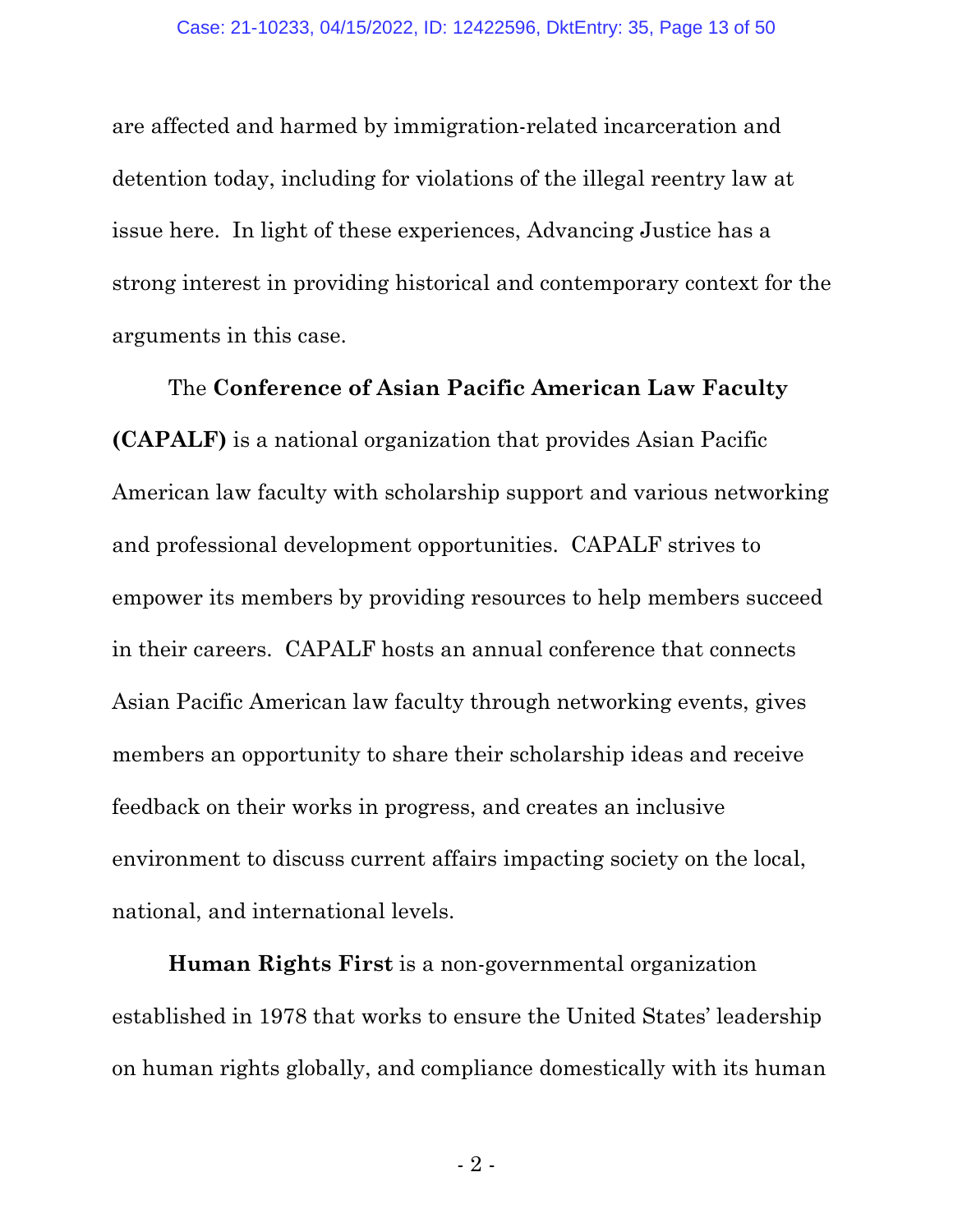rights commitments. Human Rights First operates one of the largest programs for pro bono legal representation of refugees in the nation, working in partnership with volunteer lawyers at leading law firms to provide free representation to asylum applicants unable to afford counsel. Human Rights First has represented asylum seekers who were prosecuted for unlawful entry into the United States, and has conducted research, observed, and reported on the expanded use of unlawful entry and reentry prosecutions against asylum seekers. Human Rights First is deeply concerned both at the starkly disparate impact of these prosecutions on Hispanic migrants and the resulting violations of Article 31 of the 1951 Convention relating to the Status of Refugees, which prohibits penalizing refugees for their irregular entry or presence in the country of refuge, and sometimes also Article 33 of the same Convention, which prohibits the return of refugees to countries of persecution.

**Northwest Immigrant Rights Project (NWIRP)** is a nonprofit legal organization dedicated to the defense and advancement of the rights of noncitizens in the United States through direct legal services, systemic advocacy, and community education. NWIRP provides direct

- 3 -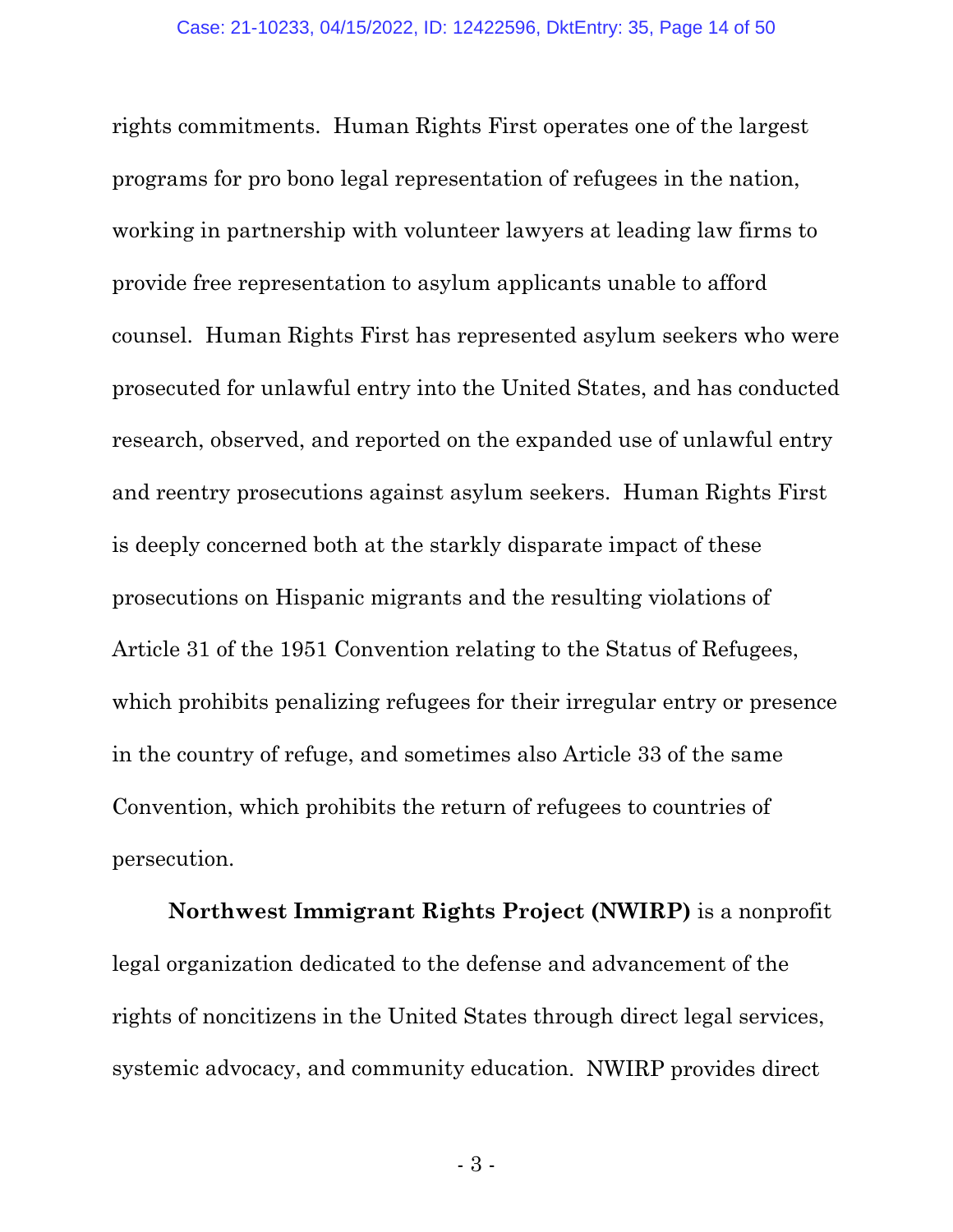representation to low-income immigrants applying for benefits before U.S. Citizenship and Immigration Services and the Federal District Courts, and to immigrants facing removal proceedings before the Immigration Court, the Board of Immigration Appeals, and the Federal Courts of Appeals.

The **UNLV Immigration Clinic** is a law school clinic in Las Vegas, Nevada, which offers free legal defense to people in immigration detention and to unaccompanied children in removal proceedings, and comprehensive immigration services to members of the University of Nevada, Las Vegas (UNLV) and College of Southern Nevada communities. The clinic trains law students in immigration practice through live client experiential learning, and employs licensed attorneys at its Community Advocacy Office to represent people in removal proceedings. Many of its clients enter the country without inspection, many are fleeing violence or abuse and apply for asylum, and some have prior removal orders. The UNLV Immigration Clinic does not represent the views of the Board of Regents of the Nevada System of Higher Education, UNLV, nor the William S. Boyd School of Law.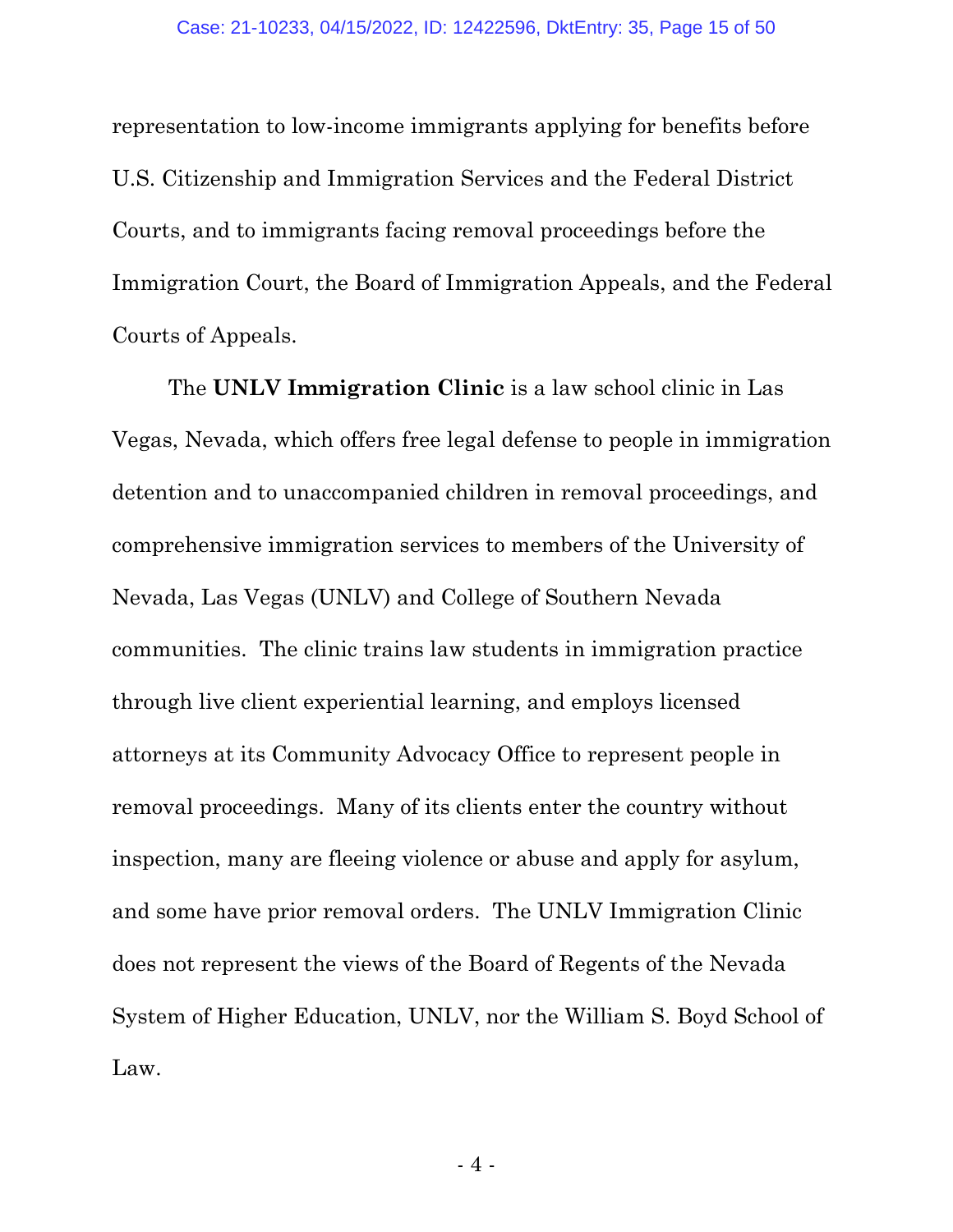#### **SUMMARY OF ARGUMENT**

Amici write to address the government's troubling argument that the plenary power doctrine justifies applying minimal constitutional scrutiny in this case.<sup>1</sup> The doctrine emerged in the late 1800s to rationalize racist laws excluding Asian immigrants from this country. According to the doctrine, immigration laws are largely immune from judicial review because of the federal government's "absolute and unqualified" power over immigration. *Fong Yue Ting v. United States*, 149 U.S. 698, 707 (1893). Rooted in racism against Asian immigrants, the plenary power doctrine should be carefully limited in scope, if not discarded altogether. The doctrine's discriminatory origins cannot be segregated from contemporary racial disparities in criminal and immigration law. This history should give the Court serious pause before applying the doctrine.

The Court should be especially wary of applying the plenary power doctrine in this case because it involves a race-based equal

 $\overline{a}$ 

<sup>1</sup> Several amici here also participated as amici in *United States v. Manuel Rodrigues-Barios*. *See Brief of Amici Curiae Asian Americans Advancing Justice et al.*, *United States v. Manuel Rodrigues-Barios*, No. 21-50145 (9th Cir. 2021).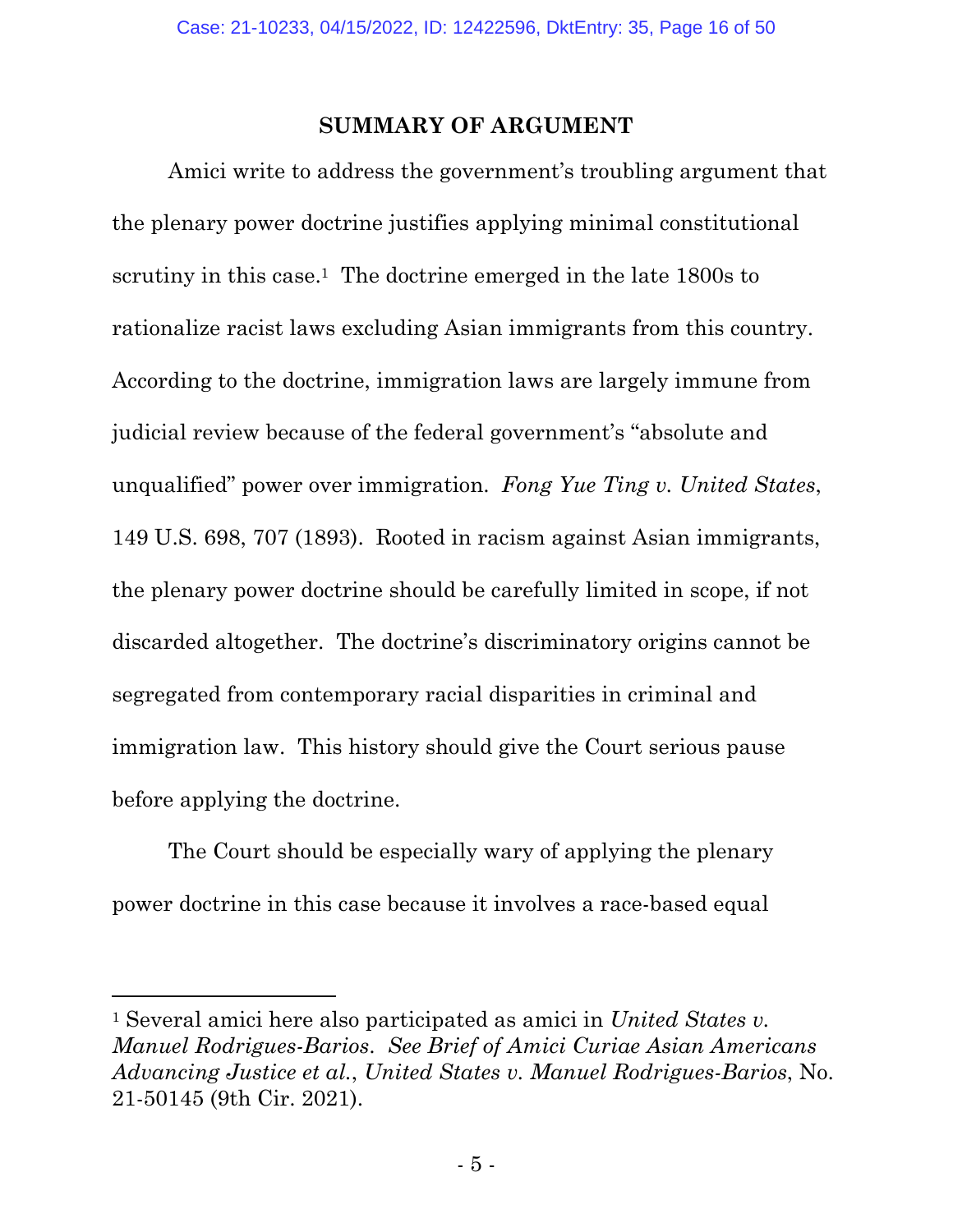protection challenge to a criminal law. Neither the Supreme Court nor the Ninth Circuit has used the doctrine to shield a criminal law or racebased equal protection challenge from ordinary constitutional review. Historically, the doctrine has been applied mainly to cases involving the exclusion and deportation of noncitizens. This Court should not extend the doctrine to limit judicial review in cases (including and especially criminal cases) that involve detention or imprisonment—serious liberty interests that "lie[] at the heart of" the Fifth Amendment's protections. *Zadvydas v. Davis*, 533 U.S. 678, 690 (2001) ("Freedom from imprisonment—from government custody, detention, or other forms of physical restraint—lies at the heart of the liberty that [the Fifth Amendment's Due Process] Clause protects.").

Likewise, the Court should not extend the doctrine to cases involving race-based equal protection challenges. The Constitution's equal protection guarantee applies to all "persons" in the United States, including those who are unlawfully present. *See Plyler v. Doe*, 457 U.S. 202, 210 (1982); *Mathews v. Diaz*, 426 U.S. 67, 77 (1976); *Yick Wo v. Hopkins*, 118 U.S. 356, 369 (1886). Racial discrimination, which is "especially pernicious" in the criminal context, is the central concern of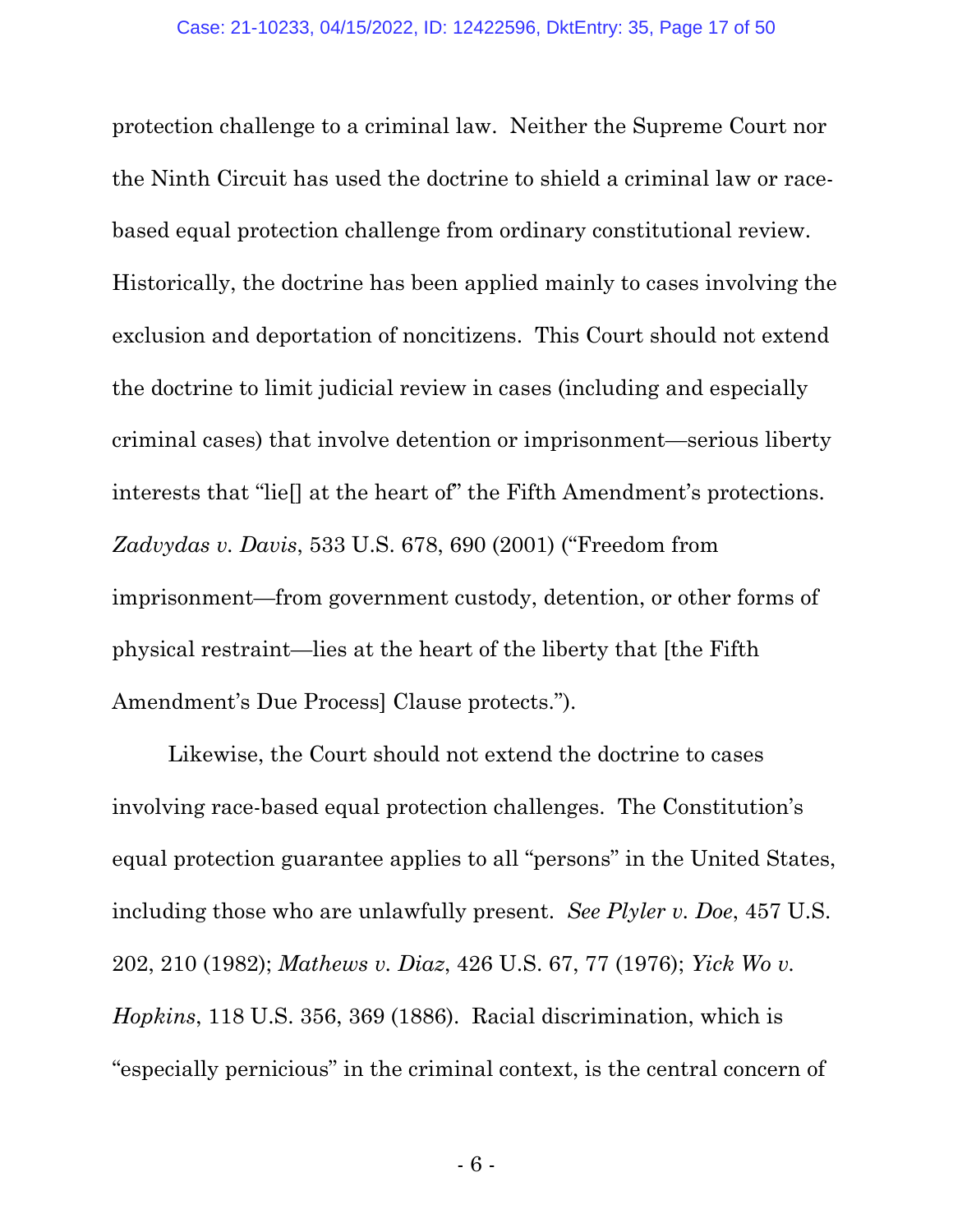the equal protection guarantee. *Rose v. Mitchell*, 443 U.S. 545, 555 (1979); *see Washington v. Davis*, 426 U.S. 229, 239 (1976). The Court should not rely on the plenary power doctrine, which is rooted in racism against Asian immigrants, to minimize review of race-based equal protection challenges.

Instead, the Court should apply ordinary constitutional scrutiny and review defendant Gustavo Carrillo-Lopez's claim under the standard set forth in *Village of Arlington Heights v. Metropolitan Housing Development Corp.*, 429 U.S. 252 (1977). Carrillo-Lopez argues that 8 U.S.C. § 1326, which criminalizes the reentry of noncitizens who were previously deported, was enacted with a discriminatory purpose and has disparate impact on Latinx people. Under ordinary constitutional analysis, this challenge falls squarely under the *Arlington Heights* framework. The district court properly applied that standard here, and this Court should do the same.

This Court should decline to depart from precedent and use the plenary power doctrine to shield criminal laws and race-based equal protection challenges from ordinary review. The plenary power doctrine belongs on the ash heap of history, along with other racist doctrines

- 7 -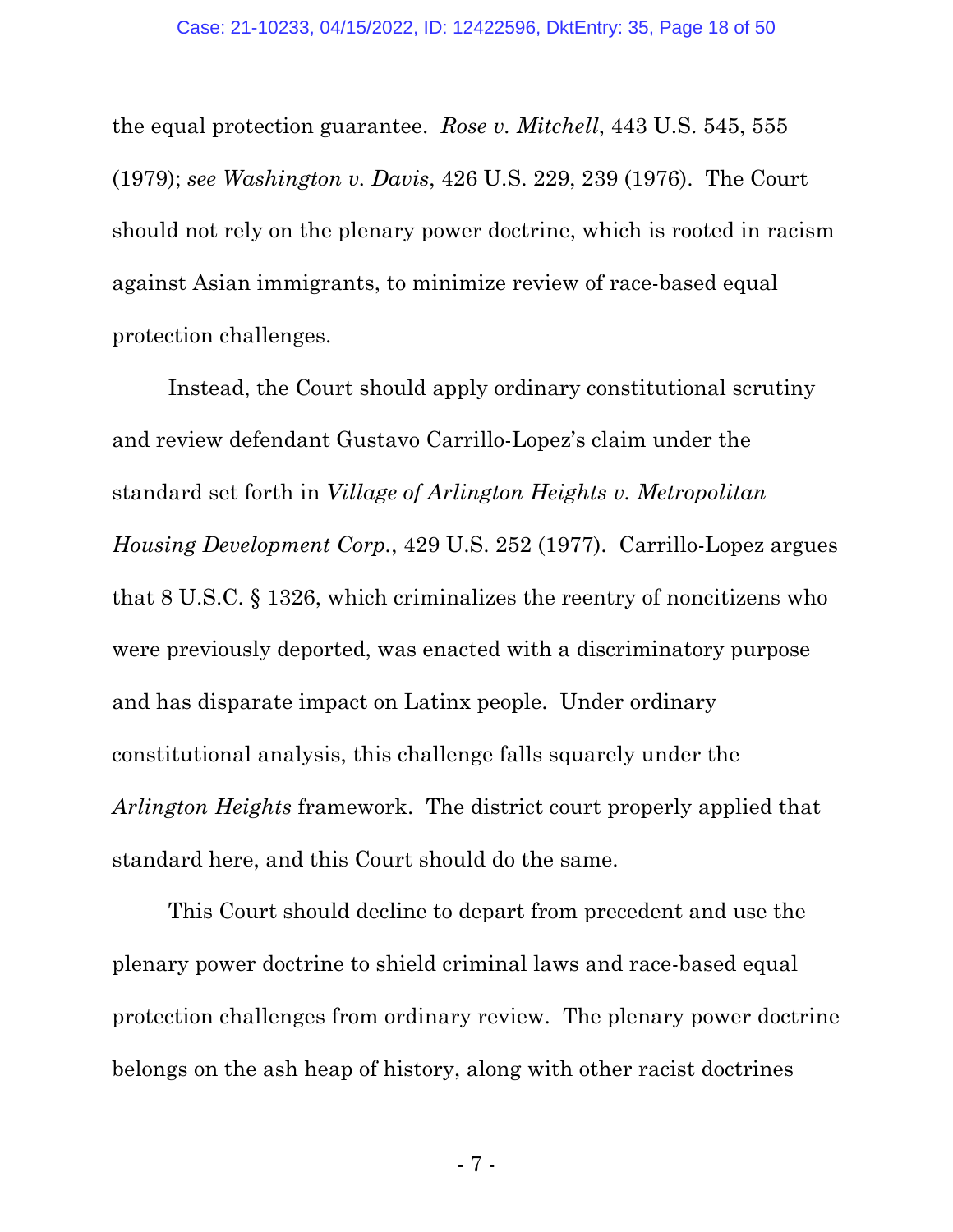handed down by the Fuller Court. *See, e.g.*, *Plessy v. Ferguson*, 163 U.S. 537 (1896). The doctrine has never outgrown its racist origins. Modern cases simply reiterate the old rationalizations offered for excluding Asian immigrants and apply them to other immigrants, even as those rationalizations have grown more indefensible. If Congress were to enact a law today excluding all Asian immigrants for the express purpose of preserving racial purity, it would be difficult to imagine that this Court would uphold such a law, even under the broad pronouncements of the plenary power doctrine. The Court should not continue to rely on a doctrine that was first used to achieve that result. Eschewing the plenary power doctrine, moreover, would not deprive the federal government of its broad power to regulate immigration. It would simply subject immigration-related laws to the same constitutional constraints that apply to all other laws.

#### **ARGUMENT**

## **I. The Plenary Power Doctrine Is Rooted in Racism Against Asian Immigrants**

Racism against Asian immigrants forms the basis of the plenary power doctrine and much of modern immigration law. The earliest federal immigration restrictions were designed to exclude Chinese

- 8 -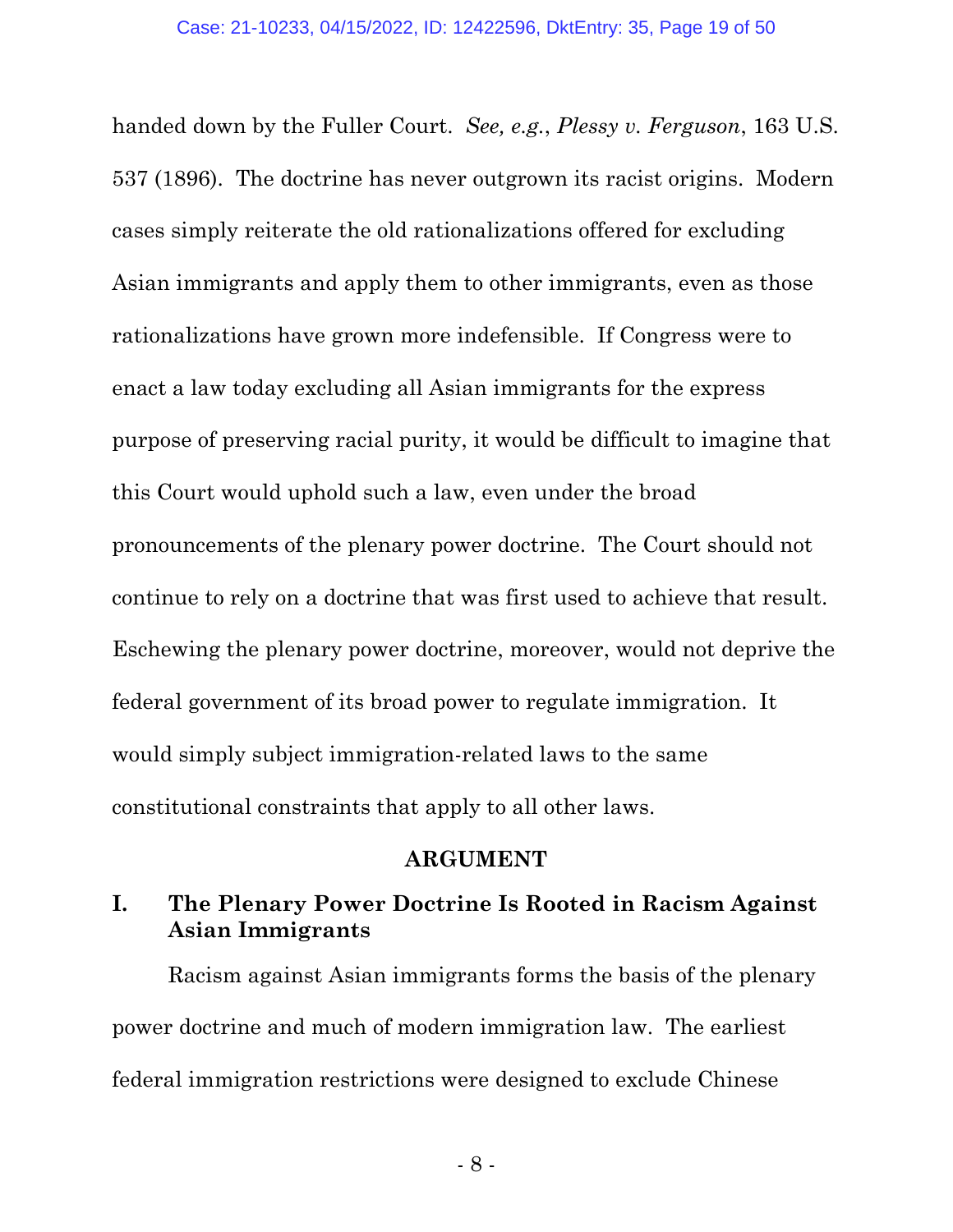immigrants, and the plenary power doctrine was created to justify those laws. Later cases never revisited the racist underpinnings of the doctrine and continued to rely on the Chinese exclusion cases. The plenary power doctrine belongs on the ash heap of history and should be carefully limited in scope, if not discarded altogether. The Court should not apply the doctrine in this case.

### **A. Early Federal Immigration Restrictions Were Motivated By Anti-Chinese Bias**

History shows that anti-Chinese animus lies at the foundation of federal immigration law. For the first hundred or so years of this country's history, the federal government imposed no restrictions on immigration. *See* Kerry Abrams, *Polygamy, Prostitution, and the Federalization of Immigration Law*, 105 Colum. L. Rev. 641, 664–65 (2005). That changed after the first significant wave of Chinese migrants came to the United States starting in the late 1840s. In the decades following their arrival, anti-Chinese sentiment grew and erupted into racial violence against the Chinese. *See* Beth Lew-Williams, *The Chinese Must Go: Violence, Exclusion, and the Making of the Alien in America* 19 (2018).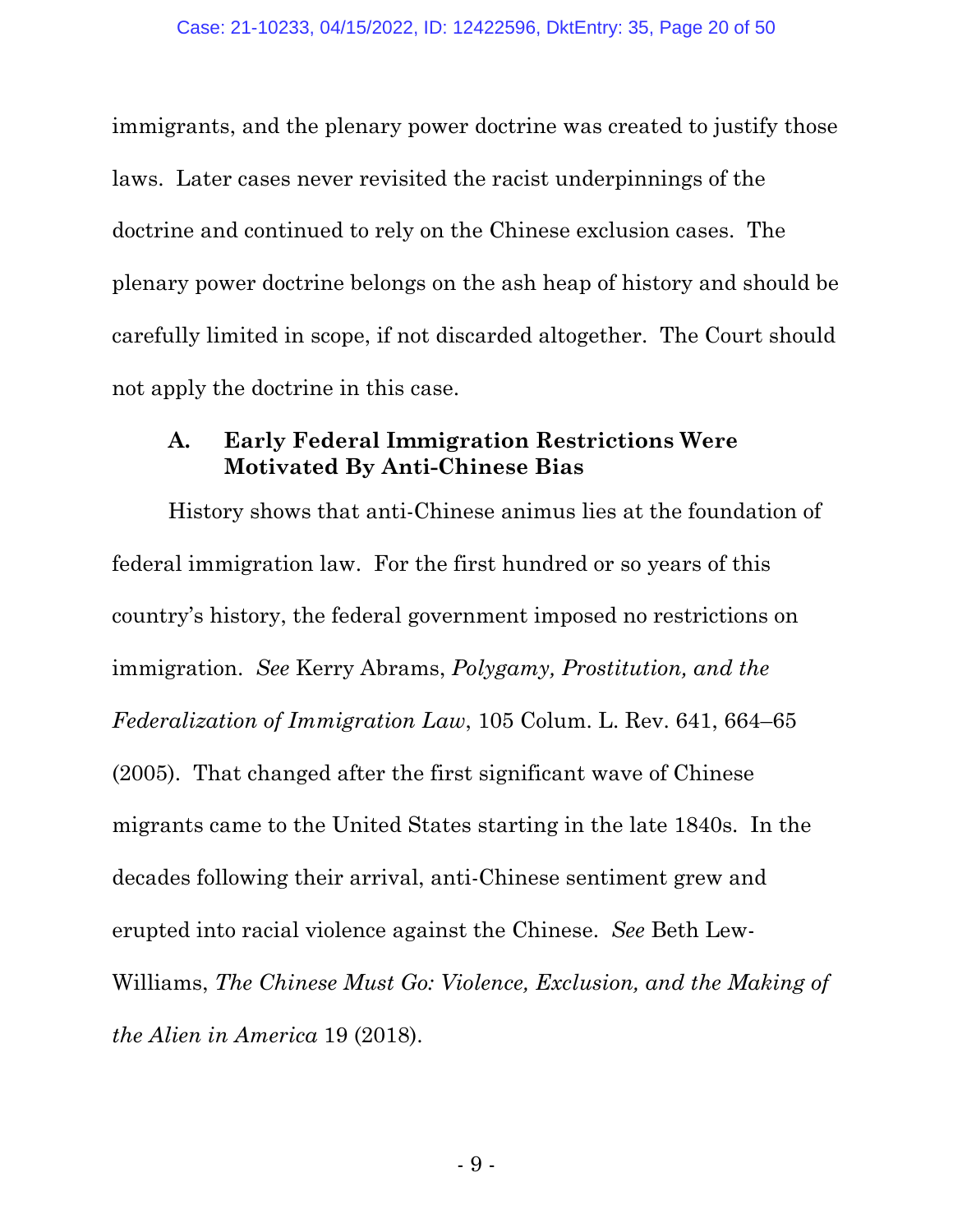In response, Congress began passing a series of laws closing the country's borders to Chinese immigrants. *See* Rose Cuison Villazor & Kevin R. Johnson, *The Trump Administration and the War on Immigration Diversity*, 54 Wake Forest L. Rev. 575, 581–82 (2019). The first such law, the Page Act of 1875, prohibited the entry of prostitutes and people with felony convictions. Act of March 3, 1875 (Page Act), ch. 141, 18 Stat. 477 (repealed 1974). In enforcing the Page Act, government officials presumed all but wealthy Chinese women to be prostitutes and excluded virtually all Chinese women from the United States. *See* Abrams, *supra*, at 698. In 1882, Congress passed the Chinese Exclusion Act, which barred the immigration of Chinese laborers for ten years. Act of May 6, 1882 (Chinese Exclusion Act), ch. 126, 22 Stat. 58 (repealed 1943).

After that, Congress passed numerous other laws that further restricted Chinese immigration. In 1888, Congress passed the Scott Act, which prohibited the entry of all Chinese workers, including those who had once legally resided in the United States. Act of October 1, 1888 (Scott Act), ch. 1064, 25 Stat. 504 (repealed 1943). The law did not require the deportation of Chinese laborers in the country but barred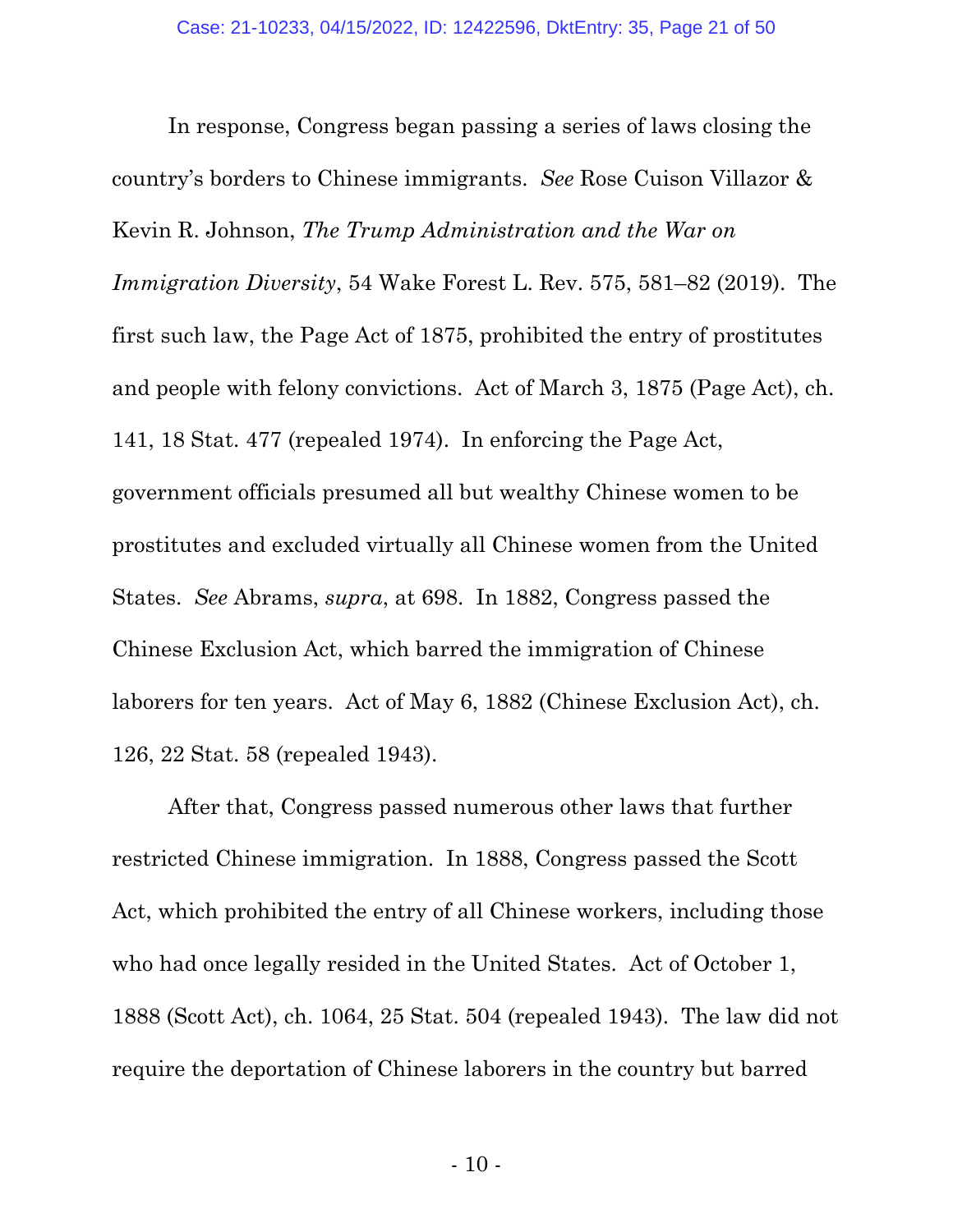the reentry of those who traveled outside the country. *Id.* Then, in 1892, Congress passed the Geary Act, which extended the Chinese Exclusion Act for ten years. Act of May 5, 1892 (Geary Act), ch. 60, 27 Stat. 25 (repealed 1943). The law also linked criminal penalties to immigration status for the first time. *See* Alina Das, *Inclusive Immigrant Justice: Racial Animus and the Origins of Crime-Based Deportation*, 52 U.C. Davis L. Rev. 171, 191 (2018). Under the law, Chinese laborers in the United States had to satisfy onerous requirements to register and prove their legal status. Geary Act § 6, 27 Stat. at 25–26. Those unable to prove legal residency could be convicted, sentenced to up to one year of imprisonment at hard labor, and deported. Geary Act §§ 4, 6, 27 Stat. at 25–26. All in all, Chinese exclusion remained in effect for over sixty years, until it was finally repealed during World War II. Act of Dec. 17, 1943, ch. 344, 57 Stat. 600.

The legislative history of the Chinese exclusion laws underscores the racism evident in the statutory texts. For example, in defending the Chinese Exclusion Act, Senator Henry Teller argued: "The Caucasian race has a right, considering its superiority of intellectual force and

- 11 -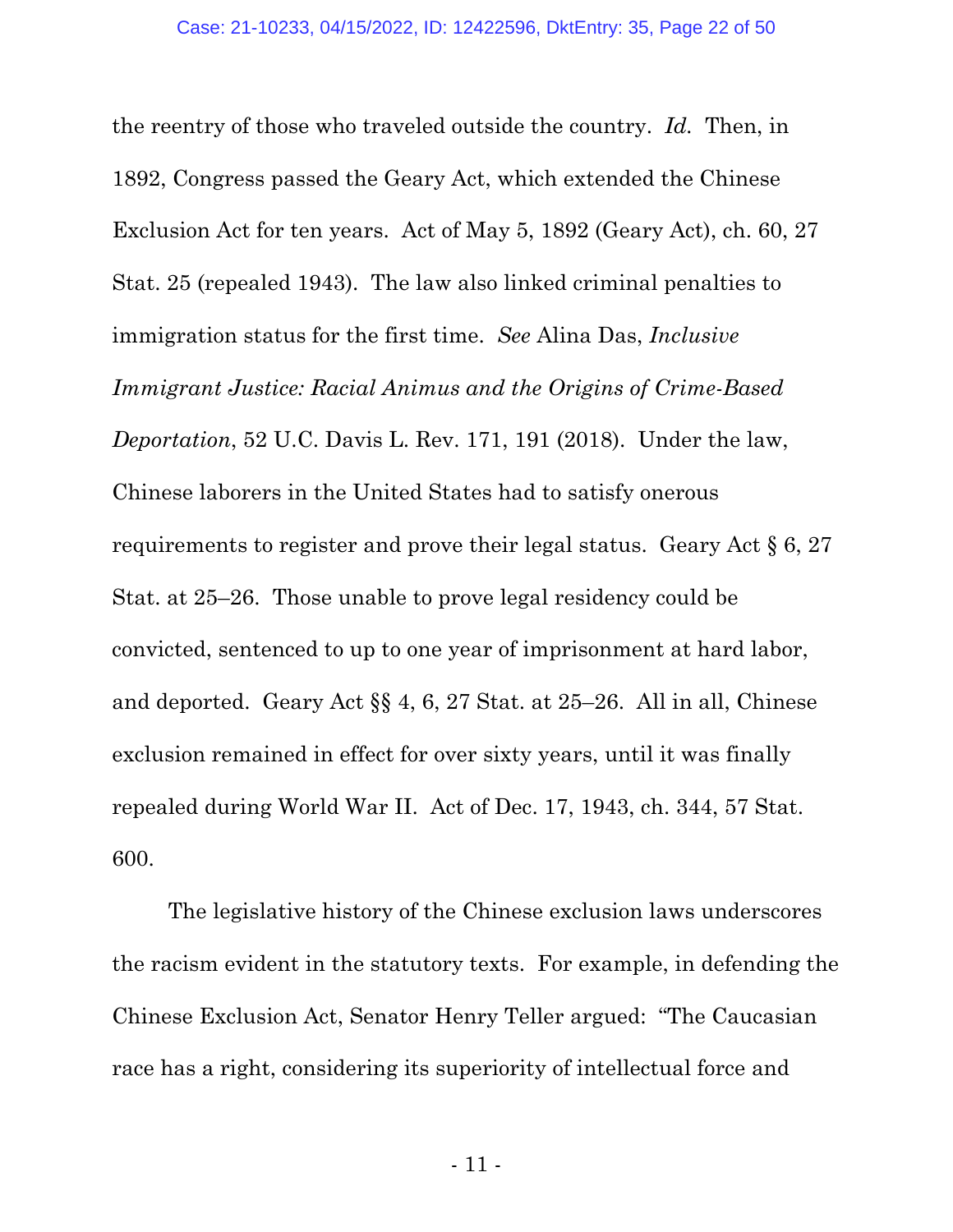mental vigor, to look down upon every other branch of the human family .... We are the superior race to-day. We are superior to the Chinese." 13 Cong. Rec. 1645 (1882). Likewise, Representative Peter Deuster said: "The Chinaman is neither socially, morally, nor politically fit to assimilate with us." *Id.* at 2031. Senator James Slater argued that the Chinese, whom he described as "hordes of heathens that swarm like rats in a cellar," must not be allowed to "compete with and degrade American labor." *Id.* at 1636. Similarly, in support of the Scott Act, Senator William Stewart said: "In every little town you will find a Chinatown, polluting and corrupting the youth, spreading disease among them . . . . [T]he coolies that come here bring nothing but evil to our country." 19 Cong. Rec. 8496 (1888). There is no serious dispute that Chinese exclusion was the product of a virulent mix of "nativism, racism, and xenophobia." Louis Henkin, *The Constitution and United States Sovereignty: A Century of* Chinese Exclusion *and Its Progeny*, 100 Harv. L. Rev. 853, 855 (1987) (internal quotation marks omitted).

### **B. The Plenary Power Doctrine Justified and Perpetuated Racist Immigration Laws**

The plenary power doctrine emerged to affirm and rationalize these racist laws. The doctrine is typically traced to *Chae Chan Ping v.*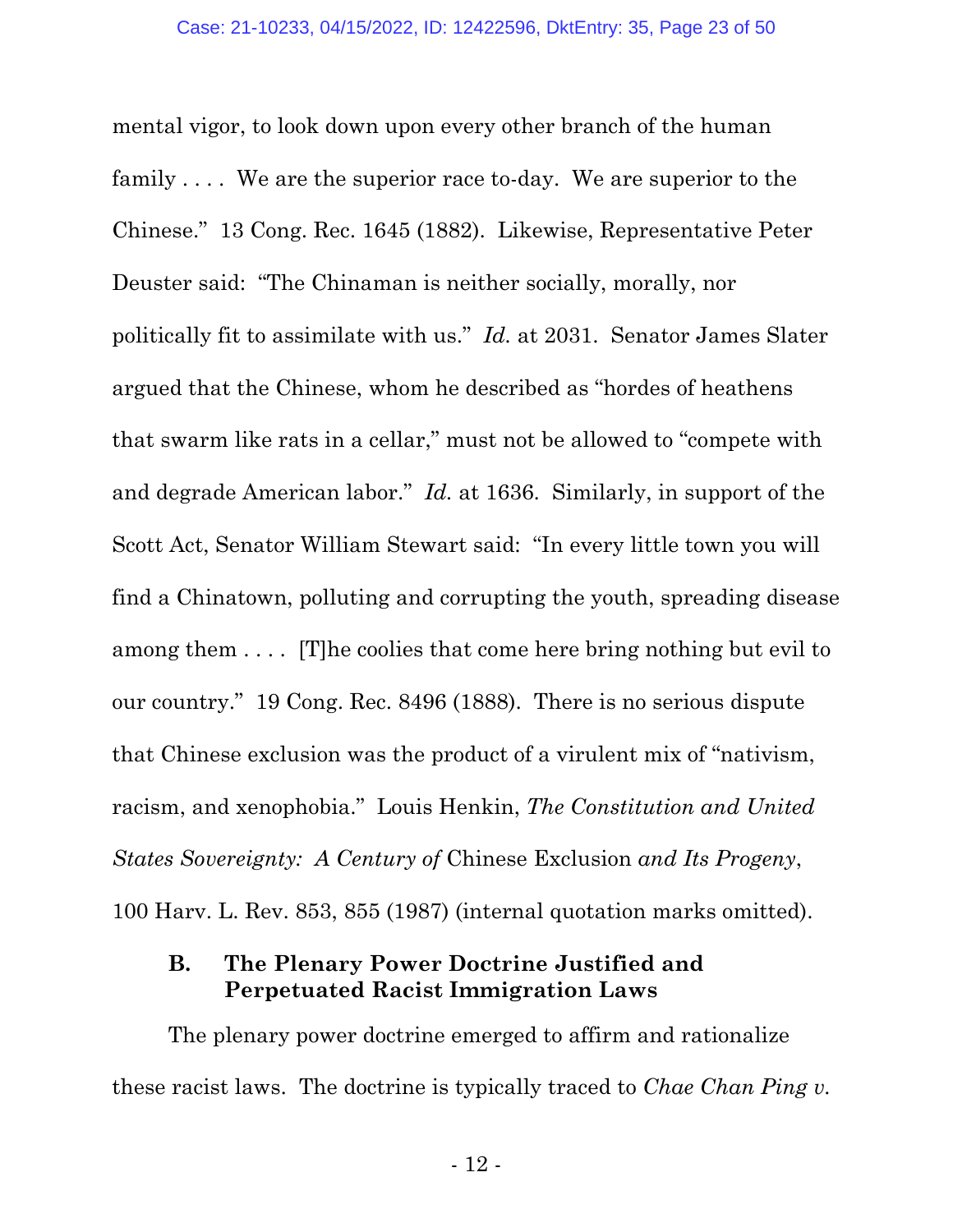*United States*, commonly known as the *Chinese Exclusion Case*. 130 U.S. 581 (1889). That case upheld the constitutionality of the Scott Act, which prohibited the entry of all Chinese workers, including those who had once legally resided in the United States. *Id.* at 589, 609. The petitioner in the case, Chae Chan Ping, lawfully resided in the United States for over a decade before traveling to China in 1887. *Id.* at 582. Before he left, Ping obtained a certificate allowing him to return to the United States. *Id.* But upon arrival, he was barred from reentering because of the Scott Act, which had been enacted during his trip. *Id.*

The *Chinese Exclusion Case* gave Congress broad discretion to exclude noncitizens and provided cover for a racist law. The Court held that Congress had constitutional authority to expel even immigrants who had established long-term, lawful residence in the United States. 130 U.S. at 603–04. The Court set forth an expansive view of the federal government's power to exclude noncitizens: "That the government of the United States . . . can exclude aliens from its territory is a proposition which we do not think open to controversy. Jurisdiction over its own territory to that extent is an incident of every independent nation. . . . 'The jurisdiction of the nation within its own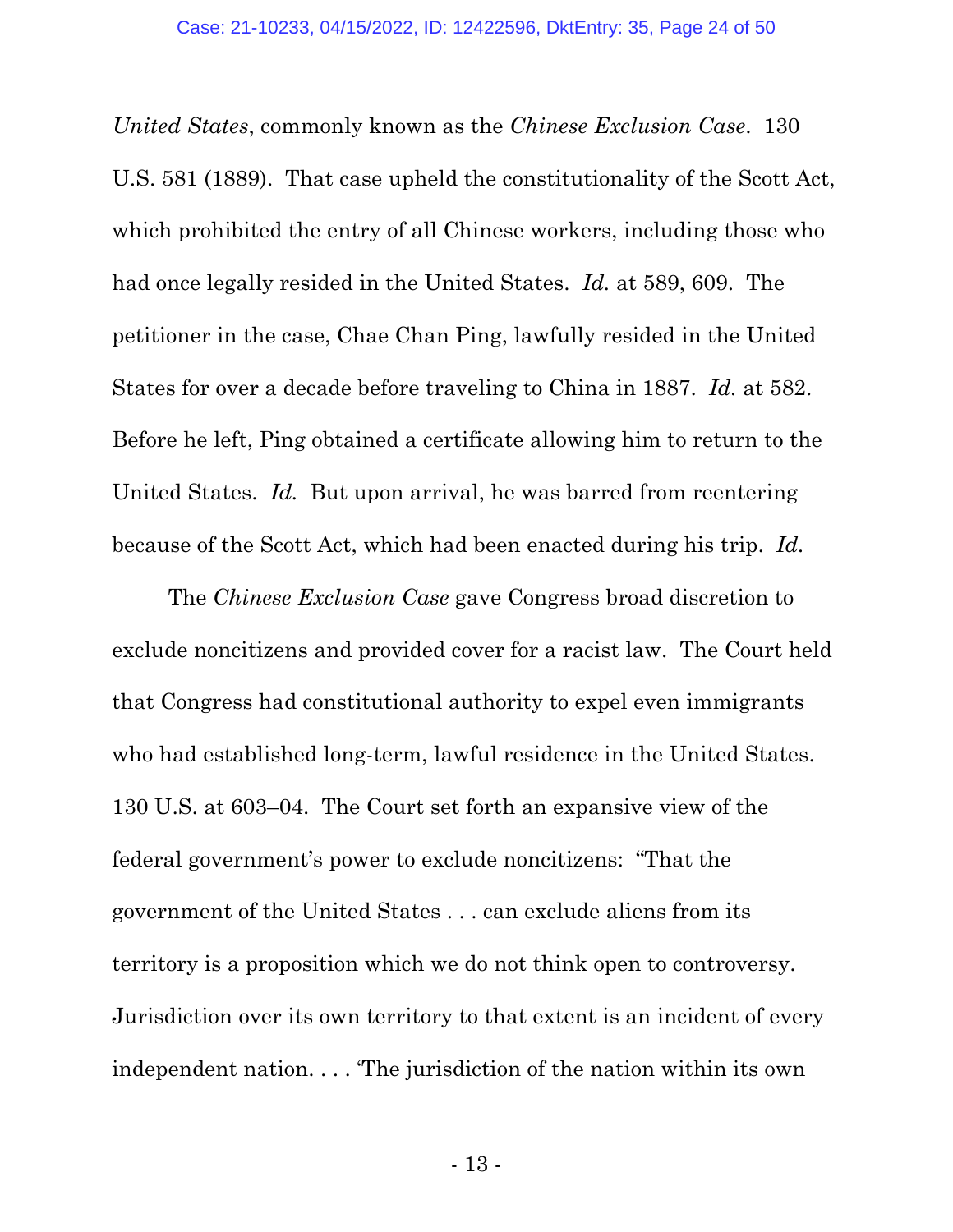territory is necessarily exclusive and absolute. It is susceptible of no limitation not imposed by itself.'" *Id.* (citation omitted).

The Court in the *Chinese Exclusion Case* also echoed the racist sentiments that motivated the passage of Chinese exclusion laws. For example, the Court explained that there was a "well-founded apprehension—from the experience of years—that a limitation to the immigration of certain classes from China was essential to the peace of the community on the Pacific coast, and possibly to the preservation of our civilization there." *Chinese Exclusion Case*, 130 U.S. at 594. The Court also stated that "[i]t seemed impossible for [Chinese immigrants] to assimilate with our people" and "differences of race added greatly to the difficulties" of Chinese immigration. *Id.* at 595.

The Supreme Court's decisions following the *Chinese Exclusion Case* further cleared the path for racist immigration laws. In *Nishimura Ekiu v. United States*, the Court drastically limited the due process rights of noncitizens seeking admission. 142 U.S. 651, 660 (1892). *Nishimura Ekiu* held that courts could not review immigration officials' findings of fact regarding the admissibility of noncitizens. *Id.*  at 663–64. The Court explained that, as to unadmitted noncitizens,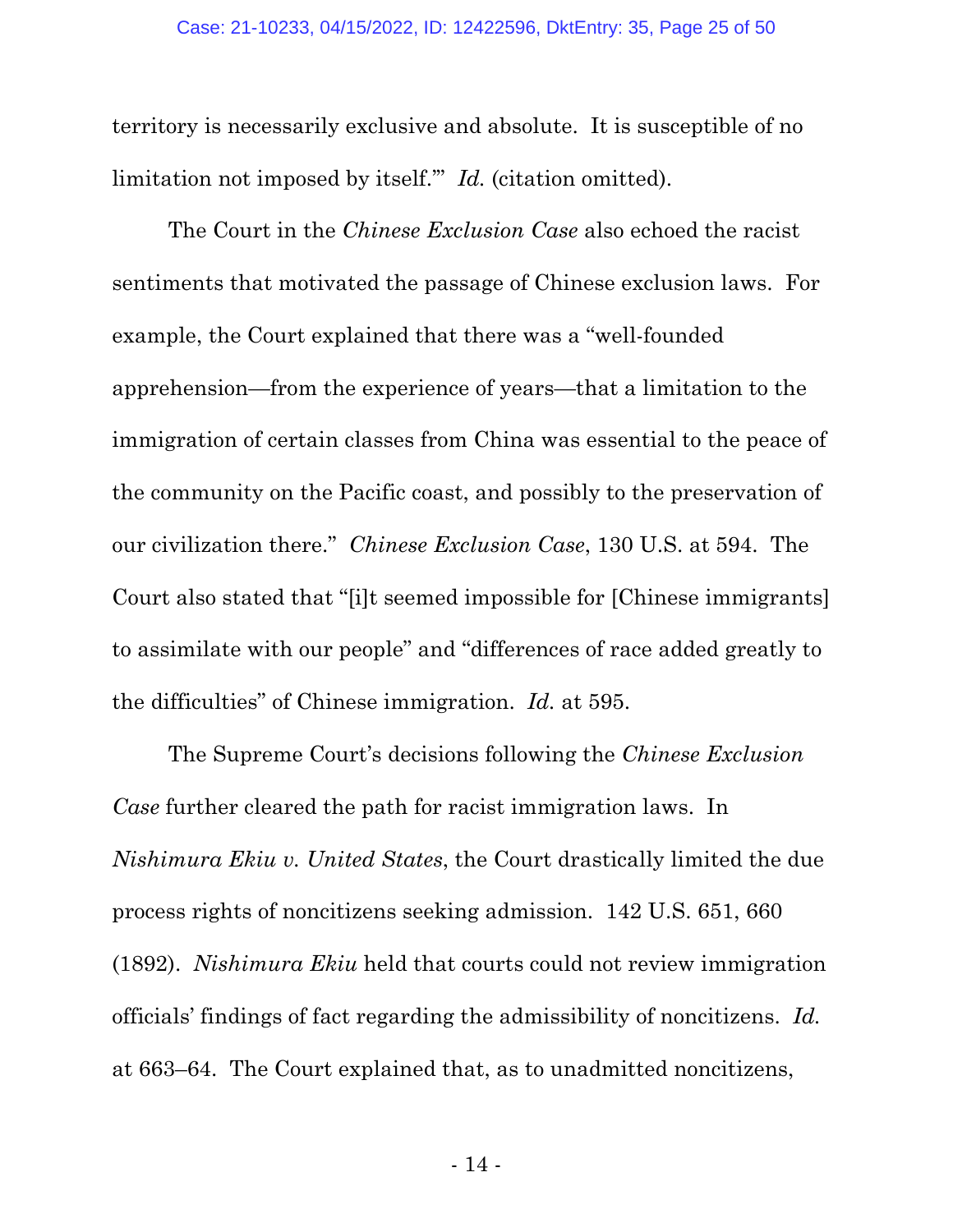"the decisions of executive or administrative officers, acting within powers expressly conferred by Congress, are due process of law." *Id.* at 660.

The following year, in *Fong Yue Ting*, the Court extended this seemingly unbridled power over the exclusion of noncitizens to deportations. 149 U.S. 698. The Court held that it was constitutional to deport without a jury trial Chinese laborers who were lawfully residing in the United States, if they were found without a certificate of residence and could not establish legal residence through a "credible white witness." *Id.* at 728–29. The Court explained that the federal government's power to deport immigrants was as "absolute and unqualified" as its power to exclude them. *Id.* at 707. According to the Court, "[t]he right to exclude or to expel all aliens, or any class of aliens, absolutely or upon certain conditions, in war or in peace, [is] an inherent and inalienable right of every sovereign and independent nation." *Id.* at 711. In dissent, Justice Brewer presciently observed that the plenary power doctrine, used to justify Chinese exclusion at the time, could allow other groups of people to be targeted in the future. *See id.* at 743 (Brewer, J., dissenting).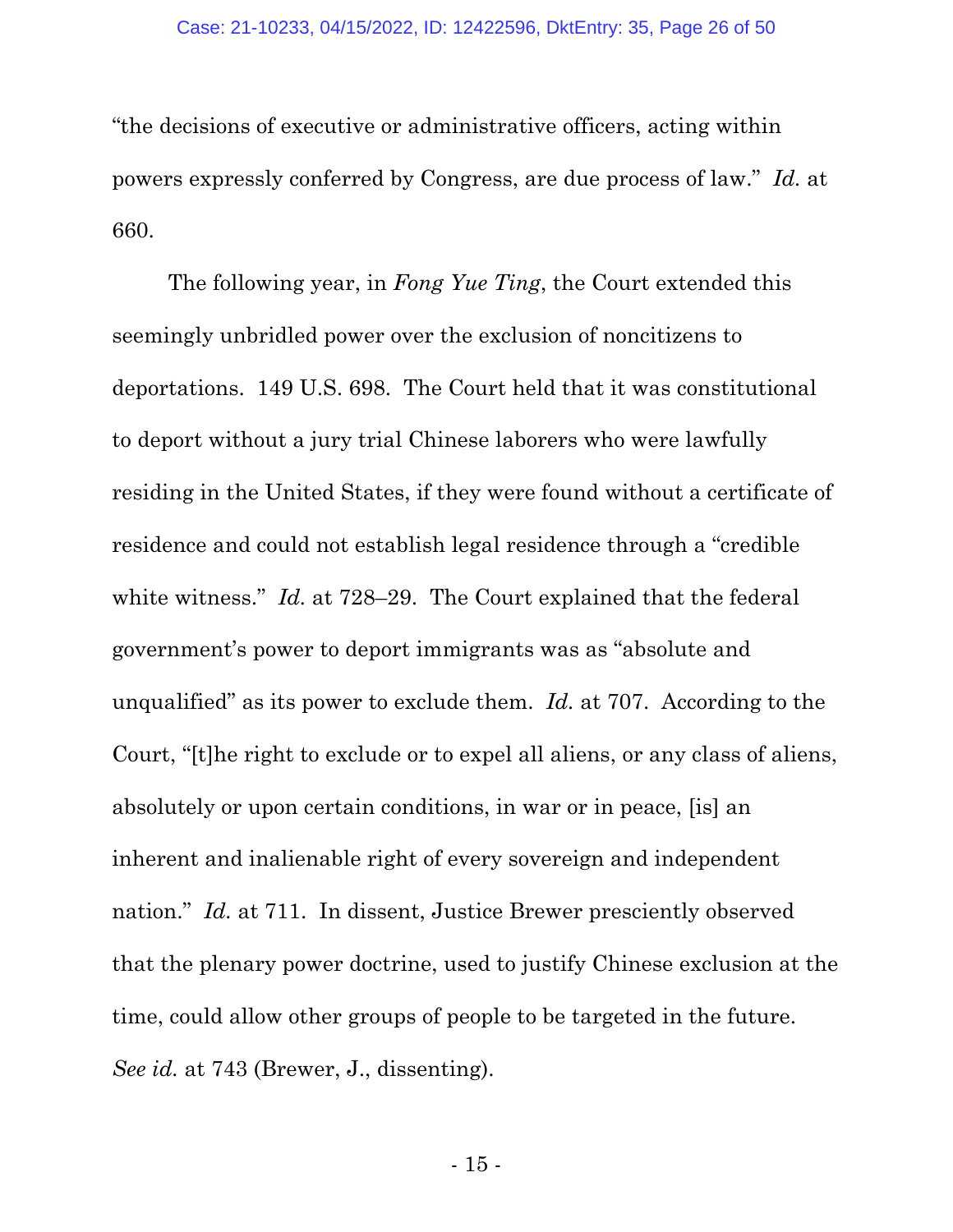Like in earlier cases, the Court in *Fong Yue Ting* affirmed the racist sentiments underlying the Chinese exclusion laws. The Court said that the federal government believed that "large numbers of Chinese laborers, of a distinct race and religion, remaining strangers in the land, residing apart by themselves, tenaciously adhering to the customs and usages of their own country, unfamiliar with our institutions, and apparently incapable of assimilating with our people, might endanger good order, and be injurious to the public interests." *Fong Yue Ting*, 149 U.S. at 717. The Court then concluded that Congress had the power to deport Chinese laborers "whenever, in its judgment, their removal is necessary or expedient for the public interest." *Id.* at 724. Indeed, even Justice Brewer's dissenting opinion referred to Chinese immigrants as the "obnoxious Chinese" and a "distasteful class." *Id.* at 743 (Brewer, J., dissenting).

Later, the Supreme Court confirmed that its decisions had "firmly established" the principle that "Congress may exclude aliens of a particular race from the United States." *Yamataya v. Fisher*, 189 U.S. 86, 97 (1903). By 1903, the constitutionality of such exclusions was "no longer open to discussion" in the Court. *Id.*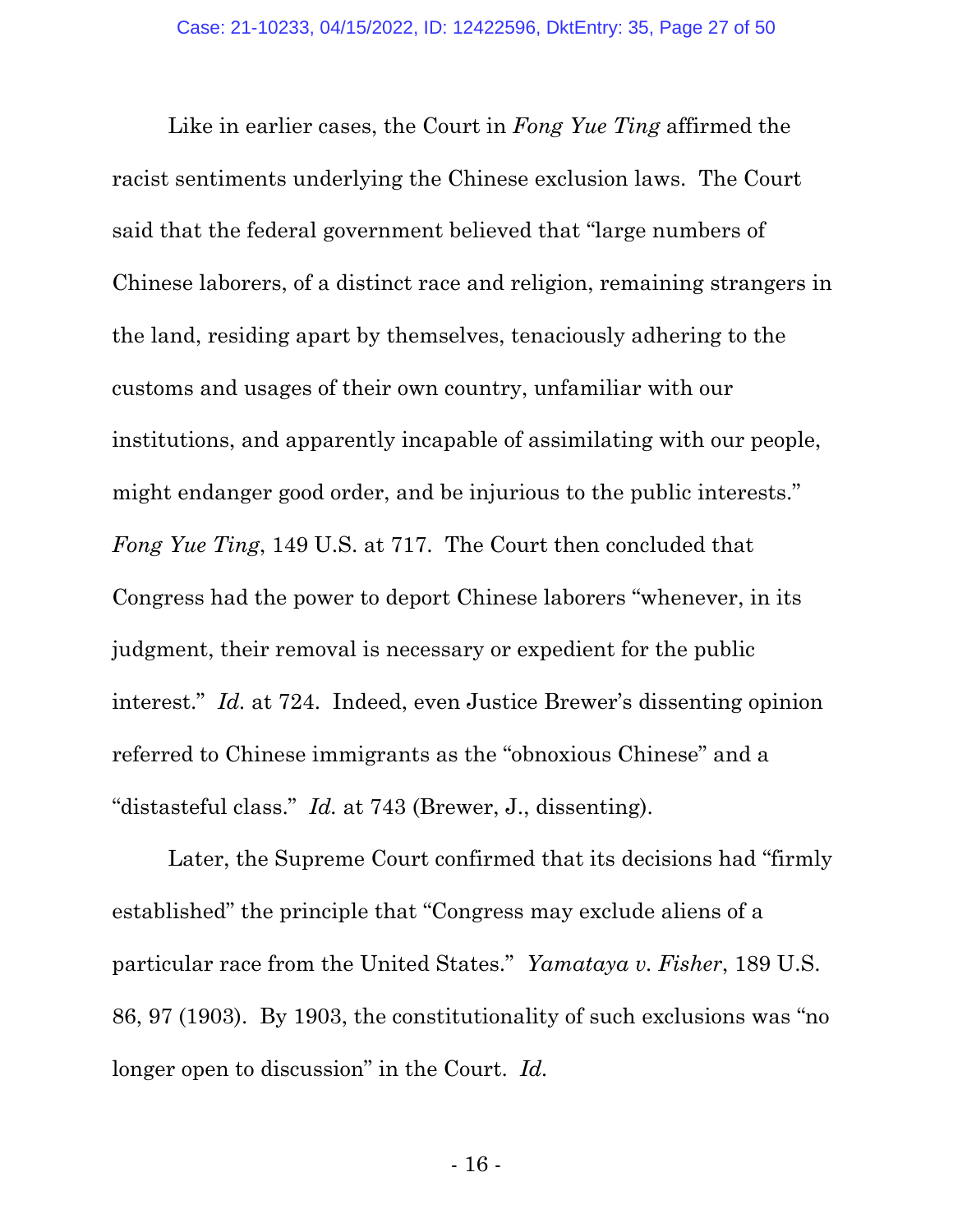The *Chinese Exclusion Case* and its progeny thus gave the Court's imprimatur to a steady stream of immigration laws excluding Asians and Pacific Islanders. The Chinese Exclusion Act of 1882, initially effective for only ten years, was renewed in 1892 and made permanent in 1902. *See* Gabriel Chin, *Segregation's Last Stronghold: Race Discrimination and the Constitutional Law of Immigration*, 46 UCLA L. Rev. 1, 36–37 (1998). Later immigration laws excluded immigrants from other Asian countries. For instance, when immigrants from Japan began to arrive in the United States in significant numbers, the two countries entered the Gentlemen's Agreement of 1907–1908, which provided that Japan would not issue documents for travel to the United States. *See id.* at 13. In 1917, as immigration from India and Southeast Asia began to grow, Congress extended immigration exclusions to the "Asiatic Barred Zone," which it defined to include nearly all of Central and Southeast Asia and the Pacific Islands. Act of Feb. 5, 1917, ch. 29, § 3, 39 Stat. 874, 876.

These exclusionary laws were consolidated in the Immigration Act of 1924, which effectively stemmed any further Asian immigration. The law denied admission to all "alien[s] ineligible to citizenship," with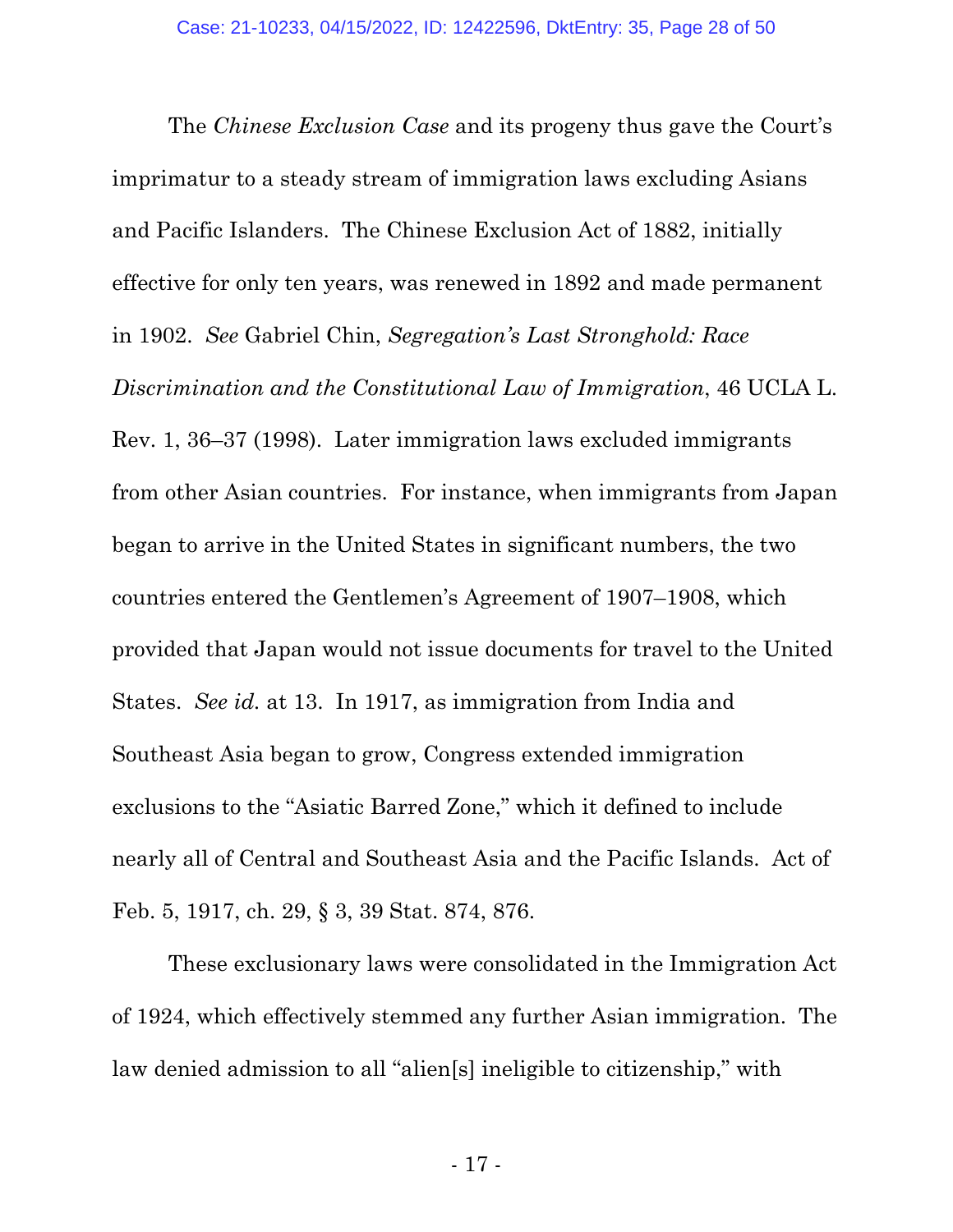limited exceptions. Immigration Act of 1924, ch. 190, § 13(c), 43 Stat. 153, 162. "This phrase was a euphemism for Asians because the act defined an alien 'ineligible to citizenship' as one covered by the Chinese Exclusion Act or racially ineligible to naturalize." Chin, *supra*, at 13– 14; *see* Immigration Act of 1924 § 28(c), 43 Stat. at 168. After the law was enacted, nearly all Asians were barred from immigrating to the United States, and even Asian immigrants lawfully present in the United States were barred from becoming citizens. Chin, *supra*, at 14. These exclusions were explicitly racial in nature: Even if a person of Chinese descent sought to immigrate to the United States from a country subject to no comparable exclusion, for example, the racial exclusion applied to that person. *Id.*

Only after the United States allied with China during World War II did Congress begin to repeal its exclusions of Asian immigrants. Jan Ting, *"Other Than a Chinaman": How U.S. Immigration Law Resulted From and Still Reflects a Policy of Excluding and Restricting Asian Immigration*, 4 Temp. Pol. & Civ. Rts. L. Rev. 301, 305 (1995). Even then, direct discrimination against Asians persisted in federal immigration policy into the 1960s. Although immigration from China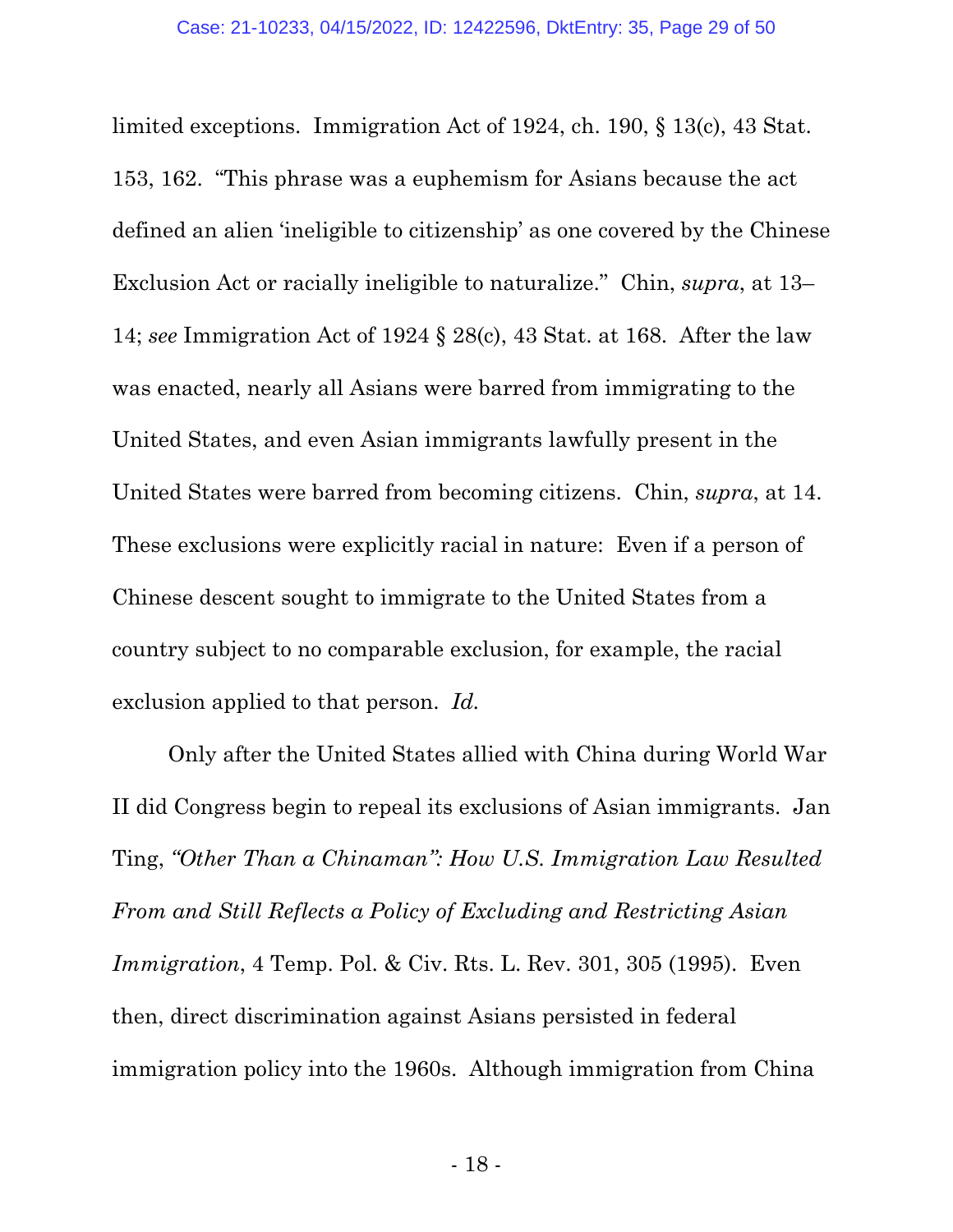was allowed, for instance, the strictest possible quota applied: Only 100 persons were admitted each year. *Id.* This quota, like the Immigration Act of 1924, operated based on race: Only 100 persons of Chinese descent were allowed in the country each year, whether or not they were born in China. *Id.* at 305–06. Similar quotas applied to other Asian immigrants. *Id.* at 306. When these quotas were abolished in 1965, it was only amidst assurances that immigration patterns were not expected to change significantly. *Id.* at 307.

## **C. The Plenary Power Doctrine Remains Rooted in Racism and Should Be Limited, If Not Discarded Altogether**

Despite the apparent racism underlying the development of the plenary power doctrine, courts have not seriously revisited the doctrine. As described above, the initial decisions on plenary power invoked conclusory notions of national sovereignty to justify open racism against Asian Americans. In the years since, invocations of plenary power have simply reiterated the reasoning in those earlier cases, even as the flaws in that reasoning have grown more apparent. *See* Hiroshi Motomura, *Immigration Law After a Century of Plenary Power: Phantom*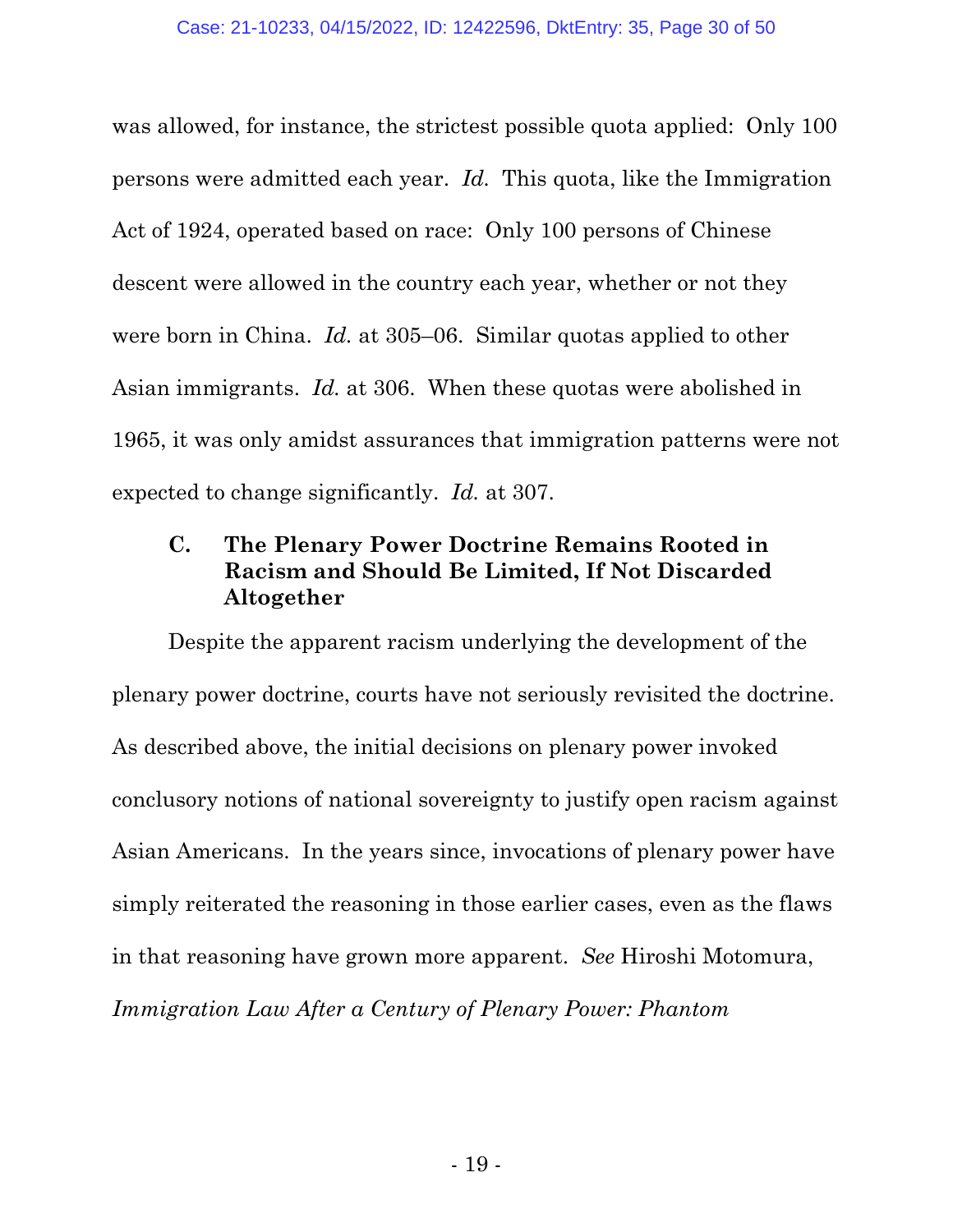*Constitutional Norms and Statutory Interpretation*, 100 Yale L.J. 545, 554–60 (1990).

Misguided reliance on the early plenary power cases is particularly clear in the Supreme Court's decisions following World War II. For example, in *United States ex rel. Knauff v. Shaughnessy*, the Court held that the Attorney General could constitutionally exclude a German immigrant without a hearing, based solely on undisclosed, confidential information that her entry would be "prejudicial to the interests of the United States." 338 U.S. 537, 539–41 (1950). Citing *Nishimura Ekiu* and *Fong Yue Ting*, the Court reasserted the federal government's expansive power over exclusion: "[I]t is not within the province of any court, unless expressly authorized by law, to review the determination of the political branch of the Government to exclude a given alien." *Id.* at 543. The Court also emphasized that immigrants have very limited due process rights, again citing *Nishimura Ekiu*: "Whatever the procedure authorized by Congress is, it is due process as far as an alien denied entry is concerned." *Id.* at 544.

In decisions over the next few years, the Court repeatedly affirmed the plenary power doctrine based solely on its prior cases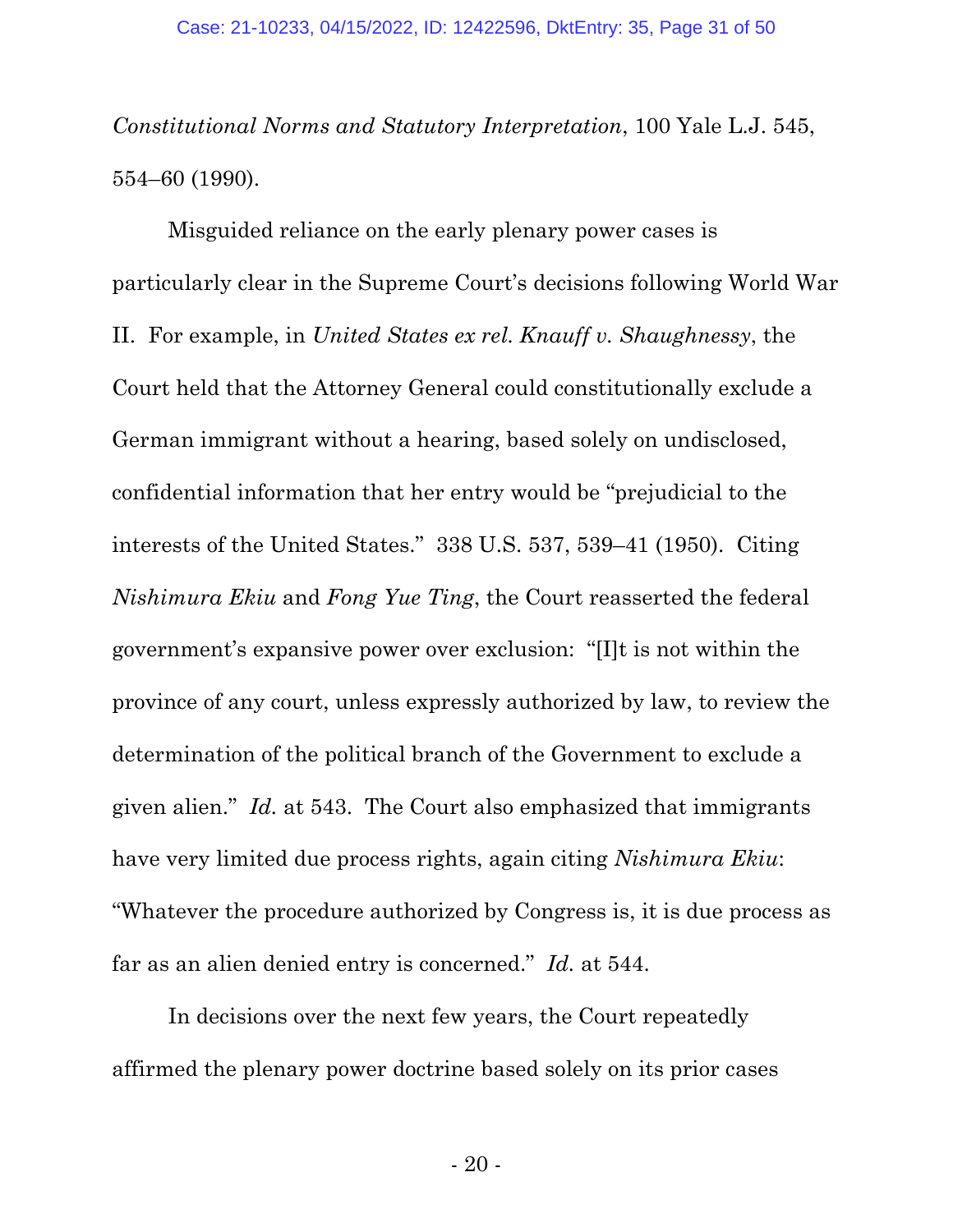upholding Chinese exclusion. In *Carlson v. Landon*, the Court stated that the plenary power doctrine was "not questioned and require[d] no reexamination," citing *Nishimura Ekiu* and *Fong Yue Ting*. 342 U.S. 524, 534 (1952). Likewise, *Shaughnessy v. United States ex rel. Mezei*  grounded the plenary power doctrine in the *Chinese Exclusion Case* and *Fong Yue Ting*. 345 U.S. 206, 210 (1953).

The following Term, the Court acknowledged the dangers of leaving the plenary power doctrine unexamined, noting that "[i]n light of the expansion of the concept of substantive due process as a limitation upon all powers of Congress, even the war power, . . . much could be said for the view, were we writing on a clean slate, that the Due Process Clause qualifies the scope of political discretion heretofore recognized as belonging to Congress in regulating the entry and deportation of [noncitizens]." *Galvan v. Press*, 347 U.S. 522, 530–31 (1954) (citation omitted). But the Court concluded that "the slate is not clean," observing that "there is not merely 'a page of history,' but a whole volume." *Id.* at 531 (citation omitted). That this volume of history is inscribed with racism and exclusion received no comment.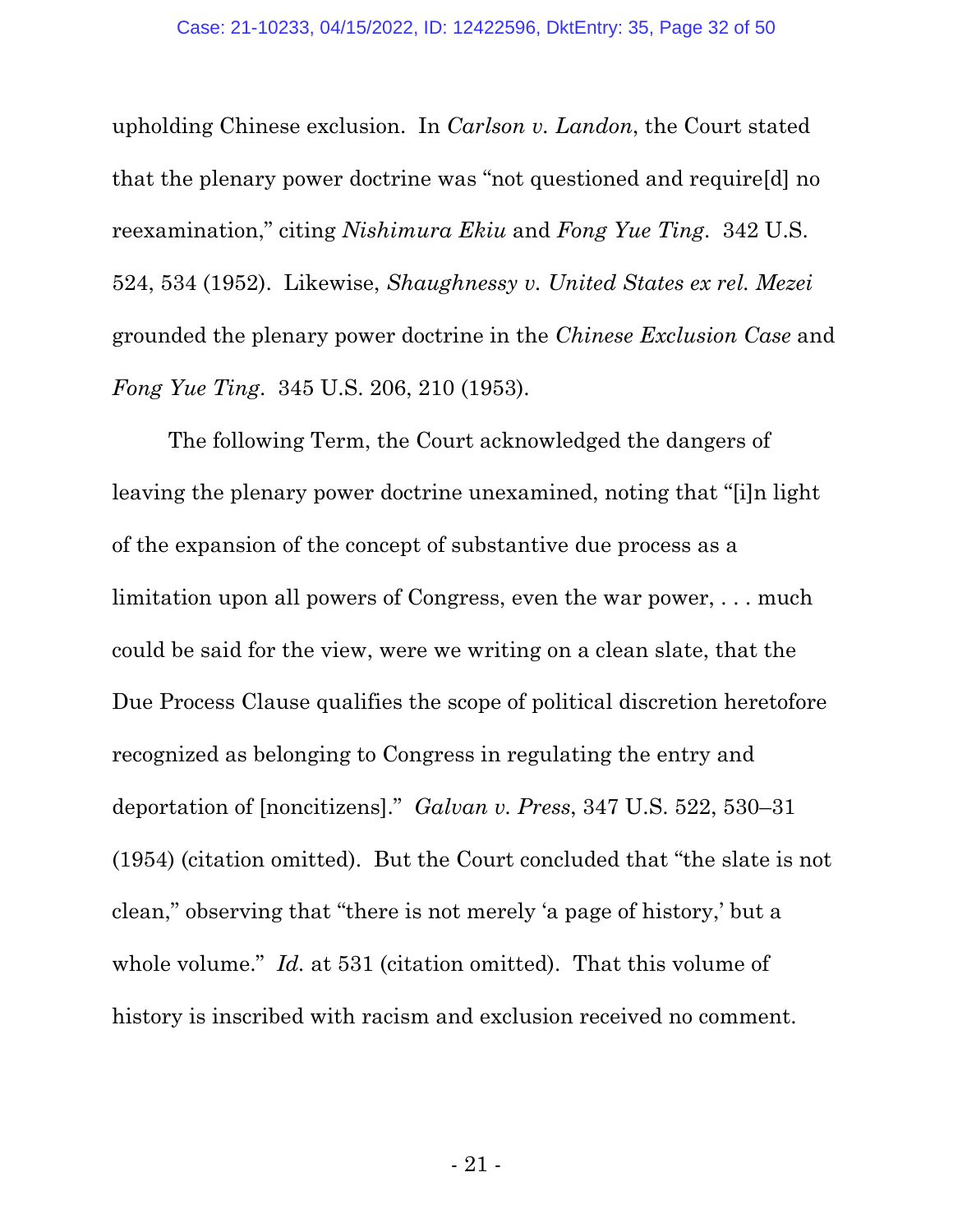Chinese exclusion also remains close beneath the surface of the Supreme Court's more recent affirmations of the plenary power doctrine. The Court in *Fiallo v. Bell* stated that it "'ha[s] long recognized the power to expel or exclude aliens as a fundamental sovereign attribute exercised by the Government's political departments largely immune from judicial control.'" 430 U.S. 787, 792 (1977) (quoting *Mezei*, 345 U.S. at 210). *Fiallo* cited the *Chinese Exclusion Case* and *Fong Yue Ting* to support this proposition. 430 U.S. at 792. Likewise, the Court's distinction between citizens and noncitizens in *Mathews v. Diaz* was built on an artifice of Chinese exclusion cases. 426 U.S. 67. *Mathews* cited *Galvan* and a pair of other decisions: *Kleindienst v. Mandel*, 408 U.S. 753 (1972), and *Harisiades v. Shaughnessy*, 342 U.S. 580 (1952). 426 U.S. at 80. *Kleindienst* and *Harisiades*, in turn, rested their assertions of plenary power on the *Chinese Exclusion Case* and *Fong Yue Ting*. *Kleindienst*, 408 U.S. at 765; *Harisiades*, 342 U.S. at 587–88. Recently, in *Trump v. Hawaii*, the Court invoked the plenary power doctrine to limit judicial review of a Presidential Proclamation restricting the entry of nationals from several Muslim-majority countries. 138 S. Ct. 2392, 2418–20 (2018). In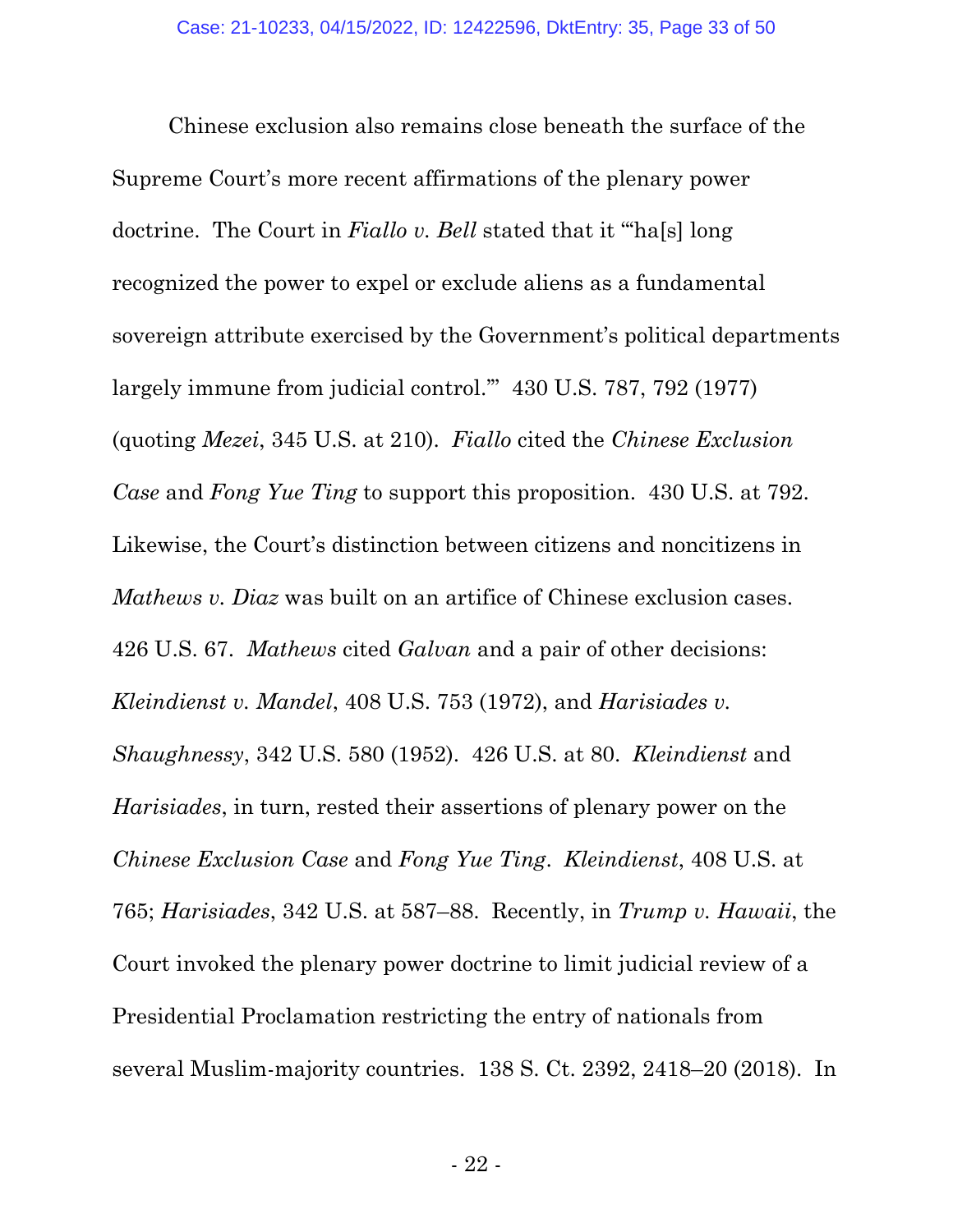doing so, the Court relied on earlier decisions that directly cited the Chinese exclusion cases. *Id.* (citing *Fiallo*, *Mathews*, *Kleindienst*, and *Harisiades*).

The failure to take stock of the origins of the plenary power doctrine has grown even more glaring over time. When the *Chinese Exclusion Case*, *Nishimura Ekiu*, and *Fong Yue Ting* were decided, "the Bill of Rights had not yet become our national hallmark and the principal justification and preoccupation of judicial review. It was an era before United States commitment to international human rights [and] before enlightenment in and out of the United States brought an end both to official racial discrimination at home and to national-origins immigration laws." Henkin, *supra,* at 862. If Congress were to pass a law today excluding all Asian immigrants for the express purpose of preserving racial purity, it would be difficult to imagine that courts would uphold such a law as within the federal government's plenary power. Yet courts persist in applying the doctrine that was crafted to achieve that indefensible result.

Scholars have singled out the plenary power doctrine "for the sharpest criticism," Henkin, *supra*, at 858, and have "argued forcefully

- 23 -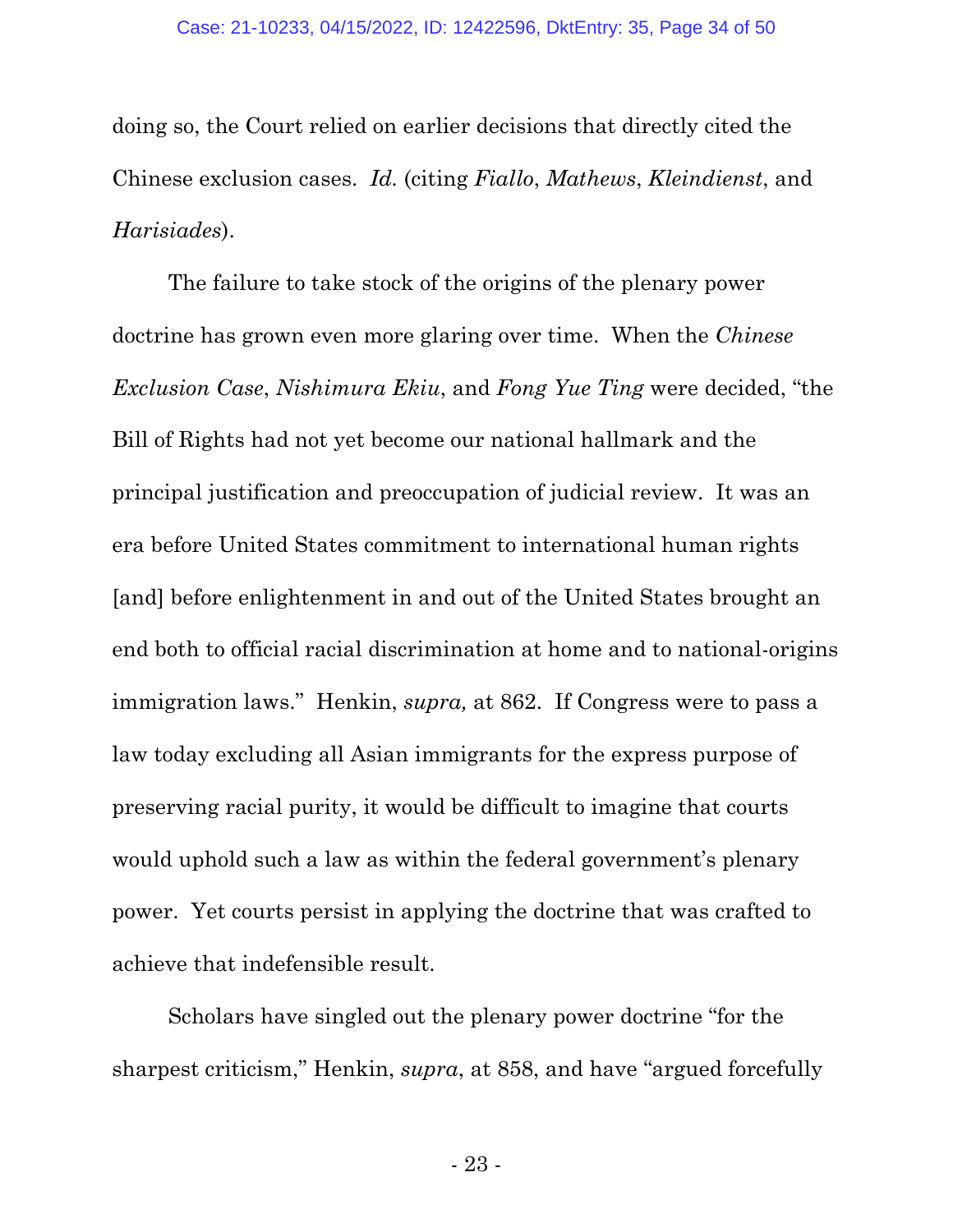for years that [the doctrine] should be reexamined or abolished," Chin, *supra*, at 7–8; *see also* Motomura, *supra*, at 547. They have suggested that the plenary power doctrine—like other discriminatory decisions in *Korematsu v. United States*, *Dred Scott v. Sandford*, and *Plessy v. Ferguson*—belongs on the ash heap of history. *See, e.g.*, Chin, *supra*, at 5; Henkin, *supra*, at 862; Stephen Legomsky, *Immigration Law and the Principle of Plenary Congressional Power*, 1984 Sup. Ct. Rev. 255, 306– 07 (1984).

Given its racist history, the plenary power doctrine should be carefully limited in scope, if not discarded altogether. In this case, Carrillo-Lopez has raised a race-based equal protection challenge to a criminal law. Neither the Supreme Court nor the Ninth Circuit has used the plenary power doctrine to shield a criminal law or race-based equal protection challenge from ordinary constitutional review. This Court should not extend the plenary power doctrine to this case to avoid applying the same standard of review that it would apply to all other laws. Limiting or discarding the plenary power doctrine would not deprive Congress of the power to make laws regarding immigration. It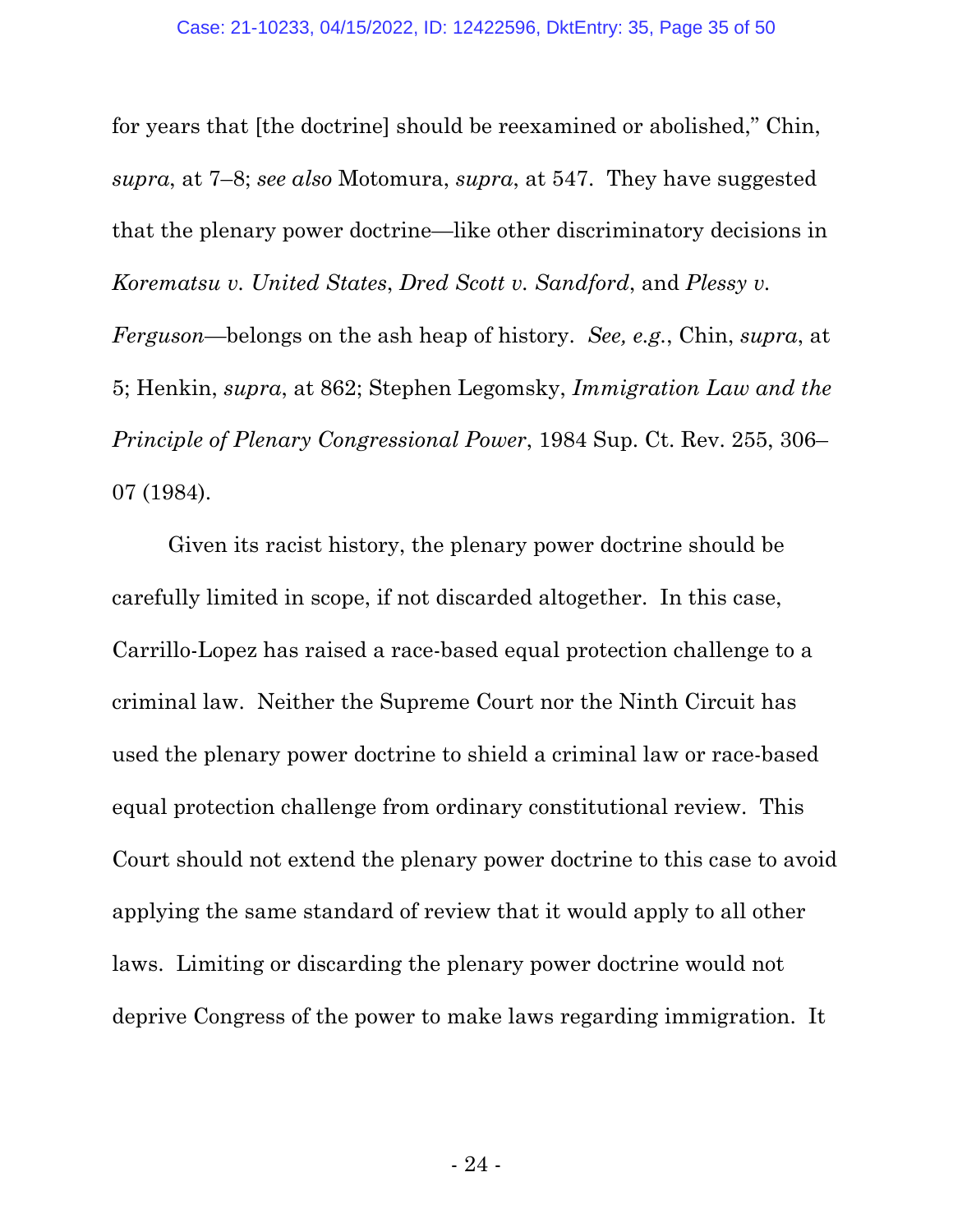would simply require that immigration-related laws, like all laws of this country, be subject to otherwise applicable constitutional constraints.

### **II. The Plenary Power Doctrine Should Not Be Used To Shield Criminal Laws from Ordinary Constitutional Scrutiny**

Under ordinary equal protection standards, Carrillo-Lopez's challenge to Section 1326 would be evaluated under the *Arlington Heights* framework. Neither the Supreme Court nor this Court has used the plenary power doctrine to shield a criminal law from ordinary constitutional scrutiny. In fact, the Supreme Court has repeatedly emphasized the serious liberty interests involved in criminal cases and cautioned against applying the doctrine in that context. The district court properly declined to extend the plenary power doctrine to this case, and this Court should do the same.

Since its inception, the plenary power doctrine has mainly concerned the exclusion and expulsion of noncitizens. *See, e.g.*, *Chinese Exclusion Case*, 130 U.S. at 603 (exclusion); *United States ex rel. Turner v. Williams*, 194 U.S. 279, 289–90 (1904) (exclusion and expulsion); *Ng Fung Ho v. White*, 259 U.S. 276, 280 (1922) (expulsion); *Kleindienst*, 408 U.S. at 765–66 (exclusion). The doctrine is based on the concept of sovereign self-determination, which involves deciding who may enter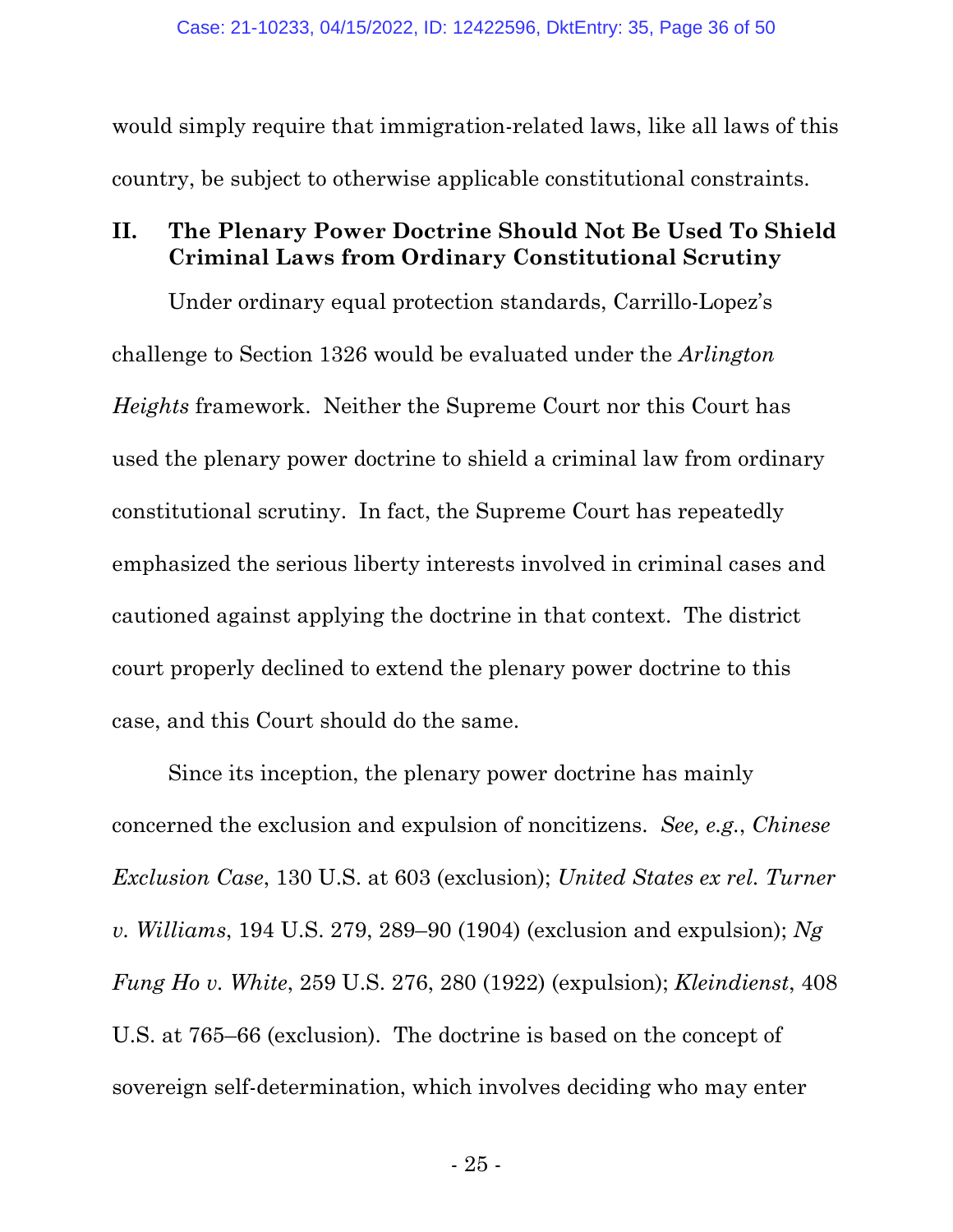and remain in the country. *See Kleindienst*, 408 U.S. at 765–66. According to the Supreme Court, Congress and the President have plenary power over such decisions because they involve foreign policy judgments that are best left to the political branches. *See id.*; *Harisiades*, 342 U.S. at 586–89. For those reasons, courts are extremely deferential in cases involving exclusion and deportation, to the point that such matters are "largely immune from judicial inquiry or interference." *Harisiades*, 342 U.S. at 589.

By contrast, courts are not so deferential in criminal and detention cases, where an immigrant's physical liberty is at issue. As the Supreme Court has made clear, "[f]reedom from imprisonment from government custody, detention, or other forms of physical restraint—lies at the heart of the liberty that [the Fifth Amendment's Due Process] Clause protects." *Zadvydas*, 533 U.S. at 690; *see Foucha v. Louisiana*, 504 U.S. 71, 80 (1992); *Wong Wing v. United States*, 163 U.S. 228, 236–38 (1896). In addition, the federal government's interest in controlling immigration, which forms the basis of the plenary power doctrine, is not as salient in detention and criminal cases. *See Lynch v. Cannatella*, 810 F.2d 1363, 1373–74 (5th Cir. 1987). The Court has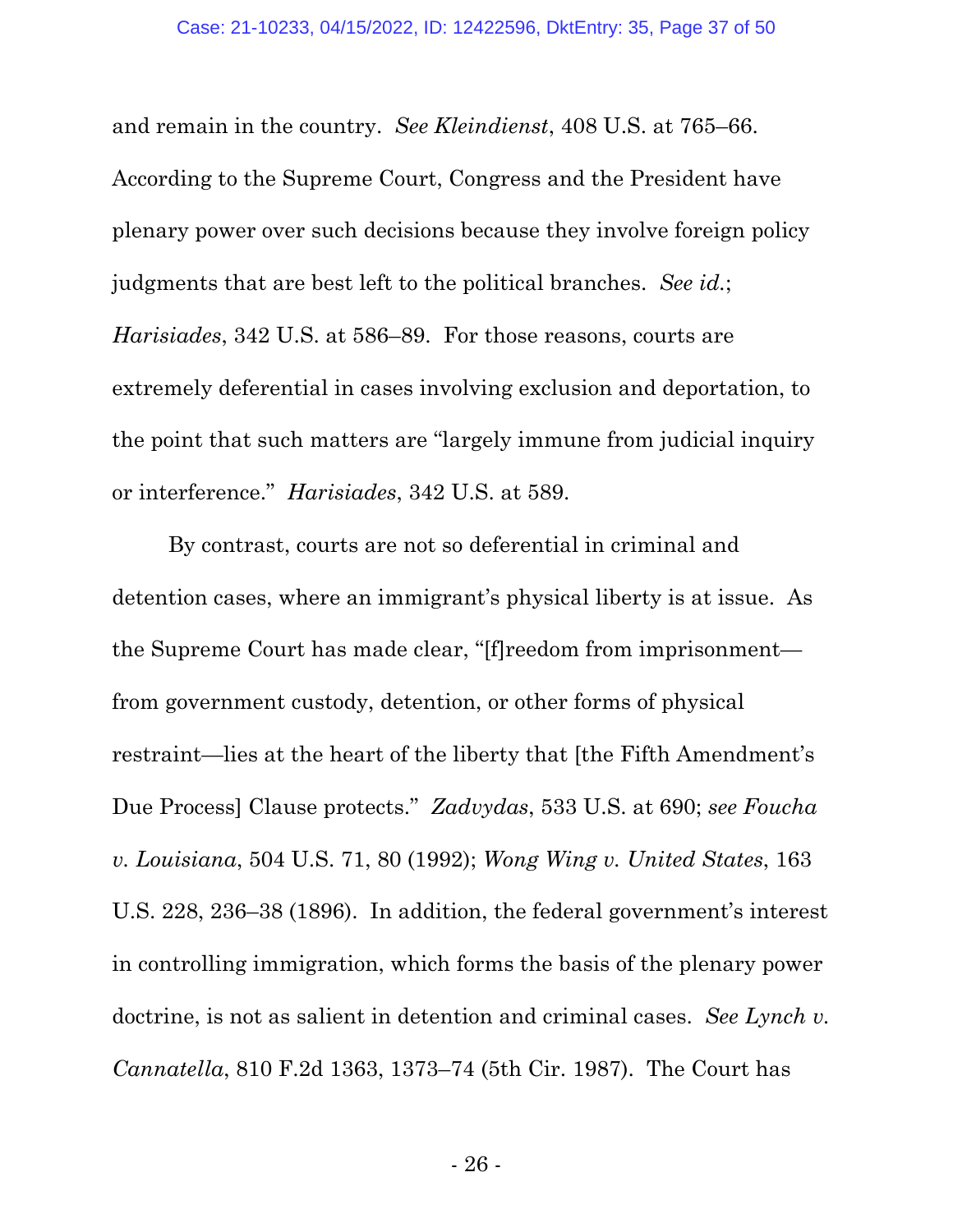#### Case: 21-10233, 04/15/2022, ID: 12422596, DktEntry: 35, Page 38 of 50

thus recognized that there are "important constitutional limitations" on the federal government's broad authority to regulate immigration in the civil detention and criminal contexts. *Zadvydas*, 533 U.S. at 695; *see Wong Wing*, 163 U.S. at 237.

Indeed, courts have refused to use the plenary power doctrine to shield criminal laws from ordinary constitutional scrutiny, even at the height of Chinese exclusion. One example is *Wong Wing v. United States*. In that case, the Supreme Court struck down a provision of the Geary Act that sentenced Chinese migrants found unlawfully present in the United States to hard labor without a jury trial. *Wong Wing*, 163 U.S. at 238. The Court explained that, although the federal government's power to exclude and expel noncitizens is plenary, its power to impose criminal punishment on noncitizens is not. *Id.* at 236– 37. In criminal cases, where the immigrant's liberty is at issue, the government's power is subject to the normal constraints of the Fifth and Sixth Amendments. *Id.* at 238. The Court struck down the law in question because it violated ordinary due process principles. *Id.* at 237– 38.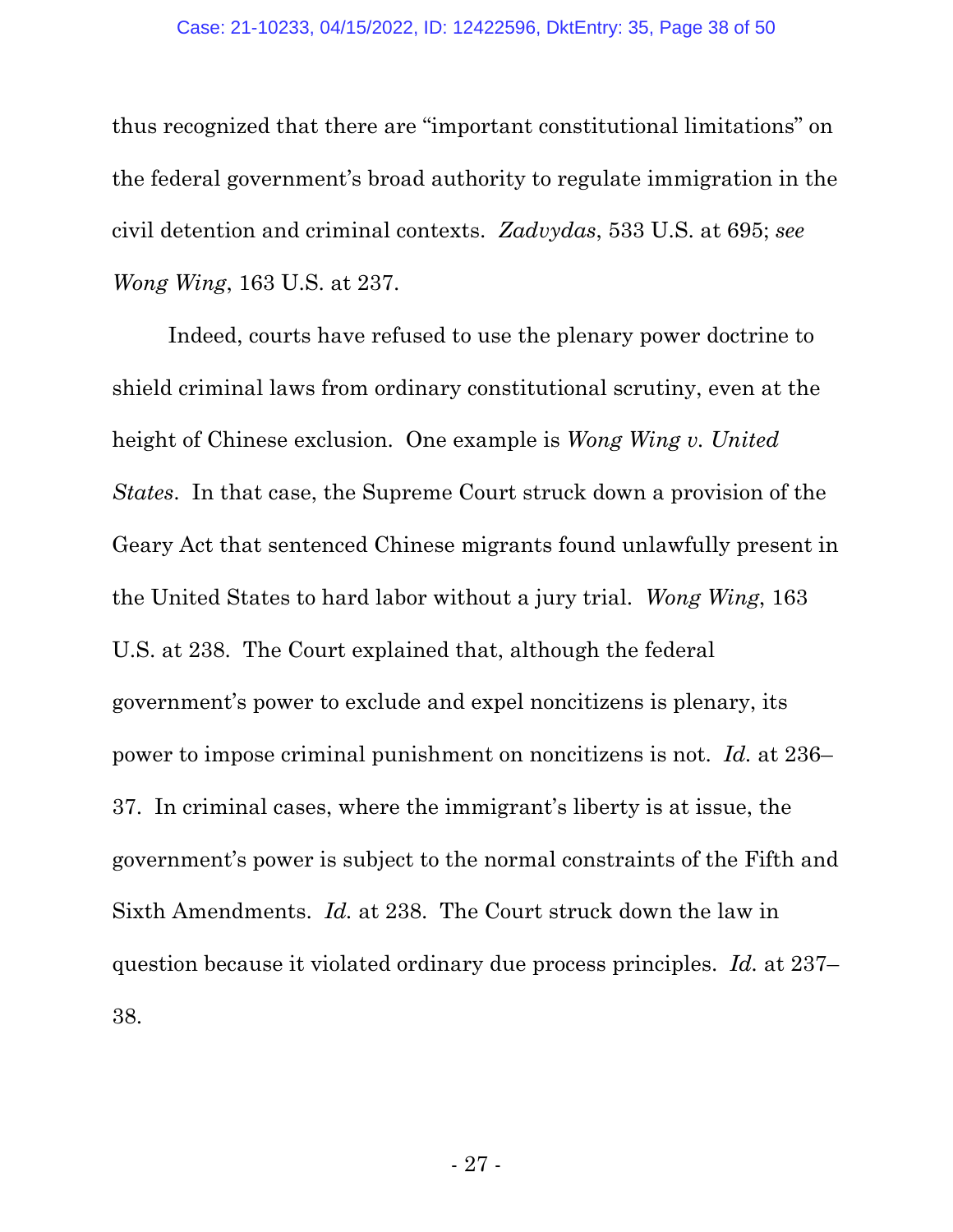More recent cases have also applied ordinary constitutional analysis to a range of issues involving the detention or criminal punishment of unauthorized immigrants. For example, courts have used the *Miranda* framework to determine whether the statements of unauthorized immigrants were constitutionally obtained. *See, e.g.*, *United States v. FNU LNU*, 653 F.3d 144, 148–55 (2d Cir. 2011); *United States v. Chen*, 439 F.3d 1037, 1040–43 (9th Cir. 2006); *United States v. Moya*, 74 F.3d 1117, 1119–20 (11th Cir. 1996); *United States v. Henry*, 604 F.2d 908, 912–20 (5th Cir. 1979); *United States v. Casimiro-Benitez*, 533 F.2d 1121, 1124 (9th Cir. 1976). This Court has explained that *Miranda*'s protections attach when the questioning is conducted for the purpose of a criminal investigation, even if the questioning is done by immigration officers. *Chen*, 439 F.3d at 1040–41. Likewise, courts have analyzed various due process issues in the criminal and detention contexts under ordinary standards of review. *See, e.g.*, *Zadvydas*, 533 U.S. at 690–96 (indefinite detention of noncitizens pending deportation); *United States v. Mendoza-Lopez*, 481 U.S. 828, 837–39 (1987) (availability of review for deportation order forming basis of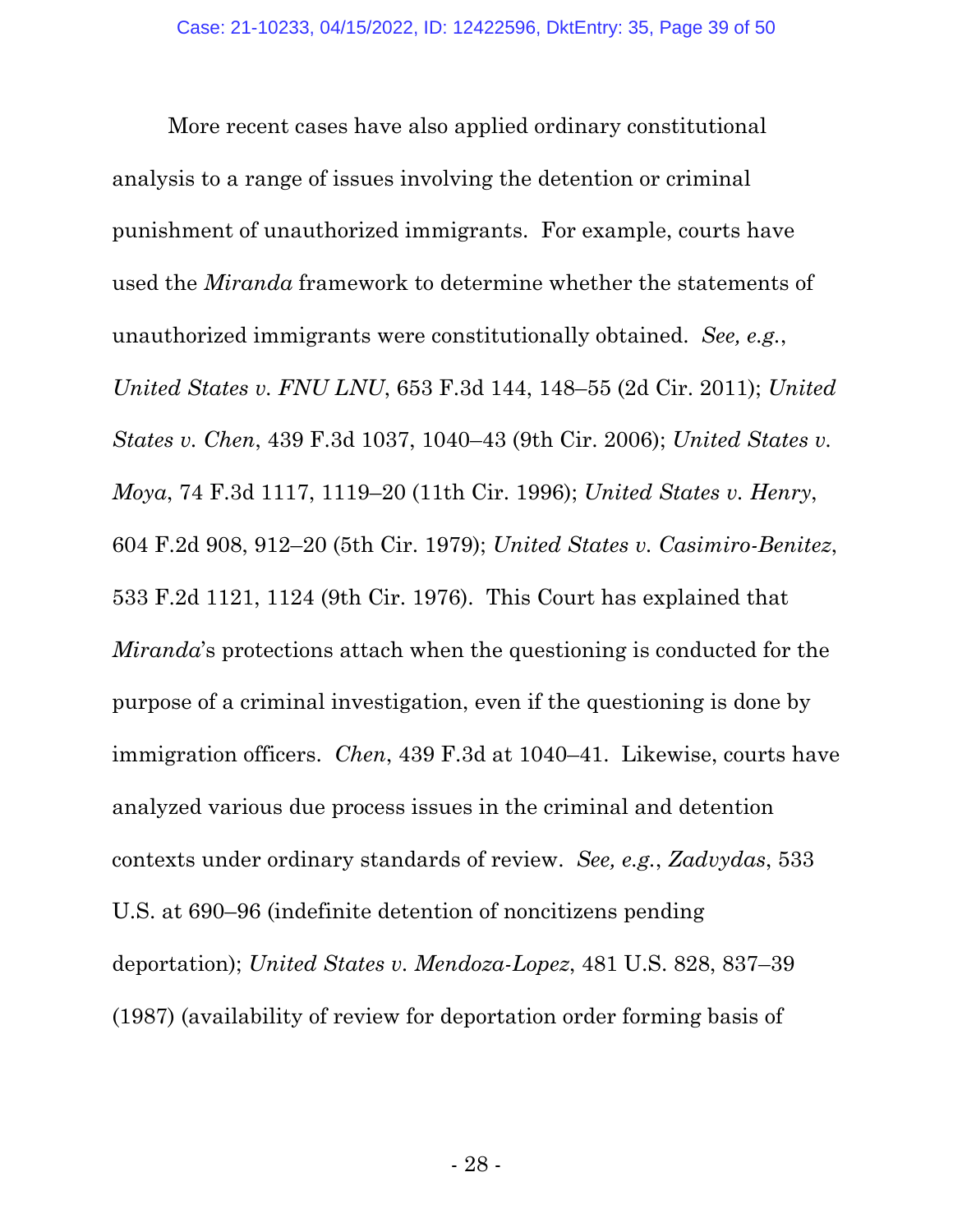criminal charges); *Lynch*, 810 F.2d at 1372–74 (physical abuse of excludable noncitizens).

To the extent that courts have applied the plenary power doctrine to the criminal context, they have not shielded immigration-related criminal laws from ordinary constitutional review. *See* Opening Br. 22, 25–26. For example, in *United States v. Hernandez-Guerrero*, the Ninth Circuit held that Congress had the authority to pass Section 1326 under the plenary power doctrine. 147 F.3d 1075, 1076–77 (9th Cir. 1998). But the court did not otherwise evaluate the constitutionality of the law. In addition, although this Court has reviewed some equal protection challenges to immigration-related criminal laws under the rational basis standard, none of those challenges involved a suspect classification that would have triggered heightened scrutiny under normal constitutional analysis. *See United States v. Ayala-Bello*, 995 F.3d 710, 714 (9th Cir. 2021) (classification based on criminal conduct); *United States v. Ruiz-Chairez*, 493 F.3d 1089, 1091 (9th Cir. 2007) (classification based on prior conviction for illegal entry); *United States v. Lopez-Flores*, 63 F.3d 1468, 1473 (9th Cir. 1995) (federal criminal classification based on citizenship); *United States v. Barajas-Guillen*,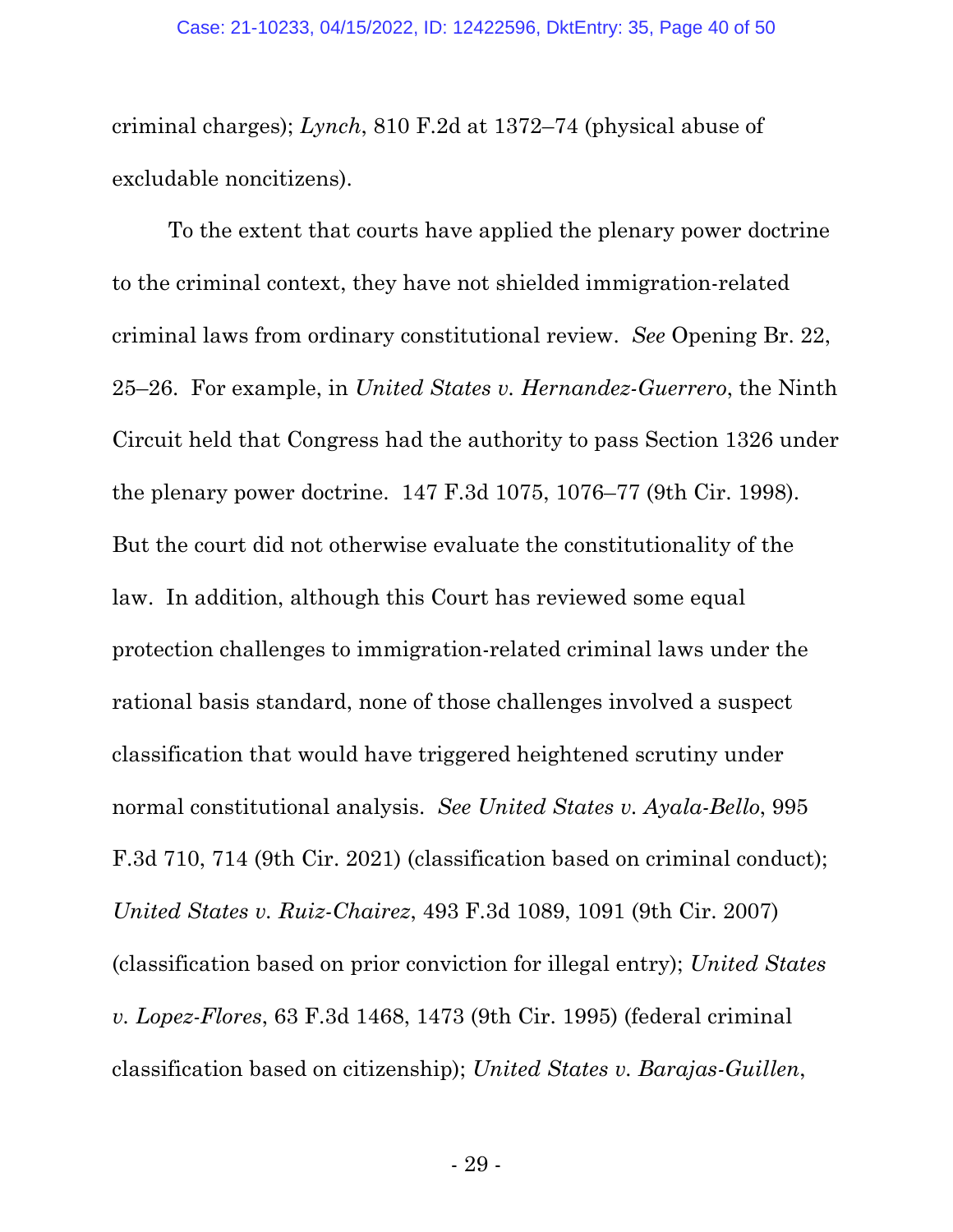632 F.2d 749, 753 (9th Cir. 1980) (classification based on wealth). Thus, in those cases, the Court had no need to deviate from normal constitutional analysis by invoking the plenary power doctrine, as it would in this case.

 Moreover, the Court should avoid applying the plenary power doctrine, regardless of whether Section 1326 facilitates the regulation of immigration. *See* Opening Br. 22–23. *Zadvydas* has long established that laws imposing criminal detention or punishment infringe on fundamental liberty interests and are subject to "important constitutional limitations." 533 U.S. at 695; *see Lopez-Valenzuela v. Arpaio*, 770 F.3d 772, 780–81 (9th Cir. 2014) (en banc). That the law might "promote" immigration policy does not exempt it from these constraints. *Wong Wing*, 163 U.S. at 237; *see Zadvydas*, 533 U.S. at 695.

Because of the serious liberty interests involved, criminal laws must be subject to more than the minimal judicial review available under the plenary power doctrine. This does not abrogate the federal government's power to enact criminal laws that may advance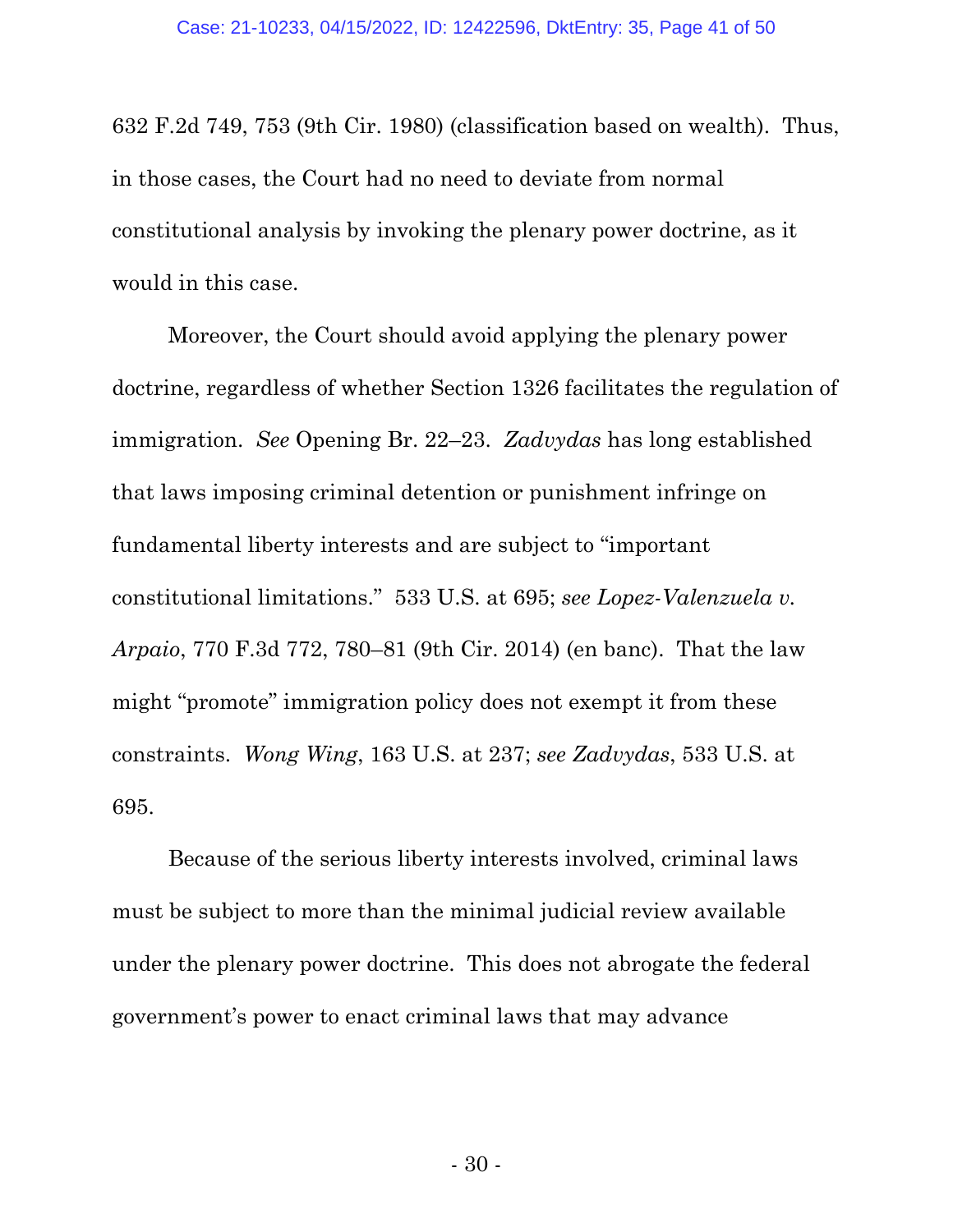immigration policy. It just means that immigration-related criminal laws must be subject to the same constitutional scrutiny as other laws.

## **III. The Plenary Power Doctrine Should Not Be Used To Limit Judicial Review of Race-Based Equal Protection Challenges**

The plenary power doctrine does not apply in this case because Section 1326 is a criminal law, not an immigration law. Separately, the Court should not rely on the doctrine because this case involves a racebased equal protection challenge. The Constitution's equal protection guarantee extends to all people in the United States, including those who are unlawfully present. *See Plyler*, 457 U.S. at 210; *Mathews*, 426 U.S. at 77; *Yick Wo*, 118 U.S. at 369. Under traditional analysis, a racebased challenge like the one presented here would be subject to the *Arlington Heights* test. Even in cases involving immigration laws, the Supreme Court and Ninth Circuit have applied the *Arlington Heights*  framework and refused to apply a more deferential standard under the plenary power doctrine. This Court should follow precedent and review Section 1326 under the *Arlington Heights* standard as well.

It is especially important to guard against equal protection violations in cases involving race-based challenges to criminal laws.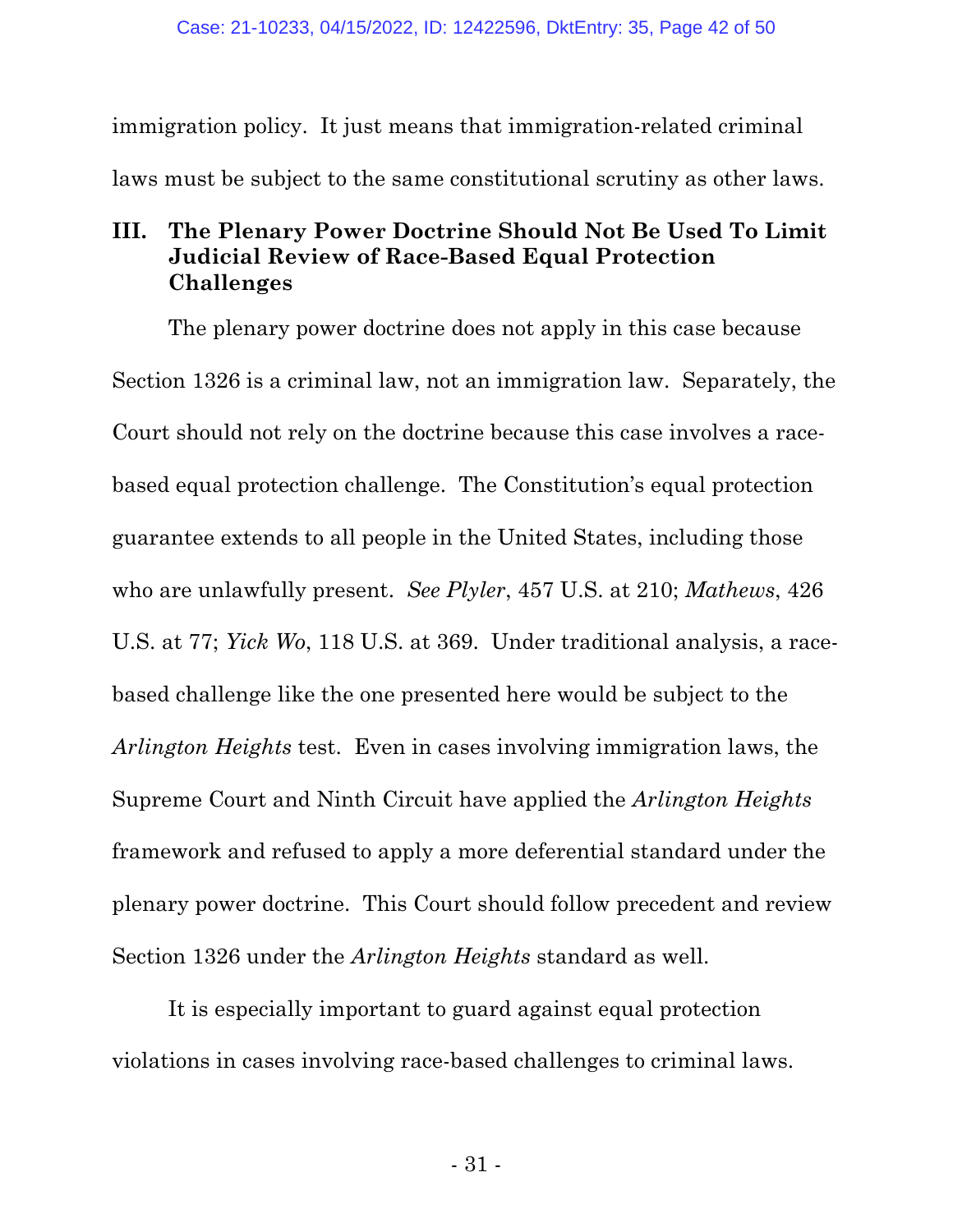The "central purpose" of the Constitution's equal protection guarantee is "the prevention of official conduct discriminating on the basis of race." *Washington*, 426 U.S. at 239. "Discrimination on the basis of race, odious in all aspects, is especially pernicious in the administration of justice." *Rose*, 443 U.S. at 555. As the Supreme Court has recognized, the "central aim" of the judicial system is to ensure that "all people charged with crime . . . 'stand on an equality before the bar of justice in every American court.'" *Griffin v. Illinois*, 351 U.S. 12, 17 (1956) (citation omitted).

Here, absent application of the plenary power doctrine, Carrillo-Lopez's challenge would be evaluated under the *Arlington Heights*  standard because he argued that Section 1326, a facially neutral law, was passed with a discriminatory purpose and has disparate impact on Latinx people. Such a challenge falls squarely under the framework articulated in *Arlington Heights*. *See Arlington Heights*, 429 U.S. at 265–68. The Court should not rely on the plenary power doctrine, which is steeped in racism against Asian Americans, to avoid analyzing whether racial discrimination motivated the passage of Section 1326.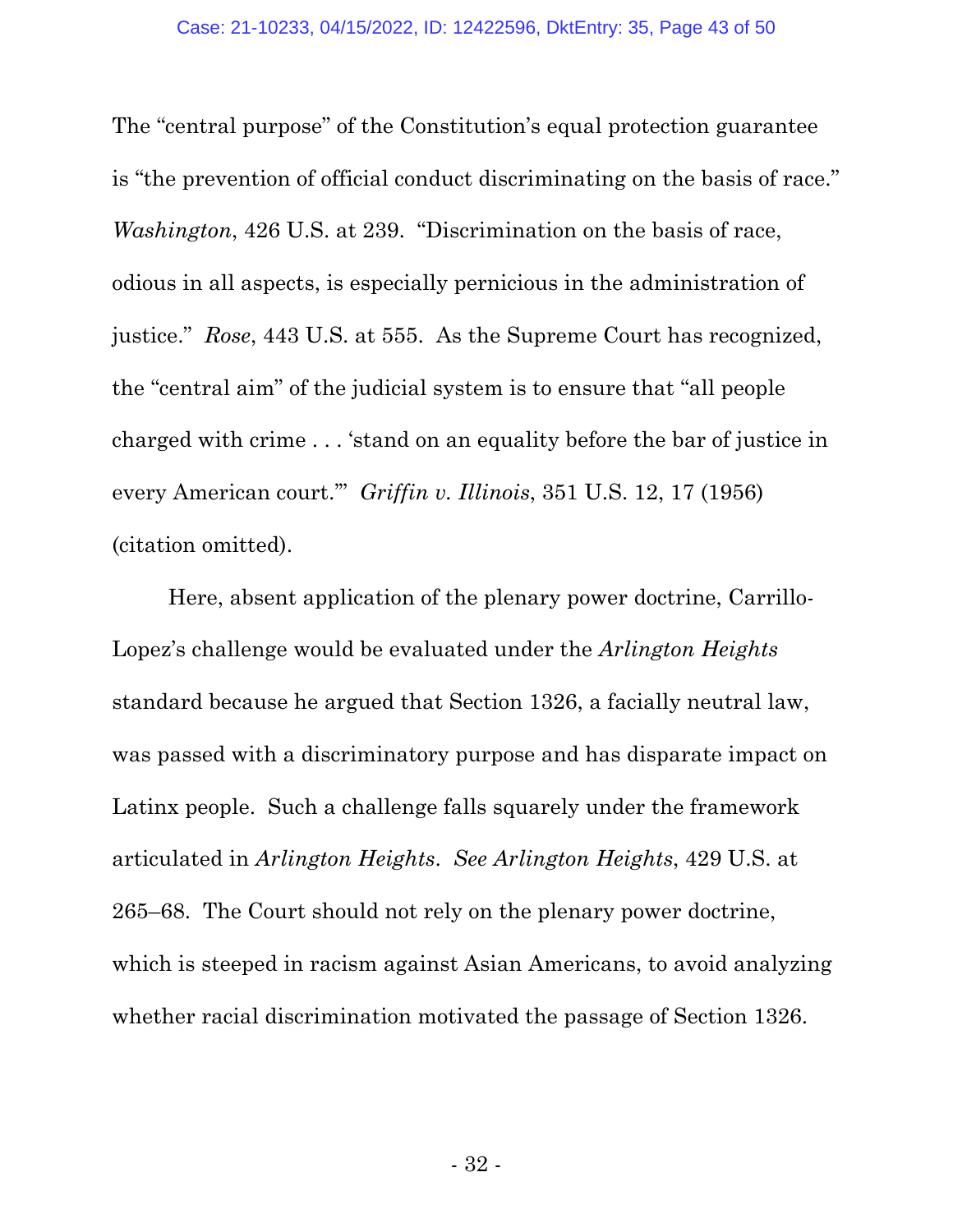The Supreme Court and Ninth Circuit have both applied the *Arlington Heights* standard in the immigration context. For example, in *Regents of the University of California v. Department of Homeland Security*, the Ninth Circuit applied *Arlington Heights* to determine whether the rescission of the Deferred Action for Childhood Arrivals program was unconstitutional. 908 F.3d 476, 518–19 (9th Cir. 2018), *rev'd in part, vacated in part*, 140 S. Ct. 1891 (2020). The Supreme Court also applied the *Arlington Heights* standard on appeal. *Dep't of Homeland Sec. v. Regents of Univ. of Cal.*, 140 S. Ct. 1891, 1915–16 (2020); *see Ramos v. Wolf*, 975 F.3d 872, 896 (9th Cir. 2020) (recognizing that the Supreme Court applied the *Arlington Heights* standard in *Regents*). Then, in *Ramos*, the Ninth Circuit applied the *Arlington Heights* analysis to a similar race-based equal protection challenge to immigration policy. 975 F.3d at 895–96.

This Court should do the same here. In *Regents* and *Ramos*, the Ninth Circuit distinguished *Trump v. Hawaii*, 138 S. Ct. 2392, which applied the plenary power doctrine and rational basis review, "in several potentially important respects, including the physical location of the plaintiffs within the geographic United States, the lack of a national

- 33 -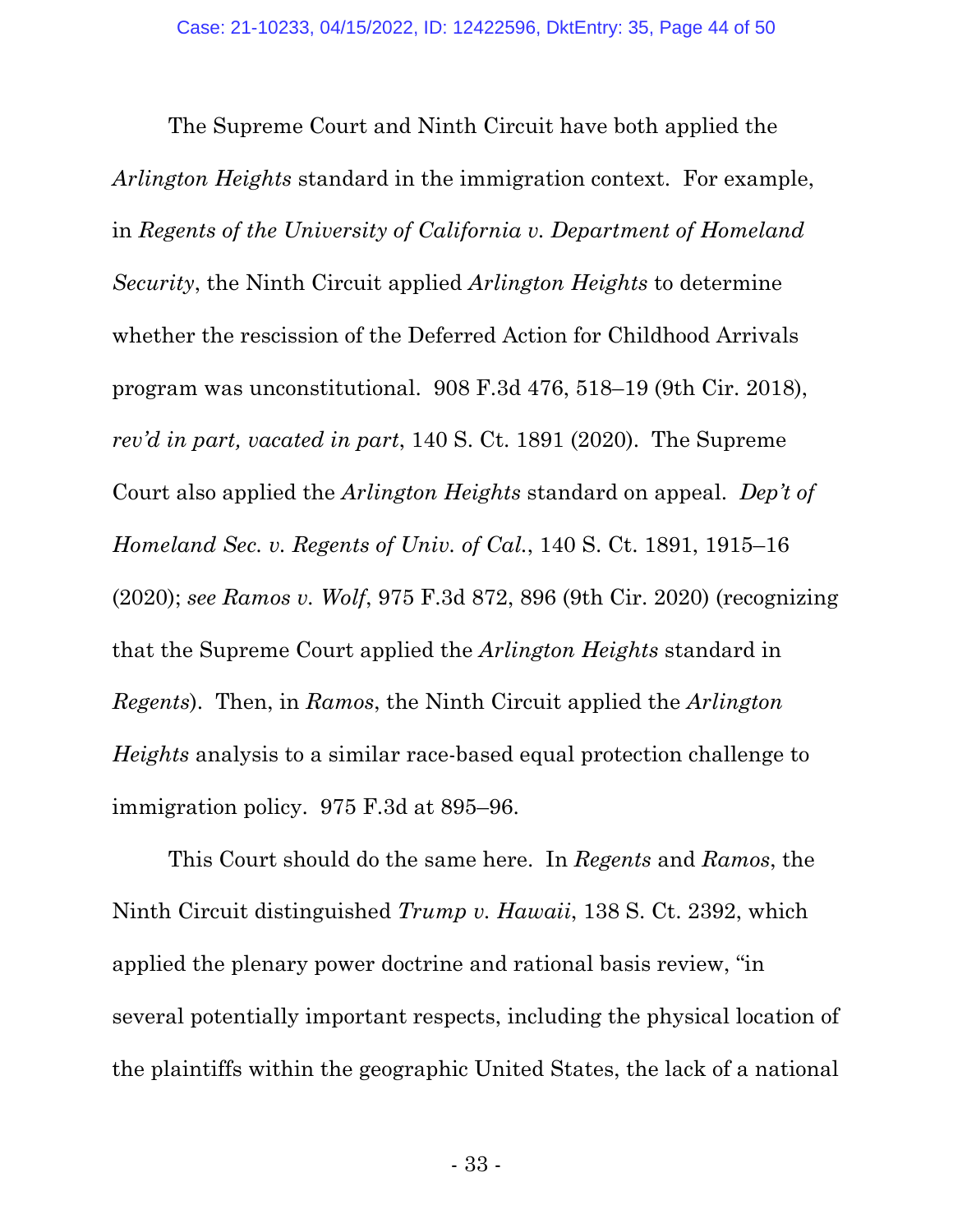security justification for the challenged government action, and the nature of the constitutional claim raised." *Regents*, 908 F.3d at 520 (citation omitted); *see Ramos*, 975 F.3d at 896. Like in *Regents* and *Ramos*, the defendant here is physically located in the United States, which entitles him to certain constitutional protections unavailable to people outside of the country. *See Zadvydas*, 533 U.S. at 693. Likewise, there is no "terrorism or other special circumstances" here that warrant "heightened deference to the judgments of the political branches with respect to matters of national security." *Id.* at 696. In addition, this case involves the same race-based equal protection claim at issue in *Regents* and *Ramos*. Indeed, there is even less reason to apply the plenary power doctrine here than in *Regents* and *Ramos*, since this case involves a criminal law, not an immigration law.

The government's approach is ill-advised because it would immunize all race-based equal protection challenges to immigrationrelated laws from review. *See* Opening Br. 27–29. For example, consider a law that is analogous to Section 1326 but facially discriminates by criminalizing the unlawful reentry of only Latinx individuals. The government's approach would require review of such a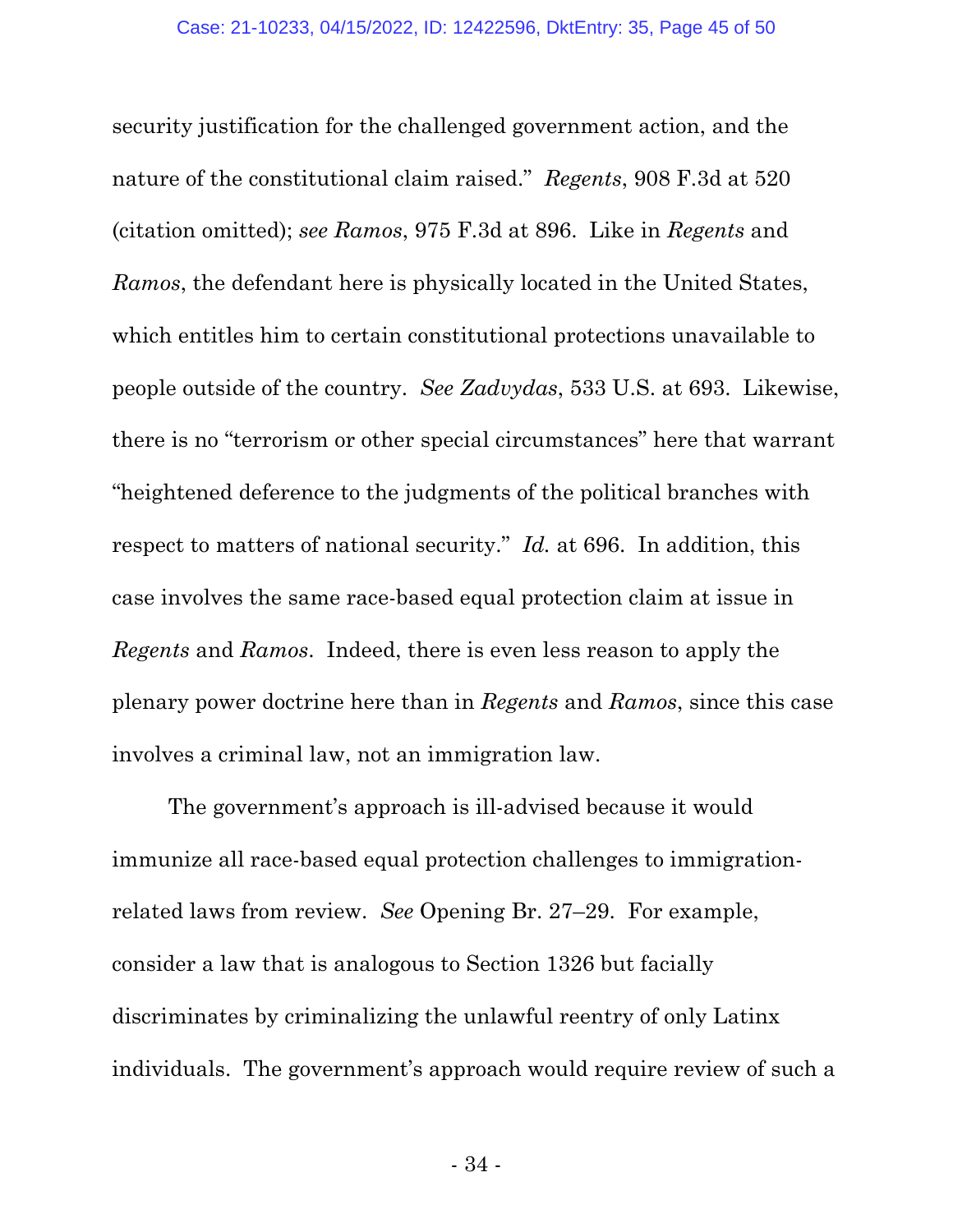law under the rational basis standard, which is clearly wrong. *See, e.g.*, *Johnson v. California*, 543 U.S. 499, 505–06, 509 (2005) (explaining that express racial classifications are "immediately suspect" and subject to strict scrutiny (citation omitted)). This case is no different, except Section 1326 is not so explicit. Like facially discriminatory laws, facially neutral laws enacted with a discriminatory purpose are subject to heightened scrutiny. *Arlington Heights*, 429 U.S. at 265. In both cases, the Court should adhere to traditional equal protection standards of review.

There is no precedent applying rational basis review to race-based equal protection challenges to immigration-related laws. *See* Opening Br. 21–23. The cases applying rational basis review are all distinguishable. The Ninth Circuit has applied rational basis review in some equal protection cases, but those involved classifications that do not trigger heightened scrutiny under the traditional equal protection framework. *See Ayala-Bello*, 995 F.3d at 714; *Ledezma-Cosino v. Sessions*, 857 F.3d 1042, 1048 (9th Cir. 2017); *Ruiz-Chairez*, 493 F.3d at 1091; *Lopez-Flores*, 63 F.3d at 1473; *Barajas-Guillen*, 632 F.2d at 753. Similarly, the cases in which the Supreme Court has applied rational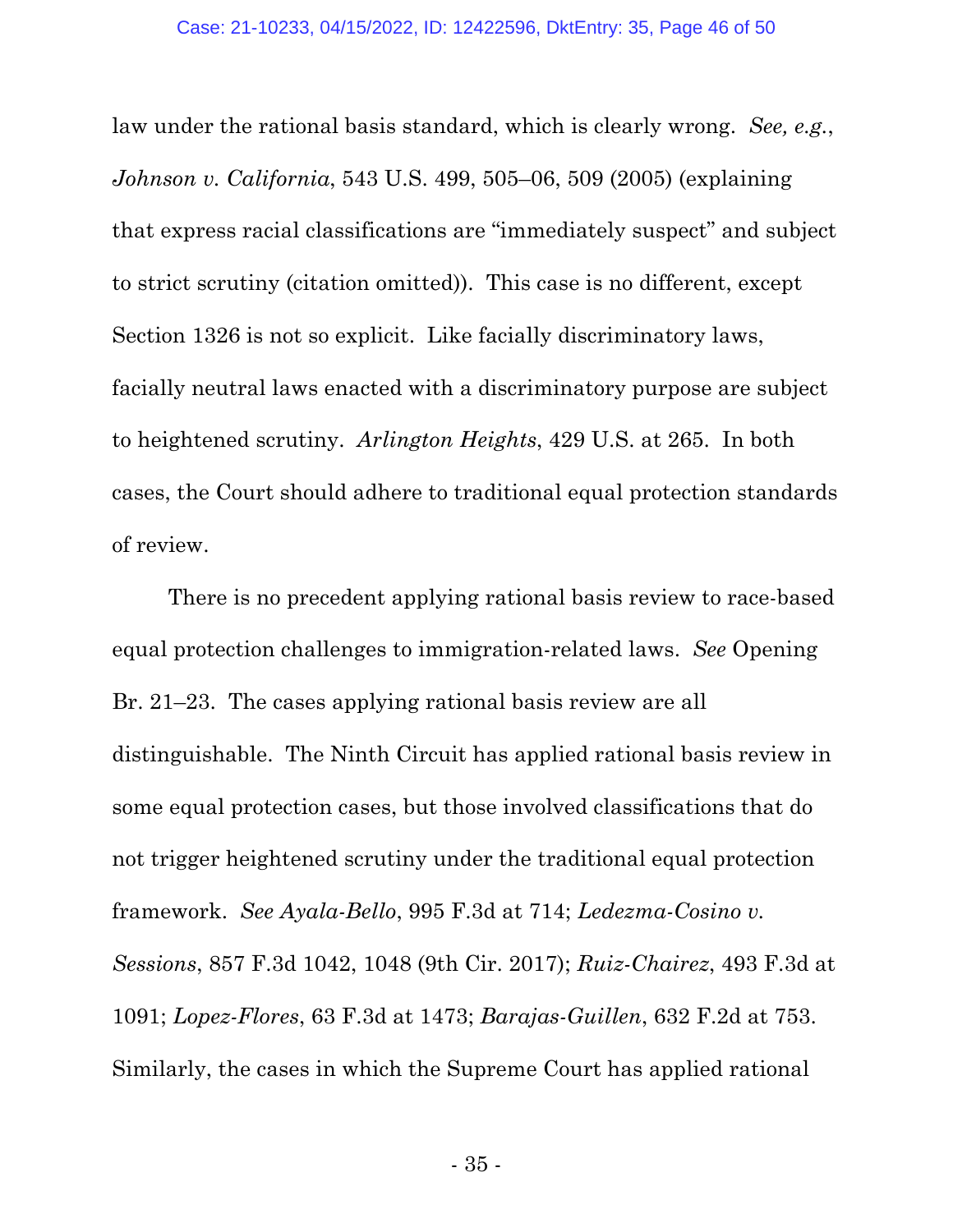basis review have not involved a race-based equal protection challenge or criminal law. *See Fiallo*, 430 U.S. 787; *Hawaii*, 138 S. Ct. 2392. The government could not cite in its opening brief to a single case applying rational basis review to a race-based equal protection challenge in the immigration context.

This Court should not use the plenary power doctrine to break new ground, given its legacy of racism. Racism against Asian immigrants formed the basis for the plenary power doctrine and much of modern immigration law. Racism against Asian Americans and other immigrant communities persists today, as evidenced by systemic and interpersonal violence against members of those communities. *See, e.g.*, Asian Americans Advancing Justice – Asian Law Caucus, *Community-Led Solutions to Anti-Asian Hate Violence* (Sept. 20, 2021), https://www.advancingjustice-alc.org/news-resources/perspectives/ community-led-solutions-to-anti-asian-hate-violence; Asian Americans Advancing Justice – Los Angeles, *AAPIs Behind Bars: Exposing the School to Prison to Deportation Pipeline*,

https://archive.advancingjustice-la.org/media-and-publications/ publications/aapis-behind-bars-exposing-school-prison-deportation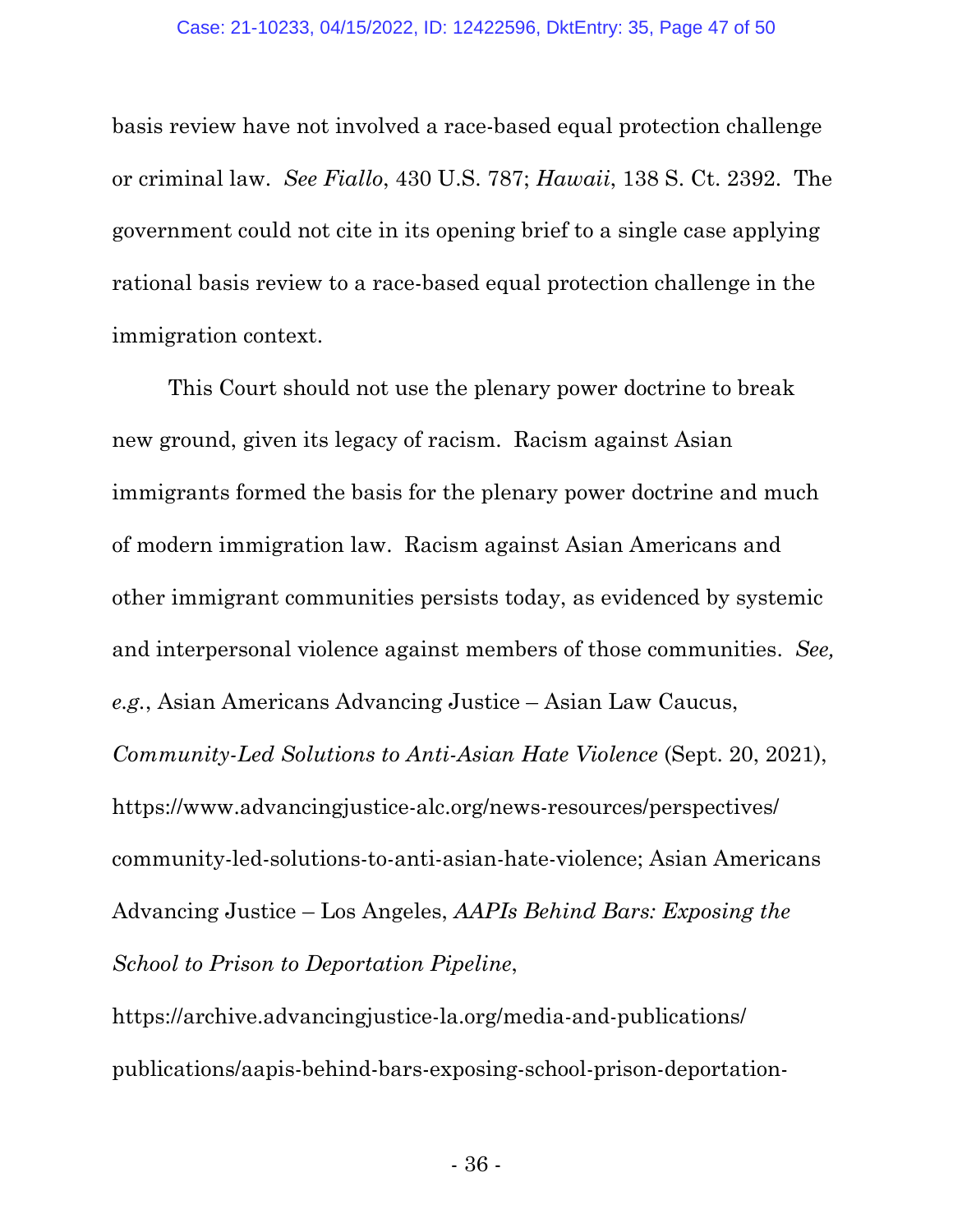pipeline (last visited Mar. 20, 2022). Because of these real dangers and the history of racism on which the plenary power doctrine is built the Court should decline to extend the doctrine into new territory.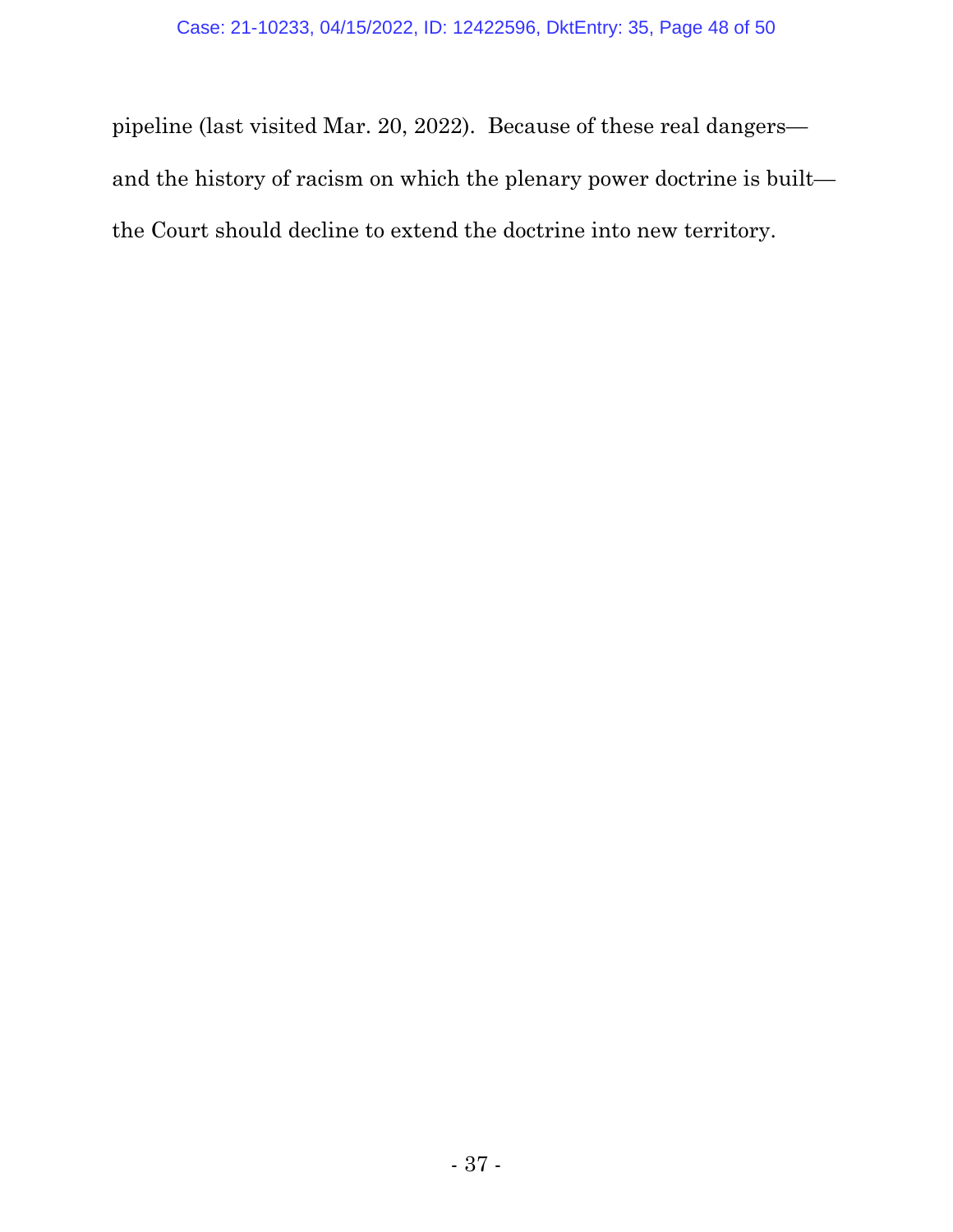### **CONCLUSION**

For the reasons above, the Court should not apply the plenary power doctrine to this case. The plenary power doctrine is rooted in racism and should be limited in scope, if not discarded altogether. The Court should not extend the doctrine to shield a criminal law from normal constitutional review. Instead, the Court should analyze Section 1326 under the ordinary equal protection framework and apply the *Arlington Heights* standard.

Respectfully submitted.

DATED: April 15, 2022 By: */s/ Bradley S. Phillips* Bradley S. Phillips

Bradley S. Phillips MUNGER, TOLLES & OLSON LLP 350 S. Grand Ave., 50th Floor Los Angeles, CA 90071 (213) 683-9100 brad.phillips@mto.com

Sarah Weiner\* MUNGER, TOLLES & OLSON LLP 601 Massachusetts Ave. NW Suite 500E Washington, DC 20001 (202) 220-1141 sarah.weiner@mto.com

\*Admitted in New York only; Practicing under the supervision of District of Columbia Bar members